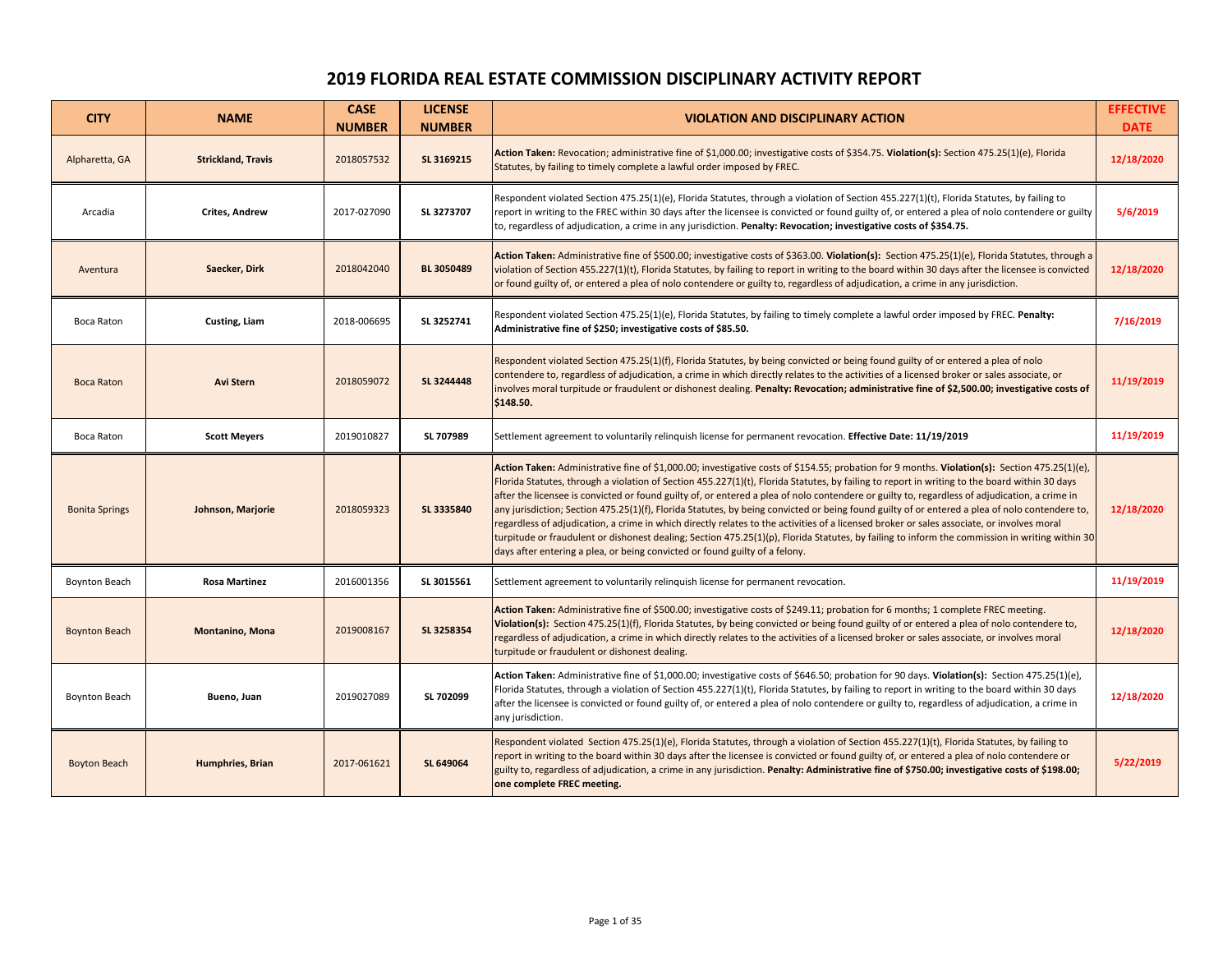| Boyton Beach        | Neser, Debra Ann          | 2016-007944 | BK 665569 BK<br>3044744<br>ΒK<br>3318045           | Respondent violated Section 475.25(1) (b), Florida Statutes, by being guilty of dishonest dealings, culpable negligence or breach of trust, or<br>has formed an intent, design or scheme to engage in any such misconduct and committed an overt act in furtherance of such intent,<br>design or scheme; Section 475.25(1)(d) 1, Florida Statutes, by failing to account or deliver to any person, including a license under this<br>chapter, at the time which has been agreed upon or is required by law or, in the absence of a fixed time, upon a demand of the person<br>entitled to such accounting and delivery, any personal property such as money, fund, deposit, check, draft, abstract title, mortgage,<br>conveyances, lease or other document or things of value; Section 475.25 (1)(k) Florida Statutes, by failing to immediately place, upon<br>receipt, any money, fund, deposit, check or draft entrusted to her or him by any person dealing with her or him as a broker in escrow with<br>a title company banking institution credit union or savings and loans association located or doing business in this state, or to deposit such<br>funds in a trust or escrow account maintained by her or him with some bank, credit union, or savings and loans association located and<br>doing business In this state, wherein that funds shall be kept until disbursement thereof properly authorized; or has failed, if sales<br>associate to immediately place with her or his registered employer any money, fund deposit, check or draft entrusted to her or him by any<br>person dealing with her or him as agent of the registered employer; Section 475.25(1)(e), Florida Statutes, through a violation of Section<br>455.227(1)(t), Florida Statutes, by failing to report in writing to the Commission within 30 days after adjudication of guilt; Rule 61J2-<br>14.012(2), Administrative Code, by failing to make a written statement comparing the broker's total liability with the reconciled bank<br>balance(s) of all trust accounts; Section 475.5015, Florida Statutes, through Section 475.285 (1)(e), Florida Statutes, by failing to keep and<br>make available to the brokerage bank states, monthly reconciliation statement, and other documents necessary to ensure the brokerage's<br>compliance. Penalty: Revocation; administrative fine of \$3,500.00; investigative costs of \$1,625.25.                                                                                                                                                                                                            | 3/13/2019  |
|---------------------|---------------------------|-------------|----------------------------------------------------|-----------------------------------------------------------------------------------------------------------------------------------------------------------------------------------------------------------------------------------------------------------------------------------------------------------------------------------------------------------------------------------------------------------------------------------------------------------------------------------------------------------------------------------------------------------------------------------------------------------------------------------------------------------------------------------------------------------------------------------------------------------------------------------------------------------------------------------------------------------------------------------------------------------------------------------------------------------------------------------------------------------------------------------------------------------------------------------------------------------------------------------------------------------------------------------------------------------------------------------------------------------------------------------------------------------------------------------------------------------------------------------------------------------------------------------------------------------------------------------------------------------------------------------------------------------------------------------------------------------------------------------------------------------------------------------------------------------------------------------------------------------------------------------------------------------------------------------------------------------------------------------------------------------------------------------------------------------------------------------------------------------------------------------------------------------------------------------------------------------------------------------------------------------------------------------------------------------------------------------------------------------------------------------------------------------------------------------------------------------------------------------------------------------------------------------------------------------------------------------------------------------------------------------------------------------------------------------------------------------------------------------------------------|------------|
| <b>Boyton Beach</b> | Neser, Debra Ann          | 2016-007944 | <b>BK 665569</b><br>BK<br>3044744<br>BK<br>3318045 | Respondent violated Section 475.25(1)(b), Florida Statutes, by being guilty of dishonest dealings, culpable negligence or breach of trust, or<br>has formed an intent, design or scheme to engage in any such misconduct and committed an overt act in furtherance of such intent,<br>design or scheme; Section 475.25(1)(d)1, Florida Statutes, by failing to account or deliver to any person, including a license under this<br>chapter, at the time which has been agreed upon or is required by law or, in the absence of a fixed time, upon a demand of the person<br>entitled to such accounting and delivery, any personal property such as money, fund, deposit, check, draft, abstract title, mortgage,<br>conveyances, lease or other document or things of value; Section 475.25(1)(k), Florida Statutes, by failing to immediately place, upon<br>receipt, any money, fund, deposit, check or draft entrusted to her or him by any person dealing with her or him as a broker in escrow with<br>a title company banking institution credit union or savings and loans association located or doing business in this state, or to deposit such<br>funds in a trust or escrow account maintained by her or him with some bank, credit union, or savings and loans association located and<br>doing business In this state, wherein that funds shall be kept until disbursement thereof properly authorized; or has failed, if sales<br>associate to immediately place with her or his registered employer any money, fund deposit, check or draft entrusted to her or him by any<br>person dealing with her or him as agent of the registered employer; Section 475.25(1)(e), Florida Statutes, through a violation of Section<br>455.227(1)(t), Florida Statutes, by failing to report in writing to the board within 30 days after the licensee is convicted or found guilty of,<br>or entered a plea of nolo contendere or guilty to, regardless of adjudication, a crime in any jurisdiction; Section 475.25(1)(e), Florida<br>Statutes, through a violation of Rule 61J2-14.012(2), Florida Administrative Code, by failing to make a written statement comparing the<br>broker's total liability with the reconciled bank balance(s) of all trust accounts; Section 475.5015, Florida Statutes, through Section<br>475.285(1)(e), Florida Statutes, by failing to keep and make available to the brokerage bank statements, monthly reconciliation statement,<br>and other documents necessary to ensure the brokerage's compliance. Penalty: Revocation; administrative fine of \$3,500.00;<br>investigative costs of \$1,625.25. | 3/13/2019  |
| Bradenton           | Griffith, Kellie S.       | 2019-009245 | SL3035224                                          | Settlement agreement to voluntarily relinquish license for permanent revocation.                                                                                                                                                                                                                                                                                                                                                                                                                                                                                                                                                                                                                                                                                                                                                                                                                                                                                                                                                                                                                                                                                                                                                                                                                                                                                                                                                                                                                                                                                                                                                                                                                                                                                                                                                                                                                                                                                                                                                                                                                                                                                                                                                                                                                                                                                                                                                                                                                                                                                                                                                                    | 10/1/2019  |
| <b>Brandford</b>    | <b>Melissa Lamb</b>       | 2019008501  | SL 3147108                                         | Respondent violated Section 475.25(1)(e), Florida Statutes, by failing to timely complete a lawful order imposed by FREC. Penalty:<br>Revocation; administrative fines of \$1,000.00; investigative costs of \$412.50.                                                                                                                                                                                                                                                                                                                                                                                                                                                                                                                                                                                                                                                                                                                                                                                                                                                                                                                                                                                                                                                                                                                                                                                                                                                                                                                                                                                                                                                                                                                                                                                                                                                                                                                                                                                                                                                                                                                                                                                                                                                                                                                                                                                                                                                                                                                                                                                                                              | 11/19/2019 |
| Cape Canevaral      | <b>Brinkley, Darle</b>    | 2018-062194 | SL 660689                                          | Settlement agreement to voluntarily relinquish license for permanent revocation.                                                                                                                                                                                                                                                                                                                                                                                                                                                                                                                                                                                                                                                                                                                                                                                                                                                                                                                                                                                                                                                                                                                                                                                                                                                                                                                                                                                                                                                                                                                                                                                                                                                                                                                                                                                                                                                                                                                                                                                                                                                                                                                                                                                                                                                                                                                                                                                                                                                                                                                                                                    | 10/25/2019 |
| <b>Cape Coral</b>   | Wilson, Scott             | 2018-033476 | SL 695082                                          | Respondent violated Section 475.25(1)(e), Florida Statutes, through a violation of Section 455.227(1)(t), Florida Statutes, by failing to<br>report in writing to the Commission within 30 days after adjudication of guilt. Penalty: Administrative fine of \$250.00; investigative costs<br>of \$198.00; probation for 6 months.                                                                                                                                                                                                                                                                                                                                                                                                                                                                                                                                                                                                                                                                                                                                                                                                                                                                                                                                                                                                                                                                                                                                                                                                                                                                                                                                                                                                                                                                                                                                                                                                                                                                                                                                                                                                                                                                                                                                                                                                                                                                                                                                                                                                                                                                                                                  | 3/7/2019   |
| Cape Coral          | Cheney, Christopher       | 2017-047103 | BK 3030963<br>BK<br>3225190                        | Respondent violated Section 475.25(1)(s), Florida Statutes, by having had a registration suspended, revoked, or otherwise acted against in<br>any jurisdiction. Penalty: Revocation; investigation costs of \$544.50.                                                                                                                                                                                                                                                                                                                                                                                                                                                                                                                                                                                                                                                                                                                                                                                                                                                                                                                                                                                                                                                                                                                                                                                                                                                                                                                                                                                                                                                                                                                                                                                                                                                                                                                                                                                                                                                                                                                                                                                                                                                                                                                                                                                                                                                                                                                                                                                                                               | 5/6/2019   |
| Cape Coral          | Lianza, Nazareno Exequiel | 2018-009077 | SL 3264128                                         | Settlement agreement to voluntarily relinguish license for permanent revocation.                                                                                                                                                                                                                                                                                                                                                                                                                                                                                                                                                                                                                                                                                                                                                                                                                                                                                                                                                                                                                                                                                                                                                                                                                                                                                                                                                                                                                                                                                                                                                                                                                                                                                                                                                                                                                                                                                                                                                                                                                                                                                                                                                                                                                                                                                                                                                                                                                                                                                                                                                                    | 5/10/2019  |
| Cape Coral          | Gennaro Realty Group, Inc | 2018-005678 | CQ 1018229                                         | Settlement agreement to voluntarily relinquish license for permanent revocation.                                                                                                                                                                                                                                                                                                                                                                                                                                                                                                                                                                                                                                                                                                                                                                                                                                                                                                                                                                                                                                                                                                                                                                                                                                                                                                                                                                                                                                                                                                                                                                                                                                                                                                                                                                                                                                                                                                                                                                                                                                                                                                                                                                                                                                                                                                                                                                                                                                                                                                                                                                    | 6/26/2019  |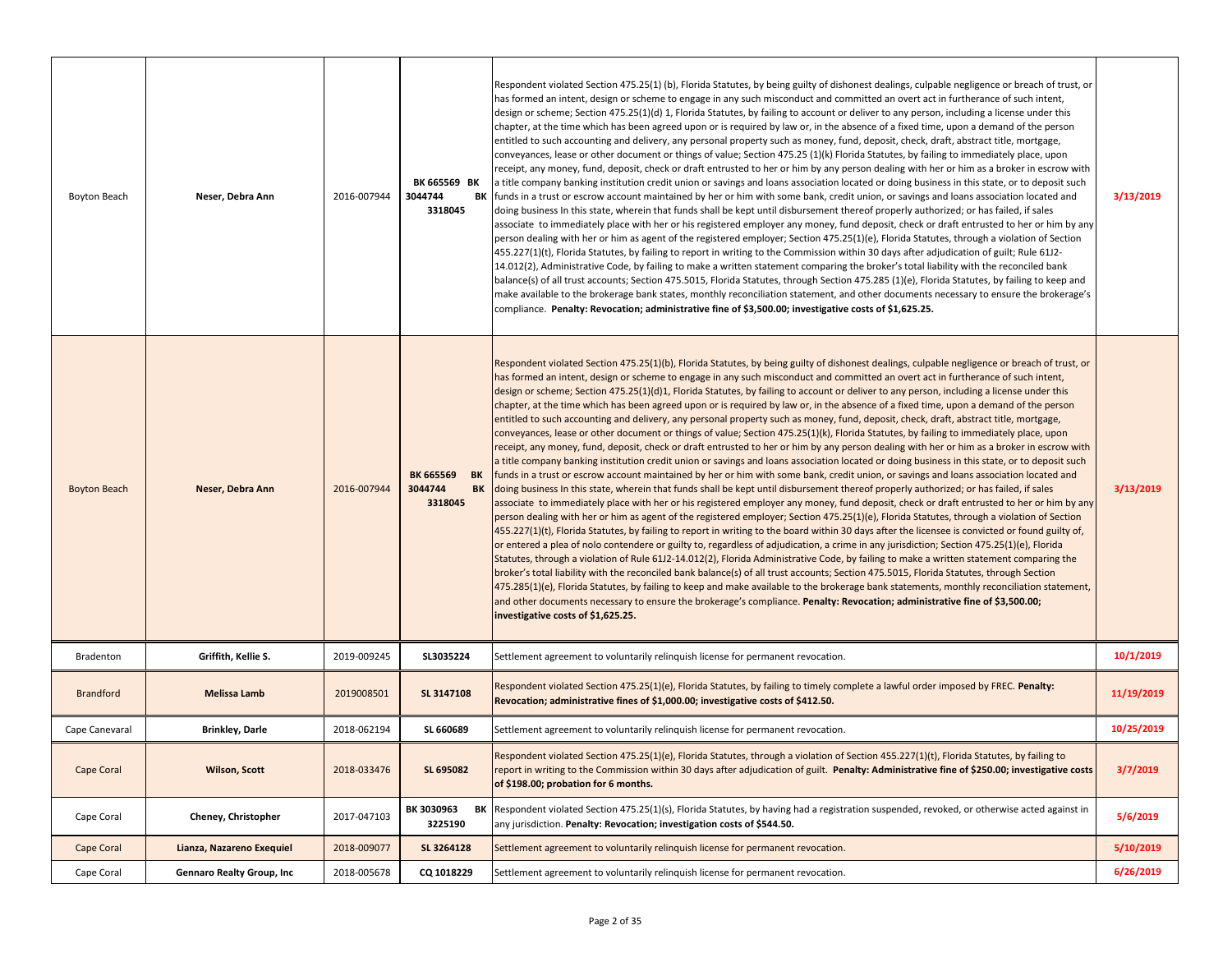| <b>Cape Coral</b> | Sambrato, Joan                       | 2017-057447                                                                                           | BK 697043  | Settlement agreement to voluntarily relinguish license for permanent revocation.                                                                                                                                                                                                                                                                                                                                                                                                                                                                                                                                                                                                                                                                                                                                                                                                                                                                                                                                                                                                                                                                                                                                                                         | 6/27/2019  |
|-------------------|--------------------------------------|-------------------------------------------------------------------------------------------------------|------------|----------------------------------------------------------------------------------------------------------------------------------------------------------------------------------------------------------------------------------------------------------------------------------------------------------------------------------------------------------------------------------------------------------------------------------------------------------------------------------------------------------------------------------------------------------------------------------------------------------------------------------------------------------------------------------------------------------------------------------------------------------------------------------------------------------------------------------------------------------------------------------------------------------------------------------------------------------------------------------------------------------------------------------------------------------------------------------------------------------------------------------------------------------------------------------------------------------------------------------------------------------|------------|
| Cape Coral        | Aqua Realty Group of Lee County, LLC | 2018-032432<br>2018-043709<br>2018-044873<br>2018-045152<br>2018-045154<br>2018-046110<br>2018-046198 | CQ104839   | Per listed case, Respondent violated Section 475.25(1)(d)1, Florida Statutes, by failing to account or deliver to any person, including a<br>license under this chapter, at the time which has been agreed upon or is required by law or, in the absence of a fixed time, upon a demand<br>of the person entitled to such accounting and delivery, any personal property such as money, fund, deposit, check, draft, abstract title,<br>mortgage, conveyances, lease or other document or things of value. Penalty: Revocation; total investigative costs of \$3,547.50.                                                                                                                                                                                                                                                                                                                                                                                                                                                                                                                                                                                                                                                                                 | 10/1/2019  |
| Cape Coral        | <b>Marro, Marie Ann</b>              | 2018-043551<br>2018-028263<br>2018-042637<br>2018-043910<br>2018-043934<br>2018-044438<br>2018-044828 | BK3127851  | Per listed case, Respondent violated Section 475.25(1)(d)1, Florida Statutes, by failing to account or deliver to any person, including a<br>license under this chapter, at the time which has been agreed upon or is required by law or, in the absence of a fixed time, upon a demand<br>of the person entitled to such accounting and delivery, any personal property such as money, fund, deposit, check, draft, abstract title,<br>mortgage, conveyances, lease or other document or things of value. Penalty: Revocation; total investigative costs of \$4,644.75.                                                                                                                                                                                                                                                                                                                                                                                                                                                                                                                                                                                                                                                                                 | 10/1/2019  |
| Cape Coral        | <b>Carlos Rovira</b>                 | 2019-017358                                                                                           | BK 3249208 | Respondent violated Section 475.25(1)(f), Florida Statutes, by being convicted or being found guilty of or entered a plea of nolo<br>contendere to, regardless of adjudication, a crime in which directly relates to the activities of a licensed broker or sales associate, or<br>involves moral turpitude or fraudulent or dishonest dealing. Penalty: Administrative fine of \$1,000.00; investigative costs of \$330.00;<br>probation for 9 months; 2 complete FREC meetings.                                                                                                                                                                                                                                                                                                                                                                                                                                                                                                                                                                                                                                                                                                                                                                        | 11/19/2019 |
| Cape Coral        | Eyerman, Aaron                       | 2017054409                                                                                            | BK 3211987 | Settlement agreement to voluntarily relinquish license for permanent revocation.                                                                                                                                                                                                                                                                                                                                                                                                                                                                                                                                                                                                                                                                                                                                                                                                                                                                                                                                                                                                                                                                                                                                                                         | 12/18/2020 |
| Carrabelle        | <b>Daniel Bolino</b>                 | 2018052749                                                                                            | BL 3141734 | Settlement agreement to voluntarily relinguish license for permanent revocation.                                                                                                                                                                                                                                                                                                                                                                                                                                                                                                                                                                                                                                                                                                                                                                                                                                                                                                                                                                                                                                                                                                                                                                         | 11/19/2019 |
| Casselberry       | <b>LEON, SUSANA M</b>                | 2018-027033                                                                                           | 3164154    | Respondent violated Section 475.25(1)(b), guilty of fraud, misrepresentation, concealment, false promises, false pretenses, dishonest<br>dealing by trick, scheme, or device, culpable negligence, or breach of trust in any business transaction in this state or any other state,<br>nation, or territory; has violated a duty imposed upon her or him by law or by the terms of a listing contract, written, oral, express, or<br>implied, in a real estate transaction; has aided, assisted, or conspired with any other person engaged in any such misconduct and in<br>furtherance thereof; or has formed an intent, design, or scheme to engage in any such misconduct and committed an overt act in<br>furtherance of such intent, design, or scheme. It is immaterial to the guilt of the licensee that the victim or intended victim of the<br>misconduct has sustained no damage or loss; that the damage or loss has been settled and paid after discovery of the misconduct; or that<br>such victim or intended victim was a customer or a person in confidential relation with the licensee or was an identified member of the<br>general public. Penalty: Revocation; administrative fine of \$2,500.00; investigative costs of \$330.00. | 8/21/2019  |
| Casselberry       | <b>Charlton Morris</b>               | 2019004323                                                                                            | SL 3367636 | Respondent violated Section 475.25(1)(b), Florida Statutes, by being guilty of dishonest dealings, culpable negligence or breach of trust, or<br>has formed an intent, design or scheme to engage in any such misconduct and committed an overt act in furtherance of such intent,<br>design or scheme; Section 475.25(1)(e), Florida Statutes, through a violation of Section 455.227(1)(t), Florida Statutes, by failing to report<br>in writing to the Commission within 30 days after the licensee is convicted or found guilty of, or entered a plea of nolo contendere or guilty<br>to, regardless of adjudication, a crime in any jurisdiction; Section 475.25(1)(f), Florida Statutes, by being convicted or being found guilty of<br>or entered a plea of nolo contendere to, regardless of adjudication, a crime in which directly relates to the activities of a licensed broker or<br>sales associate, or involves moral turpitude or fraudulent or dishonest dealing. Penalty: Revocation; administrative fine of \$4,500.00;<br>investigative costs of \$198.00.                                                                                                                                                                           | 11/19/2019 |
| Clearwater        | Biello, Carmine R.                   | 2017-060462                                                                                           | BK 3014043 | Respondent violated Section 475.25(1)(e), Florida Statutes, through a violation of Section 455.227(1)(t), Florida Statutes, by failing to<br>report in writing to the board within 30 days after the licensee is convicted or found guilty of, or entered a plea of nolo contendere or<br>guilty to, regardless of adjudication, a crime in any jurisdiction. Penalty: Extend the original order for 30 months to pay outstanding<br>amount of \$2,594.00; fines were waived.                                                                                                                                                                                                                                                                                                                                                                                                                                                                                                                                                                                                                                                                                                                                                                            | 5/23/2019  |
| Clearwater        | Tuell, Chantal Lynette               | 2017-044917                                                                                           | BK 3074851 | Respondent violated Respondent violated Section 475.25(1)(e), Florida Statutes, through a violation of Section 455.227(1)(t), Florida<br>Statutes, by failing to report in writing to the board within 30 days after the licensee is convicted or found guilty of, or entered a plea of<br>nolo contendere or guilty to, regardless of adjudication, a crime in any jurisdiction; Section 475.25(1)(p), Florida Statutes, by failing to<br>inform the commission in writing within 30 days after entering a plea, or being convicted or found guilty of a felony. Penalty:<br>Administrative fine of \$500.00; investigative costs of \$174.89.                                                                                                                                                                                                                                                                                                                                                                                                                                                                                                                                                                                                          | 5/21/2019  |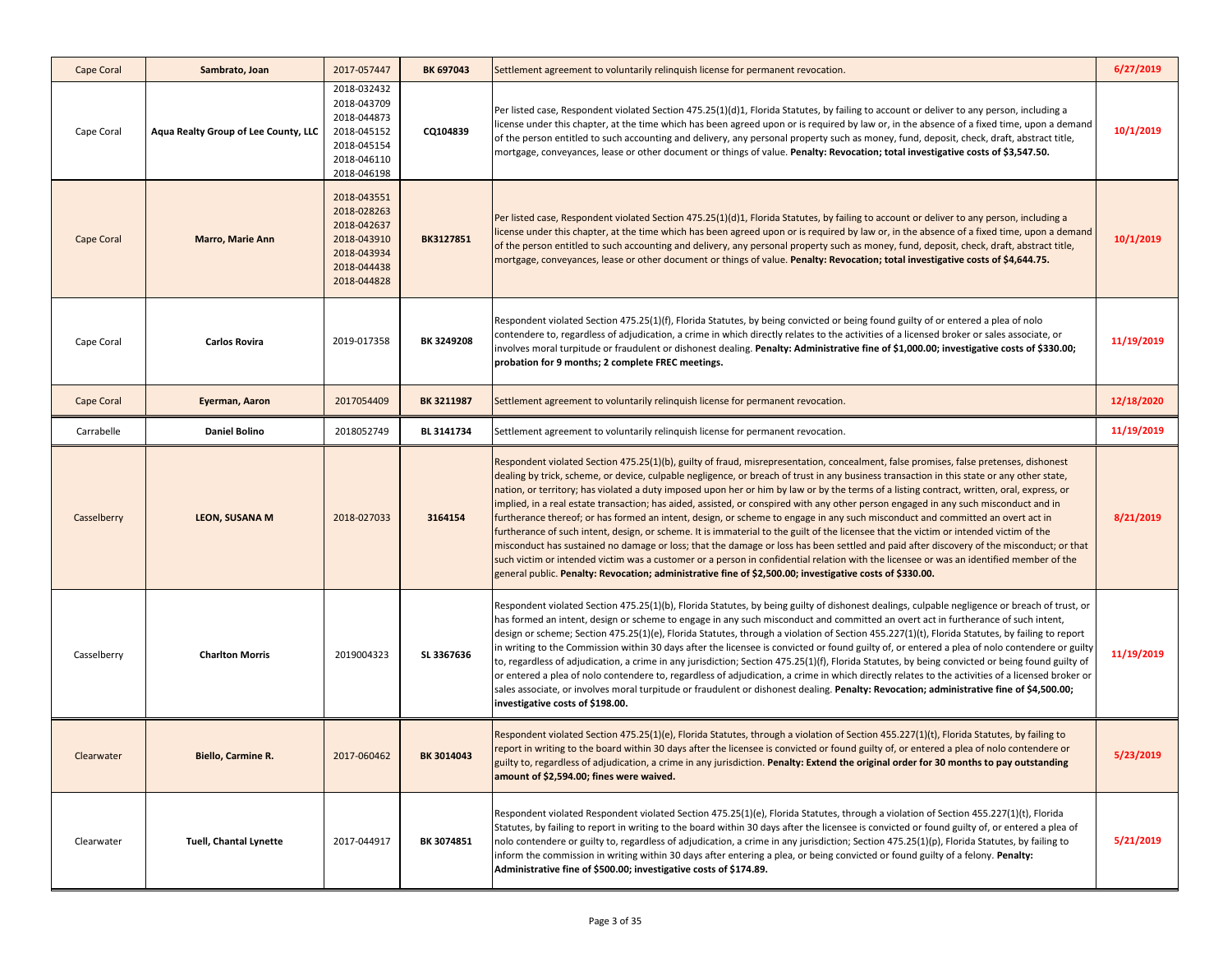| Cocoa                | <b>Davis, Justin Bernard</b> | 2018-027335 | BK3201619  | Respondent violated Section 475.25(1)(d)1, Florida Statutes, by failing to account or deliver to any person, including a license under this<br>chapter, at the time which has been agreed upon or is required by law or, in the absence of a fixed time, upon a demand of the person<br>entitled to such accounting and delivery, any personal property such as money, fund, deposit, check, draft, abstract title, mortgage,<br>conveyances, lease or other document or things of value. Penalty: Revocation; administrative fine of \$1,500.00; investigative costs of<br>\$297.00.                                                                                                                                                                                                                                  | 10/3/2019  |
|----------------------|------------------------------|-------------|------------|------------------------------------------------------------------------------------------------------------------------------------------------------------------------------------------------------------------------------------------------------------------------------------------------------------------------------------------------------------------------------------------------------------------------------------------------------------------------------------------------------------------------------------------------------------------------------------------------------------------------------------------------------------------------------------------------------------------------------------------------------------------------------------------------------------------------|------------|
| Cocunut Beach        | Jurich, James Earl           | 2018-013134 | SL 664080  | Respondent violated Section 475.25(1)(e), Florida Statutes, through a violation of Section 455.227(1)(t), Florida Statutes, by failing to<br>report in writing to the board within 30 days after the licensee is convicted or found guilty of, or entered a plea of nolo contendere or<br>guilty to, regardless of adjudication, a crime in any jurisdiction. Penalty: Investigative costs of \$396.00.                                                                                                                                                                                                                                                                                                                                                                                                                | 7/16/2019  |
| <b>Cocunut Creek</b> | Jurich, James Earl           | 2018-013134 | SL 664080  | Respondent violated Section 475.25(1)(e), Florida Statutes, through a violation of Section 455.227(1)(t), Florida Statutes, by failing to<br>report in writing to the board within 30 days after the licensee is convicted or found guilty of, or entered a plea of nolo contendere or<br>guilty to, regardless of adjudication, a crime in any jurisdiction. Penalty: Investigative costs of \$396.00.                                                                                                                                                                                                                                                                                                                                                                                                                | 8/9/2019   |
| Columbia, TN         | Chamberlain, Brent           | 2018-009833 | BK 3120564 | Respondent violated Section 475.42(1)(a), Florida Statutes, by engaging in the practice of real estate by operating as a property manager<br>for a fee, as if a broker, without being the holder of a valid and current active license. Penalty: Revocation; administrative fine of<br>\$2,500.00; investigative costs of \$198.00.                                                                                                                                                                                                                                                                                                                                                                                                                                                                                    | 7/16/2019  |
| <b>Cooper City</b>   | Ligotti, Robert James        | 2018-008364 | SL 3277314 | Respondent violated Section 475.25(1)(e), Florida Statutes, by failing to timely complete a lawful order imposed by FREC. Penalty:<br>Suspension for 90 days; investigative costs of \$115.50; complete a 3-hour Ethics course                                                                                                                                                                                                                                                                                                                                                                                                                                                                                                                                                                                         | 6/26/2019  |
| Coral Gables         | Tapanes, Rolando G.          | 2018-051553 | SL 3068993 | Respondent violated Section 475.25(1)(e), Florida Statutes, by failing to timely complete a lawful order imposed by FREC. Penalty:<br>Administrative fine of \$500.00; investigative costs of \$213.20; complete a 3-hour Ethics course.                                                                                                                                                                                                                                                                                                                                                                                                                                                                                                                                                                               | 6/26/2019  |
| <b>Coral Springs</b> | Phillip, Joseph Hylander     | 2018-009354 | SL 3308418 | Settlement agreement to voluntarily relinguish license for permanent revocation.                                                                                                                                                                                                                                                                                                                                                                                                                                                                                                                                                                                                                                                                                                                                       | 5/3/2019   |
| <b>Coral Springs</b> | Gordon, David                | 2018-014325 | SL 702440  | Respondent violated Section 475.25(1)(b), Florida Statutes, by being guilty of dishonest dealings, culpable negligence or breach of trust, or<br>has formed an intent, design or scheme to engage in any such misconduct and committed an overt act in furtherance of such intent,<br>design or scheme; 475.42(1)(b), Florida Statutes, a person licensed as a sales associate may not act as a broker or a sales associate for any<br>person not registered as his employer, 475.25(1)(e), Florida Statutes, through a violation of Section 455.227(1)(m), Florida Statutes, by<br>making untrue or fraudulent representations in or related to the practice of a profession or employing a track or scheme in or related to<br>the practice of the profession. Penalty: Revocation; investigative costs of \$858.00. | 5/22/2019  |
| <b>Coral Springs</b> | <b>HARDING, RIDLEY JR</b>    | 2018-036447 | BK 3256664 | Respondent violated Administrative fine of \$250.00; investigative costs of \$206.25; probation for 3 months; 1 complete FREC meeting.<br>Penalty: Section 475.25(1)(e), Florida Statutes, by failing to timely complete a lawful order imposed by FREC.                                                                                                                                                                                                                                                                                                                                                                                                                                                                                                                                                               | 8/21/2019  |
| <b>Coral Springs</b> | Palmer, Peter                | 2018-055078 | SL 3054454 | Respondent violated Section 475.25(1)(f), Florida Statutes, by being convicted or being found guilty of or entered a plea of nolo<br>contendere to, regardless of adjudication, a crime in which directly relates to the activities of a licensed broker or sales associate, or<br>involves moral turpitude or fraudulent or dishonest dealing. Penalty: Revocation.                                                                                                                                                                                                                                                                                                                                                                                                                                                   | 10/24/2019 |
| <b>Coral Springs</b> | Romain, Mickelson            | 2019-028630 | SL 3248332 | Respondent violated Section 475.25(1)(e), Florida Statutes, through a violation of Section 455.227(1)(t), Florida Statutes, by failing to<br>report in writing to the board within 30 days after the licensee is convicted or found guilty of, or entered a plea of nolo contendere or<br>guilty to, regardless of adjudication, a crime in any jurisdiction. Penalty: Administrative fine of \$1,000.00; investigative costs of \$198.00.                                                                                                                                                                                                                                                                                                                                                                             | 10/24/2019 |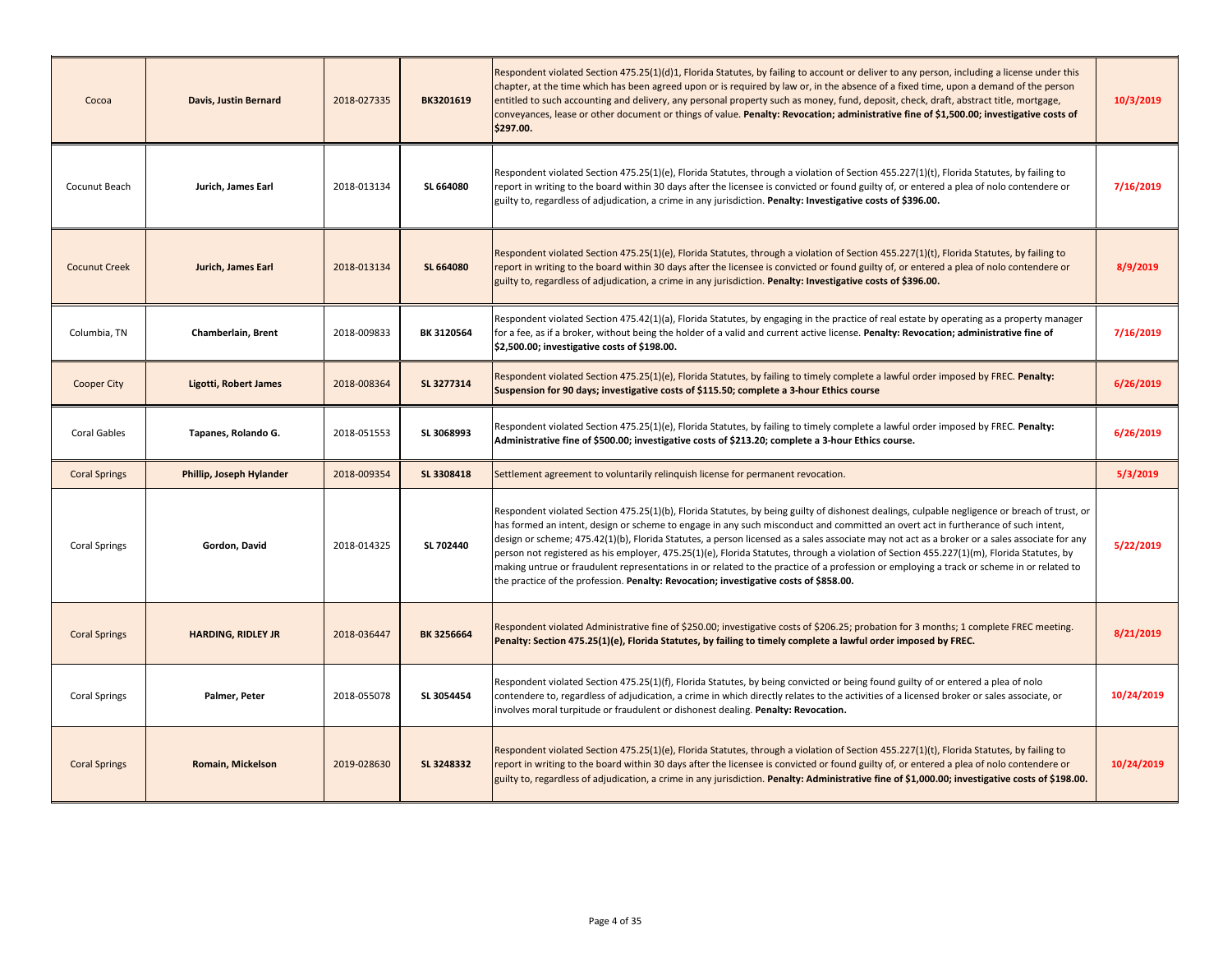| Crestview               | Byrd, Kaylyn Knopes                 | 2018-010748<br>2017-026883<br>2017-040629                | BK 3081557 | Respondent violated (Case Nos. 2017040629 and 2017026883) Section 475.25(1) (b), Florida Statutes, by being guilty of dishonest<br>dealings, culpable negligence or breach of trust, or has formed an intent, design or scheme to engage in any such misconduct and<br>committed an overt act in furtherance of such intent, design or scheme; Section 475.25(1)(d) 1, Florida Statute, by failing to produce<br>certain rental statements and rental proceeds to the Property Owner. (Case No. 2018010748) Section 475.25(1)(e), Florida Statutes,<br>through a violation of 61J2-14.012(2) Administrative Code, by failing to make a written statement comparing the broker's total liability<br>with the reconciled bank balance(s) of all trust accounts. Penalty: Revocation.                                                                                                                                         | 3/29/2019  |
|-------------------------|-------------------------------------|----------------------------------------------------------|------------|----------------------------------------------------------------------------------------------------------------------------------------------------------------------------------------------------------------------------------------------------------------------------------------------------------------------------------------------------------------------------------------------------------------------------------------------------------------------------------------------------------------------------------------------------------------------------------------------------------------------------------------------------------------------------------------------------------------------------------------------------------------------------------------------------------------------------------------------------------------------------------------------------------------------------|------------|
| Crestview               | <b>Southern Key Properties Inc.</b> | 2017-032088<br>2017-046644                               | CQ 1045132 | Respondent violated Section 475.25(1) (b), Florida Statutes, by being guilty of dishonest dealings, culpable negligence or breach of trust, or<br>has formed an intent, design or scheme to engage in any such misconduct and committed an overt act in furtherance of such intent,<br>design or scheme; Section 475.25(1)(d) 1, Florida Statute, by failing to account or deliver to any person, including a license under this<br>chapter, at the time which has been agreed upon or is required by law or, in the absence of a fixed time, upon a demand of the person<br>entitled to such accounting and delivery, any personal property such as money, fund, deposit, check, draft, abstract title, mortgage,<br>conveyances, lease or other document or things of value. Penalty: Revocation; investigative costs of \$1,130.25 in Case No. 2017032088;<br>investigative costs of \$1,122.00 in Case No. 2017046644. | 3/29/2019  |
| Crystal River           | Duncan, Cindy Lynn                  | 2018-009576                                              | SL 3336320 | Respondent violated Section 475.25(1)(e), Florida Statutes, through a violation of Section 455.227(1)(t), Florida Statutes, by failing to<br>report in writing to the board or, if there is no board, to the department within 30 days after the licensee is convicted or found guilty of, or<br>entered a plea of nolo contendere or guilty to, regardless of adjudication, a crime in any jurisdiction. Penalty: Administrative fine of<br>\$750.00; investigative costs of \$165.00; one complete FREC meeting.                                                                                                                                                                                                                                                                                                                                                                                                         | 5/22/2019  |
| Dania Beach             | Kapp, Toefil Neal                   | 2017-060167                                              | SL 629826  | Respondent violated Section 475.25(1)(e), Florida Statutes, by failing to timely complete a lawful order imposed by FREC. Penalty:<br>Investigative costs of \$148.50; probation for 12 months; 3 complete FREC meetings.                                                                                                                                                                                                                                                                                                                                                                                                                                                                                                                                                                                                                                                                                                  | 7/16/2019  |
| Davenport               | Kemp, Carol                         | 2018054083                                               | ZH 1002708 | Action Taken: Revocation; investigative costs of \$206.25. Violation(s): Section 475.25(1)(e), Florida Statutes, by failing to timely complete<br>a lawful order imposed by FREC.                                                                                                                                                                                                                                                                                                                                                                                                                                                                                                                                                                                                                                                                                                                                          | 12/18/2020 |
| Daytona Beach           | Fernandez, Alba Esperanza           | 2018-002876                                              | SL 641642  | Respondent violated Section 475.25(1)(f), Florida Statutes, by being convicted or being found guilty of or entered a plea of nolo<br>contendere to, regardless of adjudication, a crime in which directly relates to the activities of a licensed broker or sales associate, or<br>involves moral turpitude or fraudulent or dishonest dealing. Penalty: Revocation; investigative costs of \$247.50.                                                                                                                                                                                                                                                                                                                                                                                                                                                                                                                      | 6/26/2019  |
| Defuniak Springs        | <b>Carpenter, Charles</b>           | 2017-054119<br>2017-033892<br>2017-054034<br>2018-007922 | BK 3344228 | Settlement agreement to voluntarily relinquish license for permanent revocation.                                                                                                                                                                                                                                                                                                                                                                                                                                                                                                                                                                                                                                                                                                                                                                                                                                           | 5/3/2019   |
| <b>Defuniak Springs</b> | <b>Resort Realty Services, Inc.</b> | 2017-038616<br>2018-001318<br>2018-002799<br>2018-017859 | CQ 1050123 | Settlement agreement to voluntarily relinquish license for permanent revocation.                                                                                                                                                                                                                                                                                                                                                                                                                                                                                                                                                                                                                                                                                                                                                                                                                                           | 5/3/2019   |
| Delray                  | King, Petricia                      | 2019008356                                               | SL 3116690 | Action Taken: Suspension for 6 months; administrative fine of \$1,000.00; investigative costs of \$346.50; probation for 6 months.<br>Violation(s): Section 475.25(1)(b), Florida Statutes, by operating as a broker or a sales associate for any person not registered as their<br>employer.                                                                                                                                                                                                                                                                                                                                                                                                                                                                                                                                                                                                                              | 12/18/2020 |
| Doral                   | Calvo, Mayory                       | 2018-036441                                              | SL 3189892 | Respondent violated Section 475.25(1)(e), Florida Statutes, through a violation of Section 455.227(1)(t), Florida Statutes, by failing to<br>report in writing to the board within 30 days after the licensee is convicted or found guilty of, or entered a plea of nolo contendere or<br>guilty to, regardless of adjudication, a crime in any jurisdiction; Section 475.25(1)(f), Florida Statutes, by being convicted or being found<br>guilty of or entered a plea of nolo contendere to, regardless of adjudication, a crime in which directly relates to the activities of a licensed<br>broker or sales associate, or involves moral turpitude or fraudulent or dishonest dealing. Penalty: Revocation.                                                                                                                                                                                                             | 10/24/2019 |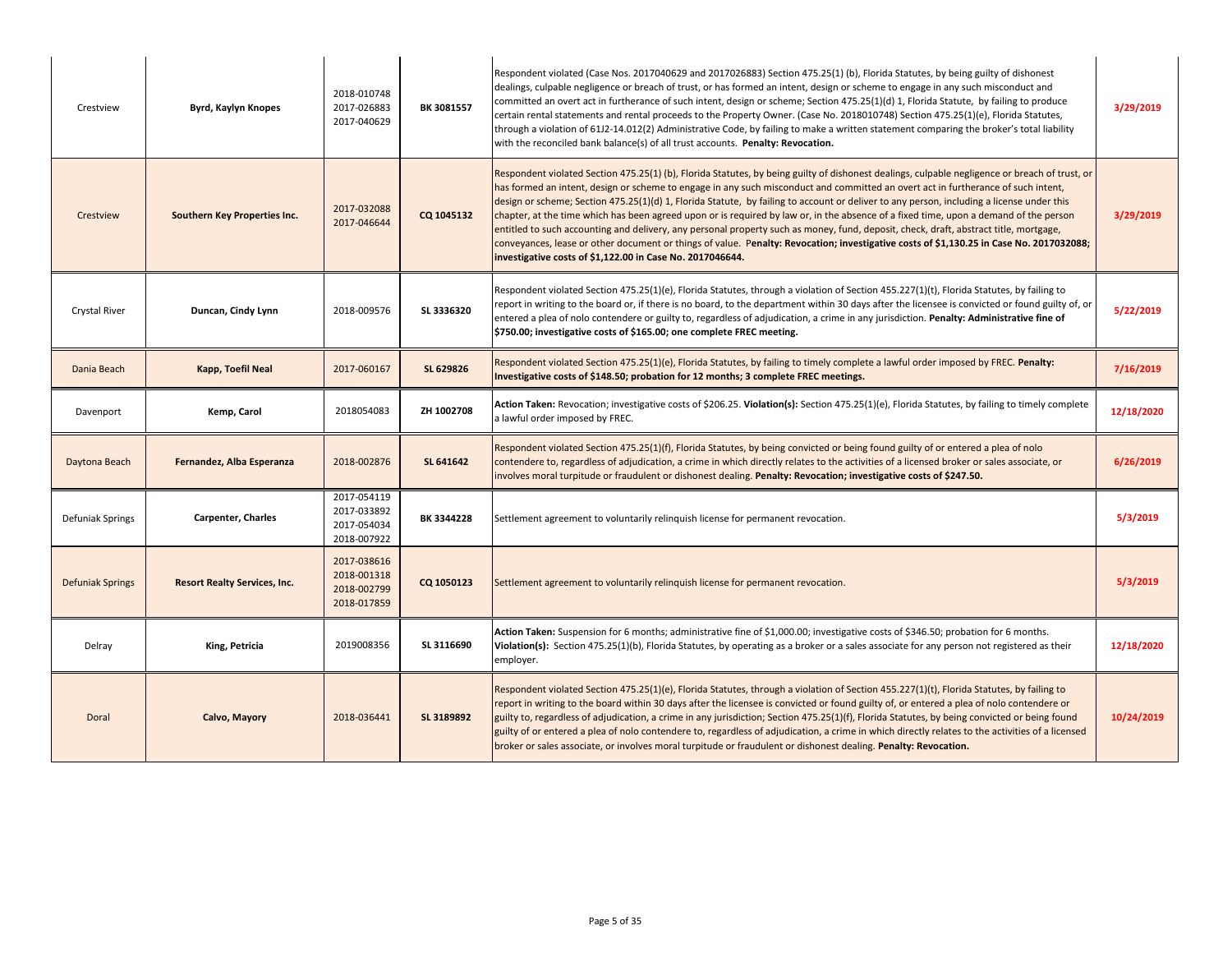| Doral              | Escalona, Victor                | 2018015036  | BK 3178768 | Action Taken: Revocation; administrative fine of \$3,000.00; investigative costs of \$396.00. Violation(s): Section 475.25(1)(b), Florida<br>Statutes, by committing fraud, misrepresentation, concealment, false promises, false pretenses, dishonest dealing by trick, scheme, or<br>device, culpable negligence, or breach of trust in any business transaction in this state or any other state, nation, or territory; has violated<br>a duty imposed upon her or him by law or by the terms of a listing contract, written, oral, express, or implied, in a real estate transaction;<br>has aided, assisted, or conspired with any other person engaged in any such misconduct and in furtherance thereof; or has formed an<br>intent, design, or scheme to engage in any such misconduct and committed an overt act in furtherance of such intent, design, or scheme;<br>Section 475.25(1)(d)1, Florida Statutes, by failing to account or deliver to any person, including a license under this chapter, at the time<br>which has been agreed upon or is required by law or, in the absence of a fixed time, upon a demand of the person entitled to such<br>accounting and delivery, any personal property such as money, fund, deposit, check, draft, abstract title, mortgage, conveyances, lease or<br>other document or things of value Section 475.25(1)(e) via Section 475.5015, Florida Statutes, by failing to keep and make available to the<br>department such books, accounts, and records as will enable the department to determine whether such broker is in compliance. | 12/18/2020 |
|--------------------|---------------------------------|-------------|------------|------------------------------------------------------------------------------------------------------------------------------------------------------------------------------------------------------------------------------------------------------------------------------------------------------------------------------------------------------------------------------------------------------------------------------------------------------------------------------------------------------------------------------------------------------------------------------------------------------------------------------------------------------------------------------------------------------------------------------------------------------------------------------------------------------------------------------------------------------------------------------------------------------------------------------------------------------------------------------------------------------------------------------------------------------------------------------------------------------------------------------------------------------------------------------------------------------------------------------------------------------------------------------------------------------------------------------------------------------------------------------------------------------------------------------------------------------------------------------------------------------------------------------------------------------------------------------------------------|------------|
| <b>Fort Pierce</b> | <b>Resendez, Tracey L</b>       | 2017-058886 | SL 3317940 | Respondent violated Section 455.227(1)(j), Florida Statutes, by aiding, assisting, procuring, employing, or advising any unlicensed person or<br>entity to practice a profession contrary to this chapter, the chapter regulating the profession, or rules of the department or the board;<br>Section 475.25(1)(b), Florida Statutes, by being guilty of dishonest dealings, culpable negligence or breach of trust, or has formed an intent,<br>design or scheme to engage in any such misconduct and committed an overt act in furtherance of such intent, design or scheme; Section<br>475.42(1)(b), Florida Statutes, a person licensed as a sales associate may not act as a broker or a sales associate for any person not<br>registered as his employer; Section 475.42(1)(d), Florida Statutes, by failing to collect any money in connection with any real estate<br>brokerage transaction, whether as a commission, deposit, payment, rental, or otherwise, in the name of the employer and with the<br>express consent of the employer. Penalty: Suspension for 3 months; probation for 6 months; administrative fine of \$1,000.00;<br>investigative costs of \$528.00; one complete FREC meeting.                                                                                                                                                                                                                                                                                                                                                                                 | 5/23/2019  |
| Ft. Lauderdale     | Tischbin, Zoe Linn              | 2018-006809 | BK 3252586 | Respondent violated Section 475.25 (1)(e) through a violation of 475.227(1)(t) Florida Statutes, by failing to report in writing to the board<br>or the department within 30 days after the Respondent is convicted or found guilty of, or entered a plea of nolo contendere or guilty,<br>regardless of adjudication, a crime in any jurisdiction. Penalty: Administrative fine of \$1,000.00; investigative cost of \$72.60; attend 1<br>complete FREC general meeting; probation for 6 months.                                                                                                                                                                                                                                                                                                                                                                                                                                                                                                                                                                                                                                                                                                                                                                                                                                                                                                                                                                                                                                                                                              | 3/13/2019  |
| Ft. Lauderdale     | <b>Waserstrom, Monica</b>       | 2018-026589 | SL 3250650 | Respondent violated Section 475.25 (1)(f), Florida Statutes, by being convicted or being found guilty of or entered a plea of nolo<br>contendere to, regardless of adjudication, a crime in which directly relates to the activities of a licensed broker or sales associate, or<br>involves moral turpitude or fraudulent or dishonest dealing. Penalty: Administrative fine of \$1,000.00; investigative costs of \$297.00;<br>probation for 9 months and 1 FREC meeting.                                                                                                                                                                                                                                                                                                                                                                                                                                                                                                                                                                                                                                                                                                                                                                                                                                                                                                                                                                                                                                                                                                                    | 3/13/2019  |
| Ft. Lauderdale     | Tischbin, Zoe Linn              | 2018-006809 | BK 3252586 | Respondent violated Section 475.25(1)(e), Florida Statutes, through a violation of Section 455.227(1)(t), Florida Statutes, by failing to<br>report in writing to the board within 30 days after the licensee is convicted or found guilty of, or entered a plea of nolo contendere or<br>guilty to, regardless of adjudication, a crime in any jurisdiction. Penalty: Administrative fine of \$1,000.00; investigative costs of \$72.60;<br>probation for 6 months; attend 1 complete FREC meeting.                                                                                                                                                                                                                                                                                                                                                                                                                                                                                                                                                                                                                                                                                                                                                                                                                                                                                                                                                                                                                                                                                           | 3/13/2019  |
| Ft. Lauderdale     | <b>Waserstrom, Monica</b>       | 2018-026589 | SL 3250650 | Respondent violated Section 475.25(1)(e), Florida Statutes, through a violation of Section 455.227(1)(t), Florida Statutes, by failing to<br>report in writing to the board within 30 days after the licensee is convicted or found guilty of, or entered a plea of nolo contendere or<br>guilty to, regardless of adjudication, a crime in any jurisdiction. Penalty: Administrative fine of \$500.00; investigative costs of \$214.50;<br>probation for 6 months; attend 1 complete FREC meeting.                                                                                                                                                                                                                                                                                                                                                                                                                                                                                                                                                                                                                                                                                                                                                                                                                                                                                                                                                                                                                                                                                            | 3/13/2019  |
| Ft. Lauderdale     | <b>DMT Real Estate Services</b> | 2017-027632 | CQ 1024019 | Respondent violated Section 475.25(1)(b), Florida Statutes, by being guilty of fraud, misrepresentation, concealment, false promises, false<br>pretenses, dishonest dealing by trick, scheme, or device, culpable negligence, or breach of trust in any business transaction in this state or<br>any other state, nation, or territory; has violated a duty imposed upon her or him by law or by the terms of a listing contract, written, oral,<br>express, or implied, in a real estate transaction; Section 475.25(1)(d)1, Florida Statutes, by failing to account or deliver to any person,<br>including a license under this chapter, at the time which has been agreed upon or is required by law or, in the absence of a fixed time,<br>upon a demand of the person entitled to such accounting and delivery, any personal property such as money, fund, deposit, check, draft,<br>abstract title, mortgage, conveyances, lease or other document or things of value. Penalty: Revocation; investigative costs of \$231.00.                                                                                                                                                                                                                                                                                                                                                                                                                                                                                                                                                             | 5/6/2019   |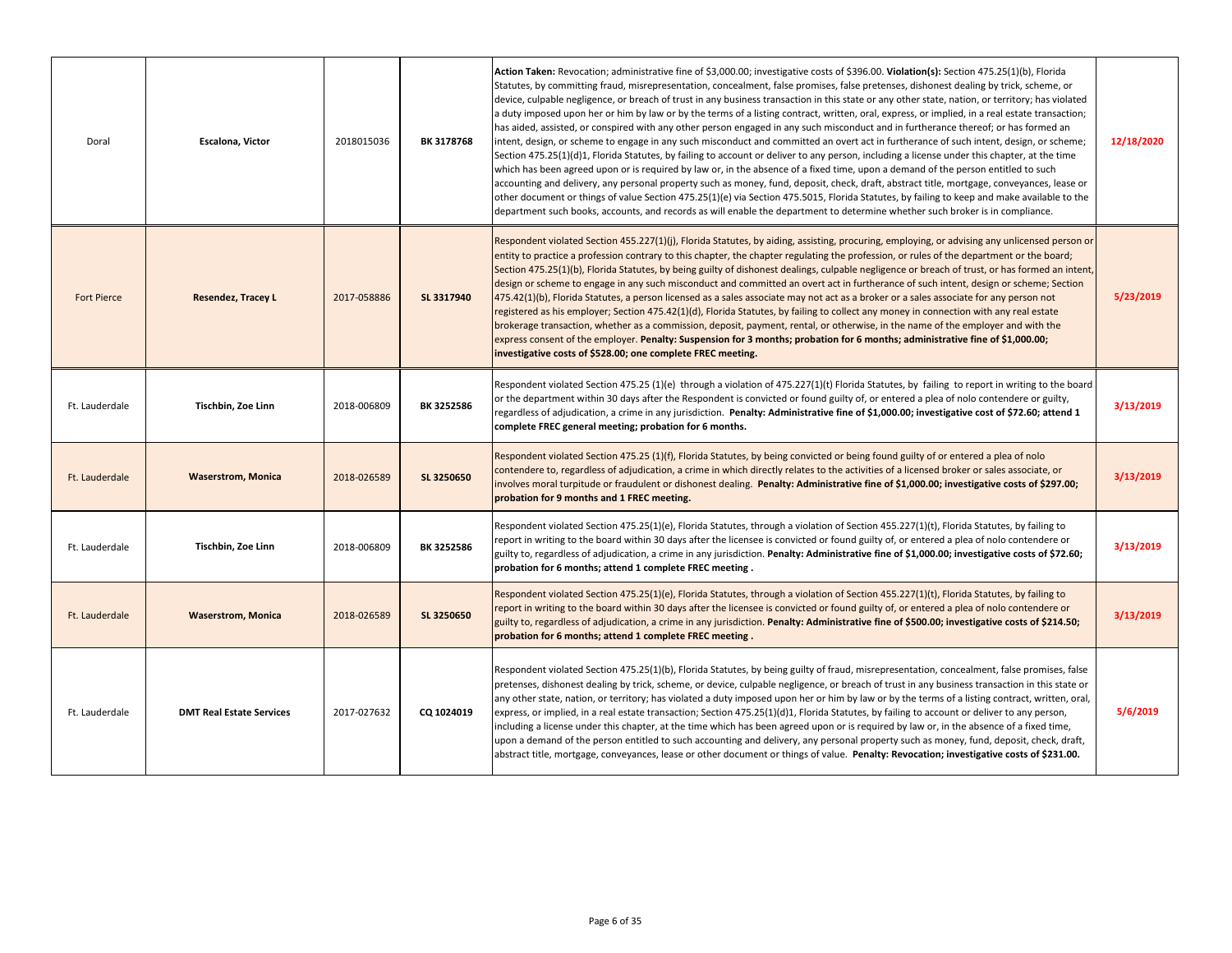| Ft. Lauderdale | <b>Thomas, George Sylvester</b>                    | 2017-022536                            | BK 3153975 | Respondent violated Section 475.25(1)(b), Florida Statutes, by being guilty of misrepresentation, concealment, false promises, false<br>pretenses, dishonest dealing by trick, scheme, or device, culpable negligence, or breach of trust in any business transaction in this state or<br>any other state, nation, or territory; has violated a duty imposed upon her or him by law or by the terms of a listing contract, written, oral,<br>express, or implied, in a real estate transaction; Section 475.25(1)(d)1, Florida Statutes, by failing to account or deliver to any person,<br>including a license under this chapter, at the time which has been agreed upon or is required by law or, in the absence of a fixed time,<br>upon a demand of the person entitled to such accounting and delivery, any personal property such as money, fund, deposit, check, draft,<br>abstract title, mortgage, conveyances, lease or other document or things of value. Penalty: Revocation; investigative costs of \$396.00. | 5/6/2019   |
|----------------|----------------------------------------------------|----------------------------------------|------------|-----------------------------------------------------------------------------------------------------------------------------------------------------------------------------------------------------------------------------------------------------------------------------------------------------------------------------------------------------------------------------------------------------------------------------------------------------------------------------------------------------------------------------------------------------------------------------------------------------------------------------------------------------------------------------------------------------------------------------------------------------------------------------------------------------------------------------------------------------------------------------------------------------------------------------------------------------------------------------------------------------------------------------|------------|
| Ft. Lauderdale | <b>Thomas, George Sylvester</b>                    | 2017-029984                            | BK 3153975 | Respondent violated Section 475.25(1)(b), Florida Statutes, by being guilty of misrepresentation, concealment, false promises, false<br>pretenses, dishonest dealing by trick, scheme, or device, culpable negligence, or breach of trust in any business transaction in this state or<br>any other state, nation, or territory; has violated a duty imposed upon her or him by law or by the terms of a listing contract, written, oral,<br>express, or implied, in a real estate transaction; Section 475.25(1)(d)1, Florida Statutes, by failing to account or deliver to any person,<br>including a license under this chapter, at the time which has been agreed upon or is required by law or, in the absence of a fixed time,<br>upon a demand of the person entitled to such accounting and delivery, any personal property such as money, fund, deposit, check, draft,<br>abstract title, mortgage, conveyances, lease or other document or things of value. Penalty: Revocation; investigative costs of \$239.25. | 5/6/2019   |
| Ft. Lauderdale | Roberts, William T.                                | 2017-002135                            | SL 3223713 | Respondent violated Section 475.25(1)(e), Florida Statutes, through a violation of Section 455.227(1)(t), Florida Statutes, by failing to<br>report in writing to the board within 30 days after the licensee is convicted or found guilty of, or entered a plea of nolo contendere or<br>guilty to, regardless of adjudication, a crime in any jurisdiction. Penalty: Suspension for 1 year; investigative costs of \$201.30; two<br>complete FREC meetings.                                                                                                                                                                                                                                                                                                                                                                                                                                                                                                                                                               | 5/23/2019  |
| Ft. Lauderdale | Santomassino, Joseph F                             | 2017-061252                            | BK 684022  | Respondent violated Section 475.25(1)(e), Florida Statutes, by failing to timely complete a lawful order imposed by FREC. Penalty:<br>Revocation; investigative costs of \$115.50.                                                                                                                                                                                                                                                                                                                                                                                                                                                                                                                                                                                                                                                                                                                                                                                                                                          | 5/23/2019  |
| Ft. Lauderdale | Laskey, Jason                                      | 2018-055068                            | BK 3111637 | Respondent violated Section 475.25(1)(a), Florida Statutes, through a violation of 455.227(1)(t), Florida Statutes, by failing to report in<br>writing to the board or, if there is no board, to the department within 30 days after the licensee is convicted or found guilty of, or entered<br>a plea of nolo contendere or guilty to, regardless of adjudication, a crime in any jurisdiction. Penalty: Administrative fine of \$500.00;<br>investigative costs of \$337.20; probation for 6 months; one complete FREC meeting.                                                                                                                                                                                                                                                                                                                                                                                                                                                                                          | 6/26/2019  |
| Ft. Lauderdale | Phillips, Victoria P.                              | 2018-037997                            | BK 3090042 | Respondent violated Section 475.25(1)(e), Florida Statutes, by failing to timely complete a lawful order imposed by FREC (2013001936 and<br>2013024548.) Penalty: Revocation; investigative costs of \$247.50.                                                                                                                                                                                                                                                                                                                                                                                                                                                                                                                                                                                                                                                                                                                                                                                                              | 6/26/2019  |
| Ft. Lauderdale | <b>FLEISHMAN, DOUGLAS</b>                          | 2017-048373                            | SL 364396  | Respondent violated Section 475.25(1)(e), Florida Statutes, through a violation of Section 475.42(1)(a), Florida Statutes, by operating as a<br>sales associate without holding a current active license. Penalty: Administrative fine \$750.00; investigative costs of \$16.50; probation for<br>6 months; 2 complete FREC meetings.                                                                                                                                                                                                                                                                                                                                                                                                                                                                                                                                                                                                                                                                                       | 8/21/2019  |
| Ft. Lauderdale | Levins, Jason Robert                               | 2018-048411                            | SL3329503  | Respondent violated Section 475.25(1)(f), Florida Statutes, by being convicted or being found guilty of or entered a plea of nolo<br>contendere to, regardless of adjudication, a crime in which directly relates to the activities of a licensed broker or sales associate, or<br>involves moral turpitude or fraudulent or dishonest dealing. Penalty: Administrative fine of \$500.00; investigative costs of \$421.50;<br>probation for 6 months; 1 complete FREC meeting.                                                                                                                                                                                                                                                                                                                                                                                                                                                                                                                                              | 10/1/2019  |
| Ft. Lauderdale | Rotella, Christopher                               | 2019004785                             | SL 3236899 | Action Taken: Revocation; administrative fine of \$500.00; investigative costs of \$255.75. Violation(s): Section 475.25(1)(a), Florida<br>Statutes, through a violation of Section 455.227(1)(t), Florida Statutes, by failing to report in writing to the board or, if there is no board, to<br>the department within 30 days after the licensee is convicted or found guilty of, or entered a plea of nolo contendere or guilty to,<br>regardless of adjudication, a crime in any jurisdiction.                                                                                                                                                                                                                                                                                                                                                                                                                                                                                                                          | 12/18/2020 |
| Ft. Lauderdale | <b>Rigthstreet Inc</b>                             | CQ 1050503                             | 2018025346 | Action Taken: Administrative fine of \$500.00; investigative costs of \$849.75. Violation(s): Section 475.22, Florida Statutes, by failing to<br>maintain office and sign at entrance of office.                                                                                                                                                                                                                                                                                                                                                                                                                                                                                                                                                                                                                                                                                                                                                                                                                            | 12/18/2020 |
| Ft. Myers      | <b>Obed Guzman</b>                                 | 2019028431<br>2019024863<br>2019025287 | SL 3220894 | Settlement agreement to voluntarily relinguish license for permanent revocation.                                                                                                                                                                                                                                                                                                                                                                                                                                                                                                                                                                                                                                                                                                                                                                                                                                                                                                                                            | 11/19/2019 |
| Ft. Myers      | <b>Market America Property</b><br>Management, Inc. | 2019027967<br>2019028826<br>2019028051 | CQ 1039479 | Settlement agreement to voluntarily relinguish license for permanent revocation.                                                                                                                                                                                                                                                                                                                                                                                                                                                                                                                                                                                                                                                                                                                                                                                                                                                                                                                                            | 11/19/2019 |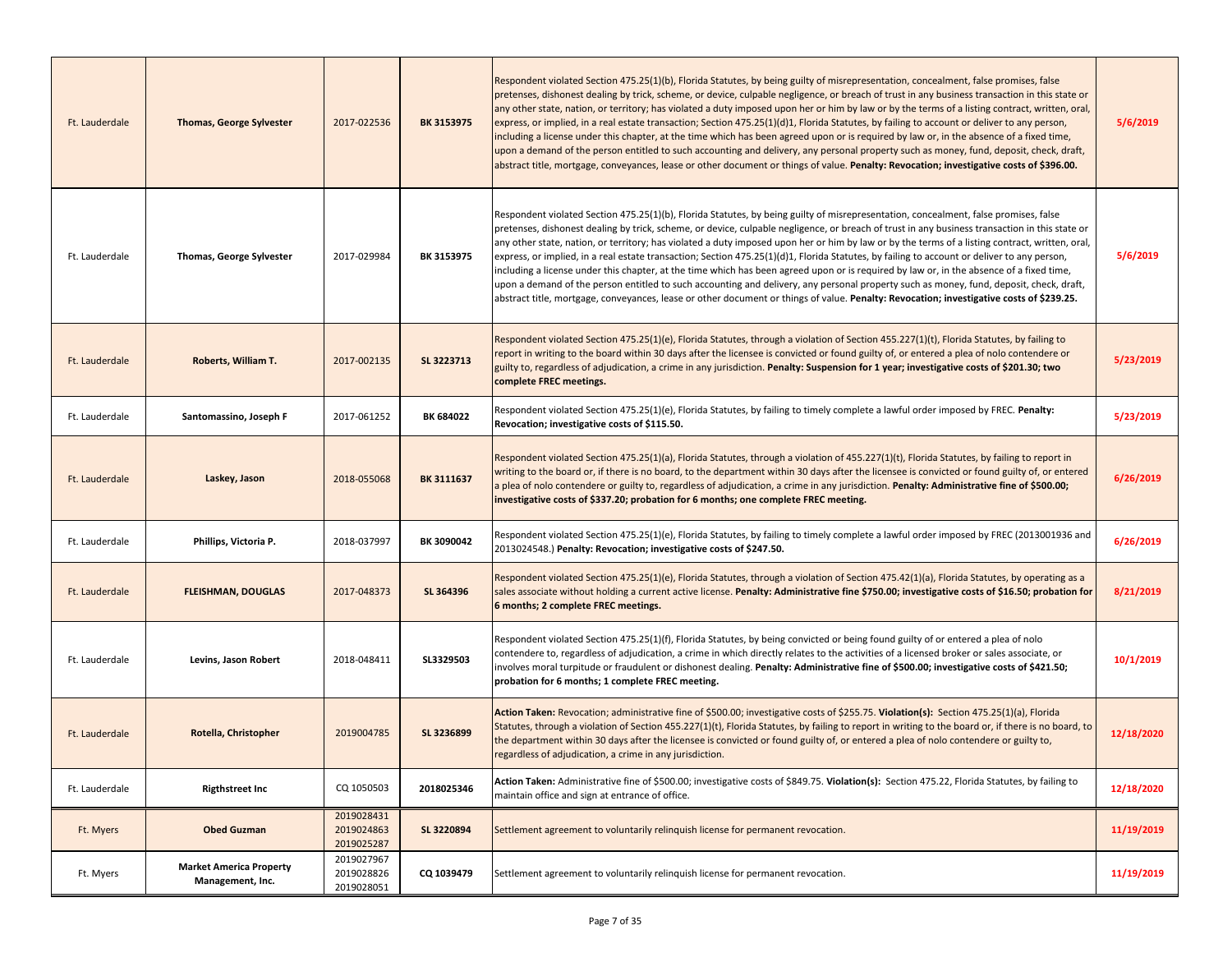| Gainsville | <b>Darrell Elmore and Associates</b> | 2016-059265                | CQ 1035793 | Respondent violated Section 475.25 (1)(d) through a violation of 475.227(1)(t) Florida Statutes, by failing to report in writing to the board<br>or the department within 30 days after the Respondent is convicted or found guilty of, or entered a plea of nolo contendere or guilty,<br>regardless of adjudication, a crime in any jurisdiction. Penalty: Revocation; investigative costs of \$495.00.                                                                                                                                                                                                                                                                                                                                                                                                                                                                                                                                                                                                                                                                                                                                         | 3/25/2019  |
|------------|--------------------------------------|----------------------------|------------|---------------------------------------------------------------------------------------------------------------------------------------------------------------------------------------------------------------------------------------------------------------------------------------------------------------------------------------------------------------------------------------------------------------------------------------------------------------------------------------------------------------------------------------------------------------------------------------------------------------------------------------------------------------------------------------------------------------------------------------------------------------------------------------------------------------------------------------------------------------------------------------------------------------------------------------------------------------------------------------------------------------------------------------------------------------------------------------------------------------------------------------------------|------------|
| Gainsville | <b>Elmore Darrell</b>                |                            |            | Respondent violated Section 475.25(1)(d) 1, Florida Statutes, by failing to timely account or deliver to any person, including a license<br>under this chapter, at the time which has been agreed upon or is required by law or, in the absence of a fixed time, upon a demand of the<br>person entitled to such accounting and delivery, any personal property such as money, fund, deposit, check, draft, abstract title, mortgage,<br>conveyances, lease or other document or things of value. Penalty: Revocation.                                                                                                                                                                                                                                                                                                                                                                                                                                                                                                                                                                                                                            | 4/1/2019   |
| Gotha      | <b>Andrae Crayton</b>                | 2018059441                 | SL 3183844 | Respondent violated Section 475.25(1)(e), Florida Statutes, through a violation of Section 475.25(1)(f), Florida Statutes, by being convicted<br>or being found guilty of or entered a plea of nolo contendere to, regardless of adjudication, a crime in which directly relates to the<br>activities of a licensed broker or sales associate, or involves moral turpitude or fraudulent or dishonest dealing. Penalty: Administrative<br>fine of \$500.00; investigative costs of \$132.00.                                                                                                                                                                                                                                                                                                                                                                                                                                                                                                                                                                                                                                                      | 11/19/2019 |
| Holly Hill | <b>Collier, Peggy</b>                | 2019038126                 | BL 3331770 | Settlement agreement to voluntarily relinguish license for permanent revocation.                                                                                                                                                                                                                                                                                                                                                                                                                                                                                                                                                                                                                                                                                                                                                                                                                                                                                                                                                                                                                                                                  | 2/11/2020  |
| Hollywood  | Sulliaman, Bayyinah Ismat            | 2017-003000<br>2017-012448 | SL 3313603 | Respondent violated Section 475.25(1)(b), Florida Statutes, by being guilty of misrepresentation, concealment, false promises, false<br>pretenses, dishonest dealing by trick, scheme, or device, culpable negligence, or breach of trust in any business transaction in this state or<br>any other state, nation, or territory; has violated a duty imposed upon her or him by law or by the terms of a listing contract, written, oral,<br>express, or implied, in a real estate transaction. Penalty: Revocation; investigative costs \$127.05 (2017-00300) and \$112.50 (2017-<br>012448.)                                                                                                                                                                                                                                                                                                                                                                                                                                                                                                                                                    | 5/6/2019   |
| Hollywood  | <b>Bustelo, Rocio Paola</b>          | 2018-014091                | SL 3179249 | Respondent violated Section 475.25(1)(a), Florida Statutes, through a violation of Section 475.42(1)(b), Florida Statutes, a person licensed<br>as a sales associate may not act as a broker or a sales associate for any person not registered as his employer; Section 475.25(1)(a), Florida<br>Statutes, through a violation of Section 475.42(1)(d), Florida Statutes, by failing to collect any money in connection with any real estate<br>brokerage transaction, whether as a commission, deposit, payment, rental, or otherwise, in the name of the employer and with the<br>express consent of the employer; Section 475.25(1)(d)1, Florida Statutes, by failing to account or deliver to any person, including a license<br>under this chapter, at the time which has been agreed upon or is required by law or, in the absence of a fixed time, upon a demand of the<br>person entitled to such accounting and delivery, any personal property such as money, fund, deposit, check, draft, abstract title, mortgage,<br>conveyances, lease or other document or things of value. Penalty: Revocation; investigative costs of \$390.06. | 7/16/2019  |
| Hollywood  | <b>BORSIERI, ORNELLA</b>             | 2018-026657                | SL 3404183 | Settlement agreement to voluntarily relinquish license for permanent revocation.                                                                                                                                                                                                                                                                                                                                                                                                                                                                                                                                                                                                                                                                                                                                                                                                                                                                                                                                                                                                                                                                  | 8/21/2019  |
| Hollywood  | Chabanovych, Taras                   | 2018061162                 | SL 3275832 | Action Taken: Revocation; administrative fine of \$500.00; investigative costs of \$132.00. Violation(s): Section 475.25(1)(f), Florida<br>Statutes, by being adjudicated guilty of one count of Attempt and Conspiracy to Unlawfully Produce Identification Documents.                                                                                                                                                                                                                                                                                                                                                                                                                                                                                                                                                                                                                                                                                                                                                                                                                                                                           | 1/3/2020   |
| Hollywood  | Midiap Ideas, LLC                    | 2019023038                 | CQ 1055763 | Action Taken: Revocation; administrative fine of \$2,000.00; investigative costs of \$420.75. Violation(s): Section 475.25(1)(d)1, Florida<br>Statutes, by failing to account or deliver to any person, including a license under this chapter, at the time which has been agreed upon or is<br>required by law or, in the absence of a fixed time, upon a demand of the person entitled to such accounting and delivery, any personal<br>property such as money, fund, deposit, check, draft, abstract title, mortgage, conveyances, lease or other document or things of value;<br>475.22(1), Florida Statutes, by failing to maintain an office consisting of at least one enclosed room in a building of stationary construction<br>for each active broker.                                                                                                                                                                                                                                                                                                                                                                                   | 12/18/2020 |
| Hollywood  | First Luxury Realty, LLC             | 2019011506                 | CQ 1047853 | Action Taken: Revocation; administrative fine of \$1,000.00; investigative costs of \$151.80. Violation(s): Section 475.25(1)(b), Florida<br>Statutes, by being guilty of fraud, misrepresentation, dishonest dealings, concealment, culpable negligence or breach of trust, or has<br>formed an intent, design or scheme to engage in any such misconduct and committed an overt act in furtherance of such intent, design or<br>scheme.                                                                                                                                                                                                                                                                                                                                                                                                                                                                                                                                                                                                                                                                                                         | 1/.31/2020 |
| Hollywood  | Suliaman Bayyinah                    | 2019002166                 | SL 3313603 | Action Taken: Revocation; administrative fine of \$1,000.00; investigative costs of \$181.50. Violation(s): Section 475.25(1)(b), Florida<br>Statutes, by being guilty of fraud, misrepresentation, dishonest dealings, concealment, culpable negligence or breach of trust, or has<br>formed an intent, design or scheme to engage in any such misconduct and committed an overt act in furtherance of such intent, design or<br>scheme.                                                                                                                                                                                                                                                                                                                                                                                                                                                                                                                                                                                                                                                                                                         | 2/3/2020   |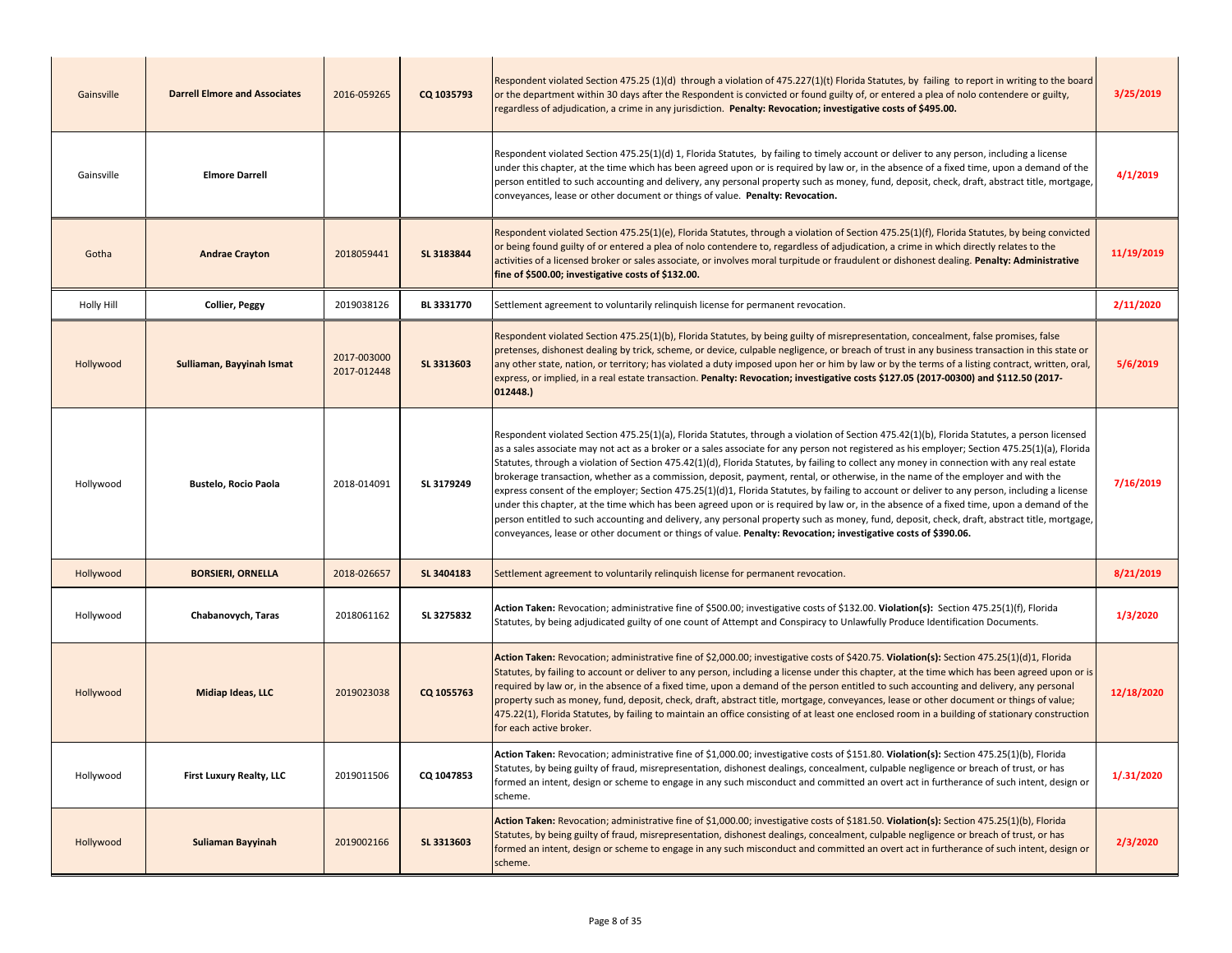| Homestead             | <b>Fornaris, Mercedes</b>        | 2018-004619 | SL 3261723                                               | Respondent violated Section 475.25(1)(f), Florida Statutes, by being convicted or being found guilty of or entered a plea of nolo<br>contendere to, regardless of adjudication, a crime in which directly relates to the activities of a licensed broker or sales associate, or<br>involves moral turpitude or fraudulent or dishonest dealing; Section 475.25(1)(e), Florida Statutes, through a violation of Section<br>$455.227(1)(t)$ , Florida Statutes, by failing to report in writing to the board within 30 days after the licensee is convicted or found guilty of,<br>or entered a plea of nolo contendere or guilty to, regardless of adjudication, a crime in any jurisdiction; Section 475.25(1)(p), Florida<br>Statutes, by failing to inform the commission in writing within 30 days after entering a plea, or being convicted or found guilty of a felony.<br>Penalty: Revocation; investigative cost \$198.00.                                                                                 | 3/13/2019  |
|-----------------------|----------------------------------|-------------|----------------------------------------------------------|-------------------------------------------------------------------------------------------------------------------------------------------------------------------------------------------------------------------------------------------------------------------------------------------------------------------------------------------------------------------------------------------------------------------------------------------------------------------------------------------------------------------------------------------------------------------------------------------------------------------------------------------------------------------------------------------------------------------------------------------------------------------------------------------------------------------------------------------------------------------------------------------------------------------------------------------------------------------------------------------------------------------|------------|
| Homestead             | Sanchez Rosario, Yeida Liz       | 2018-058280 | SL3367789                                                | Respondent violated Section 475.25(1)(a), Florida Statutes, through a violation of Section 475.42(1)(b), Florida Statutes, a person licensed<br>as a sales associate may not act as a broker or a sales associate for any person not registered as his employer; Section 475.42(1)(b), Florida<br>Statutes, a person licensed as a sales associate may not act as a broker or a sales associate for any person not registered as his employer.<br>Penalty: Revocation; investigative costs of \$280.50.                                                                                                                                                                                                                                                                                                                                                                                                                                                                                                           | 10/3/2019  |
| Homosassa             | McColley, Shaun Kaileb           | 2018-008460 | SL 3327132                                               | Respondent violated Section 475.25(1)(f), Florida Statutes, by being convicted or being found guilty of or entered a plea of nolo<br>contendere to, regardless of adjudication, a crime in which directly relates to the activities of a licensed broker or sales associate, or<br>involves moral turpitude or fraudulent or dishonest dealing; Section 475.25(1)(p), Florida Statutes, by failing to inform the commission in<br>writing within 30 days after entering a plea, or being convicted or found guilty of a felony. Penalty: Administrative fine of \$250.00;<br>investigative costs of \$1040.10; Count 2 of the Administrative Complaint was dismissed.                                                                                                                                                                                                                                                                                                                                             | 6/28/2019  |
| Hudson                | Grasso, Christian                | 2018-024028 | SL 3179971                                               | Respondent violated Section 475.25(1)(e), Florida Statutes, through a violation of Section 455.227(1)(t), Florida Statutes, by failing to<br>report in writing to the board or, if there is no board, to the department within 30 days after the licensee is convicted or found guilty of, or<br>entered a plea of nolo contendere or guilty to, regardless of adjudication, a crime in any jurisdiction. Penalty: Revocation; investigative<br>costs of \$140.00.                                                                                                                                                                                                                                                                                                                                                                                                                                                                                                                                                | 6/26/2019  |
| Indian Harbor Beach   | Frazier, Marc                    | 2019008693  | SL 3176125                                               | Action Taken: Administrative fine of \$500.00; investigative costs of \$264.00. Violation(s): Section 475.25(1)(e), Florida Statutes, through a<br>violation of Section 455.227(1)(t), Florida Statutes, by failing to report in writing to the board within 30 days after the licensee is convicted<br>or found guilty of, or entered a plea of nolo contendere or guilty to, regardless of adjudication, a crime in any jurisdiction.                                                                                                                                                                                                                                                                                                                                                                                                                                                                                                                                                                           | 12/18/2020 |
| <b>Indian Springs</b> | Harney, Reno O'Brien             | 2017-032936 | SL 3308418                                               | Negligence or breach of trust, or has formed an intent, design or scheme to engage in any such misconduct and committed an overt act in<br>furtherance of such intent, design or scheme. Penalty: Suspension for 60 days; administrative fine of \$1,000.00; investigative cost of<br>\$363.00; probation 6 months.                                                                                                                                                                                                                                                                                                                                                                                                                                                                                                                                                                                                                                                                                               | 3/14/2019  |
| Indiantown            | <b>Richmond, Mark</b>            | 201803185   | BK 654194                                                | Action Taken: Revocation; administrative fine of \$1,000.00; investigative costs of \$495.00. Violation(s): Section 475.25(1)(f), Florida<br>Statutes, by being convicted or being found guilty of or entered a plea of nolo contendere to, regardless of adjudication, a crime in which<br>directly relates to the activities of a licensed broker or sales associate, or involves moral turpitude or fraudulent or dishonest dealing.                                                                                                                                                                                                                                                                                                                                                                                                                                                                                                                                                                           | 2/3/2020   |
| Jacksonville          | Hoffman, Wayne A.                | 2017-046084 | <b>BK 193883</b><br>BK<br>3231131<br><b>BK</b><br>324505 | Settlement agreement to voluntarily relinquish license for permanent revocation.                                                                                                                                                                                                                                                                                                                                                                                                                                                                                                                                                                                                                                                                                                                                                                                                                                                                                                                                  | 5/10/2019  |
| Jacksonville          | All Realty Rental Management LLC | 2017-052835 | CQ 1038075                                               | Settlement agreement to voluntarily relinquish license for permanent revocation.                                                                                                                                                                                                                                                                                                                                                                                                                                                                                                                                                                                                                                                                                                                                                                                                                                                                                                                                  | 5/10/2019  |
| Jacksonville          | Hetsler Jr., Robert G            | 2018-003303 | SL 3304682                                               | Respondent violated Section 475.25(1)(b), Florida Statutes, by being guilty of dishonest dealings, culpable negligence or breach of trust, or<br>has formed an intent, design or scheme to engage in any such misconduct and committed an overt act in furtherance of such intent,<br>design or scheme; Section 475.25(1)(d)1, Florida Statutes, by failing to account or deliver to any person, including a license under this<br>chapter, at the time which has been agreed upon or is required by law or, in the absence of a fixed time, upon a demand of the person<br>entitled to such accounting and delivery, any personal property such as money, fund, deposit, check, draft, abstract title, mortgage,<br>conveyances, lease or other document or things of value; Section 475.42(1)(b), Florida Statutes, a person licensed as a sales associate may<br>not act as a broker or a sales associate for any person not registered as his employer. Penalty: Revocation; investigative costs of \$981.75. | 5/23/2019  |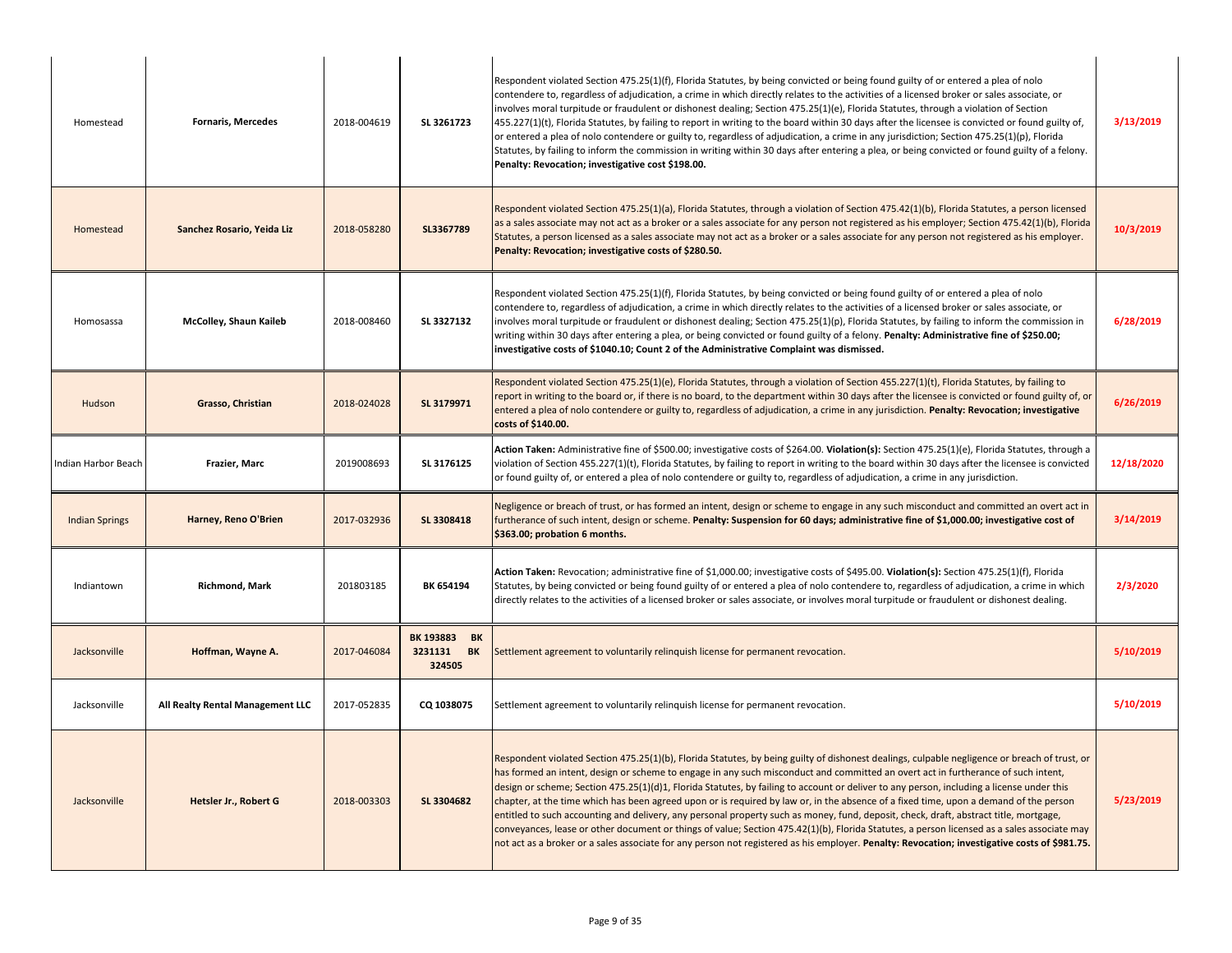| Jacksonville | Herron, Christine Jane            | 2018-034703 | SL 3327155 | Respondent violated Section 475.25(1)(f), Florida Statutes, by being convicted or being found guilty of or entered a plea of nolo<br>contendere to, regardless of adjudication, a crime in which directly relates to the activities of a licensed broker or sales associate, or<br>involves moral turpitude or fraudulent or dishonest dealing; Section 475.25(1)(e), Florida Statutes, through a violation of Section<br>455.227(1)(t), Florida Statutes, by failing to report in writing to the board or, if there is no board, to the department within 30 days after<br>the licensee is convicted or found guilty of, or entered a plea of nolo contendere or guilty to, regardless of adjudication, a crime in any<br>jurisdiction. Penalty: Administrative fine of \$1,000.00; investigative costs of \$264.00; probation for 6 months; attend one complete<br>FREC.                                        | 6/26/2019  |
|--------------|-----------------------------------|-------------|------------|-------------------------------------------------------------------------------------------------------------------------------------------------------------------------------------------------------------------------------------------------------------------------------------------------------------------------------------------------------------------------------------------------------------------------------------------------------------------------------------------------------------------------------------------------------------------------------------------------------------------------------------------------------------------------------------------------------------------------------------------------------------------------------------------------------------------------------------------------------------------------------------------------------------------|------------|
| Jacksonville | <b>Paquin, Christine Michelle</b> | 2018-008457 | SL 3235194 | Respondent violated Section 475.25(1)(a), Florida Statutes, through a violation of 455.227(1)(t), Florida Statutes, by failing to report in<br>writing to the board or, if there is no board, to the department within 30 days after the licensee is convicted or found guilty of, or entered<br>a plea of nolo contendere or guilty to, regardless of adjudication, a crime in any jurisdiction. Penalty: Revocation; administrative fine of<br>\$1,000.00; investigative costs of \$354.75.                                                                                                                                                                                                                                                                                                                                                                                                                     | 6/26/2019  |
| Jacksonville | Martinez, Maurice                 | 2018-017919 | BQ 3321520 | Respondent violated Section 475.25(1)(a), Florida Statutes, through a violation of Section 455.227(1)(t), Florida Statutes, by failing to<br>report in writing to the board or, if there is no board, to the department within 30 days after the licensee is convicted or found guilty of, or<br>entered a plea of nolo contendere or guilty to, regardless of adjudication, a crime in any jurisdiction. Penalty: Administrative fine of<br>\$1,000.00; investigative costs of \$272.25; probation for 6 months; 2 complete FREC meetings.                                                                                                                                                                                                                                                                                                                                                                       | 7/16/2019  |
| Jacksonville | <b>HARLTE, MARK QUENTIN JR</b>    | 2017-021610 | SL 683217  | Respondent violated Section 475.25(1)(p), Florida Statutes, by failing to timely inform the Commission of nolo contendere to felony Assault<br>with a Deadly Weapon; Section 475.25(1)(f), Florida Statutes, by being convicted or being found guilty of or entered a plea of nolo<br>contendere to, regardless of adjudication, a crime in which directly relates to the activities of a licensed broker or sales associate, or<br>involves moral turpitude or fraudulent or dishonest dealing; Section 475.25(1)(a), Florida Statutes, through a violation of Section<br>455.227(1)(c), Florida Statutes, by being convicted or found guilty of, or entering a plea of guilty or nolo contendere to, regardless of<br>adjudication, a crime in any jurisdiction which relates to the practice of, or the ability to practice, a licensee's profession. Penalty:<br>Revocation; investigative costs of \$264.00. | 8/21/2019  |
| Jacksonville | Morter, Jerry                     | 2019020843  | SL 3171134 | Action Taken: Revocation; administrative fine of \$1,000.00; investigative costs of \$297.00. Violation(s): Section 475.25(1)(f), Florida<br>Statutes, by being convicted or being found guilty of or entered a plea of nolo contendere to, regardless of adjudication, a crime in which<br>directly relates to the activities of a licensed broker or sales associate, or involves moral turpitude or fraudulent or dishonest dealing.                                                                                                                                                                                                                                                                                                                                                                                                                                                                           | 12/18/2020 |
| Jacksonville | Walsh, Fred                       | 2019004493  | BL 532892  | Action Taken: Administrative fine of \$500.00; investigative costs of \$231.00. Violation(s): Section 475.25(1)(e), Florida Statutes, through a<br>violation of Section 455.227(1)(t), Florida Statutes, by failing to report in writing to the within 30 days after the licensee is convicted or<br>found guilty of, or entered a plea of nolo contendere or guilty to, regardless of adjudication, a crime in any jurisdiction.                                                                                                                                                                                                                                                                                                                                                                                                                                                                                 | 12/18/2020 |
| Jacksonville | Freeman, Ingrid                   | 2019025003  | BL 3068689 | Action Taken: Investigative costs of \$544.50. Violation(s): Section 475.25(1)(e), Florida Statutes, through a violation of Section<br>455.227(1)(t), Florida Statutes, by failing to report in writing to the board within 30 days after the licensee is convicted or found guilty of,<br>or entered a plea of nolo contendere or guilty to, regardless of adjudication, a crime in any jurisdiction.                                                                                                                                                                                                                                                                                                                                                                                                                                                                                                            | 2/3/2020   |
| Juno Beach   | Paulson, Jacqueline               | 2017-053025 | SL 3261723 | Respondent violatedSection 475.42(1)(b), Florida Statutes, when respondent operated as a broker or as a sales associate for any person<br>not registered as her or his employer. By stipulation, Respondent agreed to the following penalty: Administrative fines of \$250.00;<br>investigative costs of \$330.00.                                                                                                                                                                                                                                                                                                                                                                                                                                                                                                                                                                                                | 5/3/2019   |
| Jupiter      | Maitland, Keith G.                | 2017-058479 | SL 3087592 | Respondent violated Section 475.25(1)(b), Florida Statutes, by being guilty of dishonest dealings, culpable negligence or breach of trust, or<br>has formed an intent, design or scheme to engage in any such misconduct and committed an overt act in furtherance of such intent,<br>design or scheme; Section 475.25(1)(a), Florida Statutes, through a violation of 455.227(1)(m), Florida Statutes, by making untrue or<br>fraudulent representations in or related to the practice of a profession or employing a track or scheme in or related to the practice of the<br>profession. Penalty: Suspension for 90 days; investigative costs of \$412.50.                                                                                                                                                                                                                                                      | 6/26/2019  |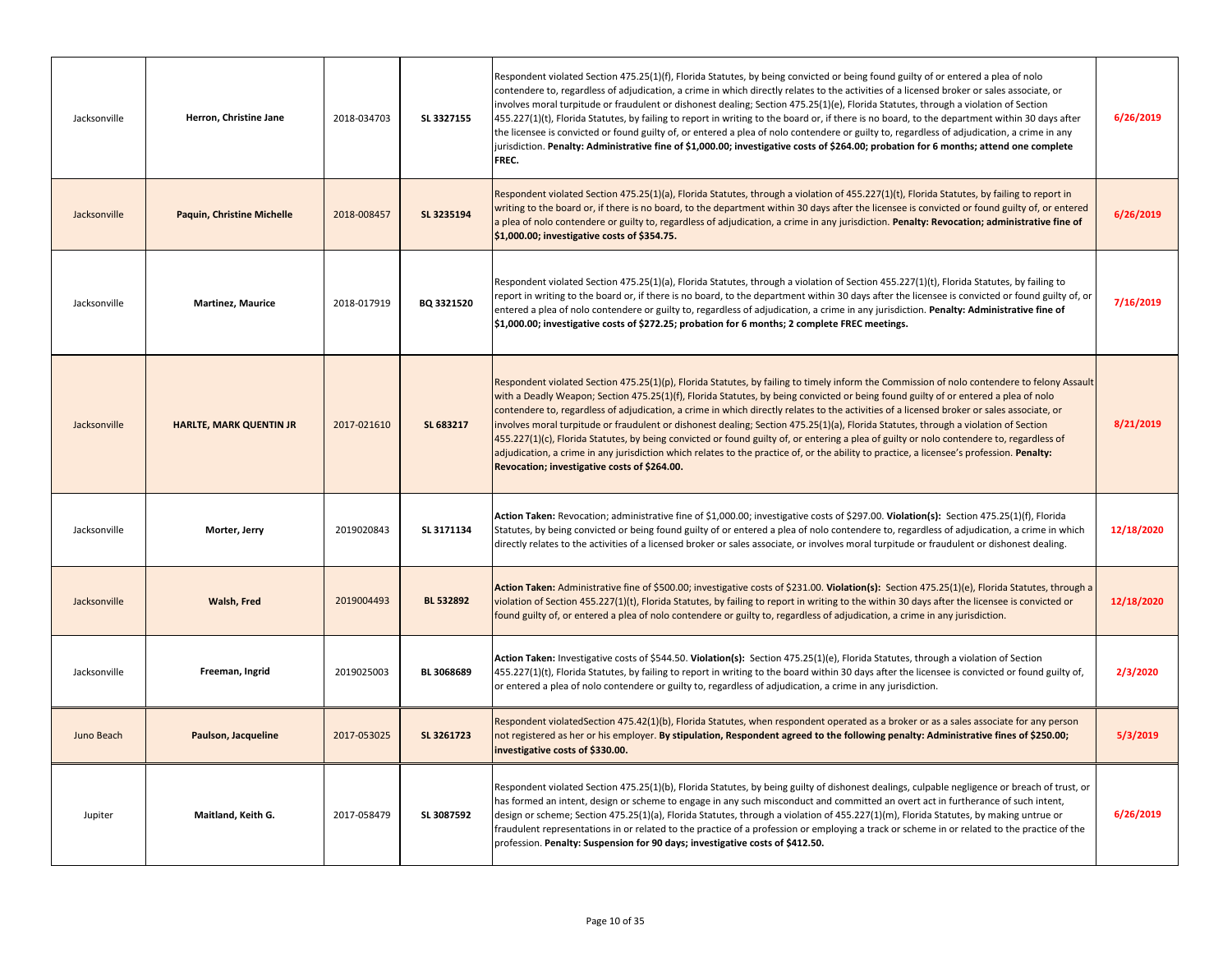| Jupiter     | <b>DAILY, LAUREN</b>                     | 2018-036354                | SL 3345796      | Respondent violated Section 475.25(1)(e), Florida Statutes, by failing to timely complete a lawful order imposed by FREC. Penalty:<br>Revocation; administrative fine of \$1,000.00; investigative costs of \$363.00.                                                                                                                                                                                                                                                                                                                                                                                                                                                                                                                                                                                                                                                                                                                                                                                                                                                                                                | 8/21/2019  |
|-------------|------------------------------------------|----------------------------|-----------------|----------------------------------------------------------------------------------------------------------------------------------------------------------------------------------------------------------------------------------------------------------------------------------------------------------------------------------------------------------------------------------------------------------------------------------------------------------------------------------------------------------------------------------------------------------------------------------------------------------------------------------------------------------------------------------------------------------------------------------------------------------------------------------------------------------------------------------------------------------------------------------------------------------------------------------------------------------------------------------------------------------------------------------------------------------------------------------------------------------------------|------------|
| Jupiter     | <b>Atlantic Consulting Partners, INC</b> | 2019007005                 | CQ 1047483      | Action Taken: Revocation; administrative fine of \$1,000.00; investigative costs of \$66.66. Violation(s): Section 475.25(1)(d)1, Florida<br>Statutes, by failing to account or deliver to any person, including a license under this chapter, at the time which has been agreed upon or is<br>required by law or, in the absence of a fixed time, upon a demand of the person entitled to such accounting and delivery, any personal<br>property such as money, fund, deposit, check, draft, abstract title, mortgage, conveyances, lease or other document or things of value.                                                                                                                                                                                                                                                                                                                                                                                                                                                                                                                                     | 2/3/2020   |
| Jupiter     | Gabriel, Magda                           | 2018064073                 | BK 3183504      | Action Taken: Revocation; administrative fine of \$1,000.00; investigative costs of \$204.93. Violation(s): Section 475.25(1)(d)1, Florida<br>Statutes, by failing to account or deliver to any person, including a license under this chapter, at the time which has been agreed upon or is<br>required by law or, in the absence of a fixed time, upon a demand of the person entitled to such accounting and delivery, any personal<br>property such as money, fund, deposit, check, draft, abstract title, mortgage, conveyances, lease or other document or things of value.                                                                                                                                                                                                                                                                                                                                                                                                                                                                                                                                    | 2/3/2020   |
| Jupiter     | Gabriel, Otto                            | 2019007003                 | BK 3183077      | Action Taken: Revocation; administrative fine of \$1,000.00; investigative costs of \$191.07. Violation(s): Section 475.25(1)(d)1, Florida<br>Statutes, by failing to account or deliver to any person, including a license under this chapter, at the time which has been agreed upon or is<br>required by law or, in the absence of a fixed time, upon a demand of the person entitled to such accounting and delivery, any personal<br>property such as money, fund, deposit, check, draft, abstract title, mortgage, conveyances, lease or other document or things of value.                                                                                                                                                                                                                                                                                                                                                                                                                                                                                                                                    | 2/3/2020   |
| Kissimmee   | De Jesus Ocaio, Joel                     | 2016-046305<br>2017-053276 | SL 3271625      | Respondent violated (Case No.201604635) Section 475.25(1)(b), Florida Statutes, by being guilty of dishonest dealings, culpable negligence<br>or breach of trust, or has formed an intent, design or scheme to engage in any such misconduct and committed an overt act in furtherance<br>of such intent, design or scheme; Section 455.227(1)(m), Florida Statutes, by making deceptive, untrue or fraudulent representation in or<br>related to the practice of a profession or employing a trick or scheme in or related to practice of a profession. Section 475.25(1)(e), Florida<br>Statutes, when Respondent violated Final Order under the provisions of chapter 455 or 475 by failing to complete two 2-day FREC<br>meetings, by failing to pay an administrative fine of \$1,000.00 and investigative costs of 874.50 to DBPR within 12 months of the filing date<br>of the order. Penalty: Revocation; administrative fine of \$3,500.00; investigative costs of \$486.00 (Case No. 2016046305). Revocation;<br>administrative fine of \$5,000.00; investigative costs of \$206.25 (Case No. 2017053276). | 3/22/2019  |
| Kissimmee   | The Home Exchange, INC                   | 2018-037940                | CQ 1002062      | Respondent violated Section 475.25(1)(e), Florida Statutes, through a violation of Rule 61J2-5.018, Florida Administrative Code, by failing<br>to have a registered, qualifying broker. Penalty: Administrative fine of \$250.00; investigative costs of \$249.15.                                                                                                                                                                                                                                                                                                                                                                                                                                                                                                                                                                                                                                                                                                                                                                                                                                                   | 10/24/2019 |
| Kissimmee   | Noziere, Berlitz A                       | 2018-027872                | SL 3395236      | Respondent violated Section 475.25(1)(b), Florida Statutes, by being guilty of dishonest dealings, culpable negligence or breach of trust, or<br>has formed an intent, design or scheme to engage in any such misconduct and committed an overt act in furtherance of such intent,<br>design or scheme; Section 475.25(1)(d)(2), Florida Statutes, by failing to deposit money in an escrow account when the licensee is the<br>purchaser of real estate under a contract where the contract requires the purchaser to place deposit money in an escrow account to be<br>applied to the purchase price if the sale is consummated. Penalty: Administrative fine of \$500.00; investigative costs of \$429.00;<br>probation for 6 months; 1 complete FREC meeting.                                                                                                                                                                                                                                                                                                                                                    | 10/24/2019 |
| Lake Placid | McInnis, William E.                      | 2019-010164<br>2019-018265 | <b>BK158770</b> | Settlement agreement to voluntarily relinguish license for permanent revocation.                                                                                                                                                                                                                                                                                                                                                                                                                                                                                                                                                                                                                                                                                                                                                                                                                                                                                                                                                                                                                                     | 10/1/2019  |
| Lake Placid | <b>West Florida Realty, LLC</b>          | 2019-018267<br>2019-019790 | CQ1040396       | Settlement agreement to voluntarily relinquish license for permanent revocation.                                                                                                                                                                                                                                                                                                                                                                                                                                                                                                                                                                                                                                                                                                                                                                                                                                                                                                                                                                                                                                     | 10/3/2019  |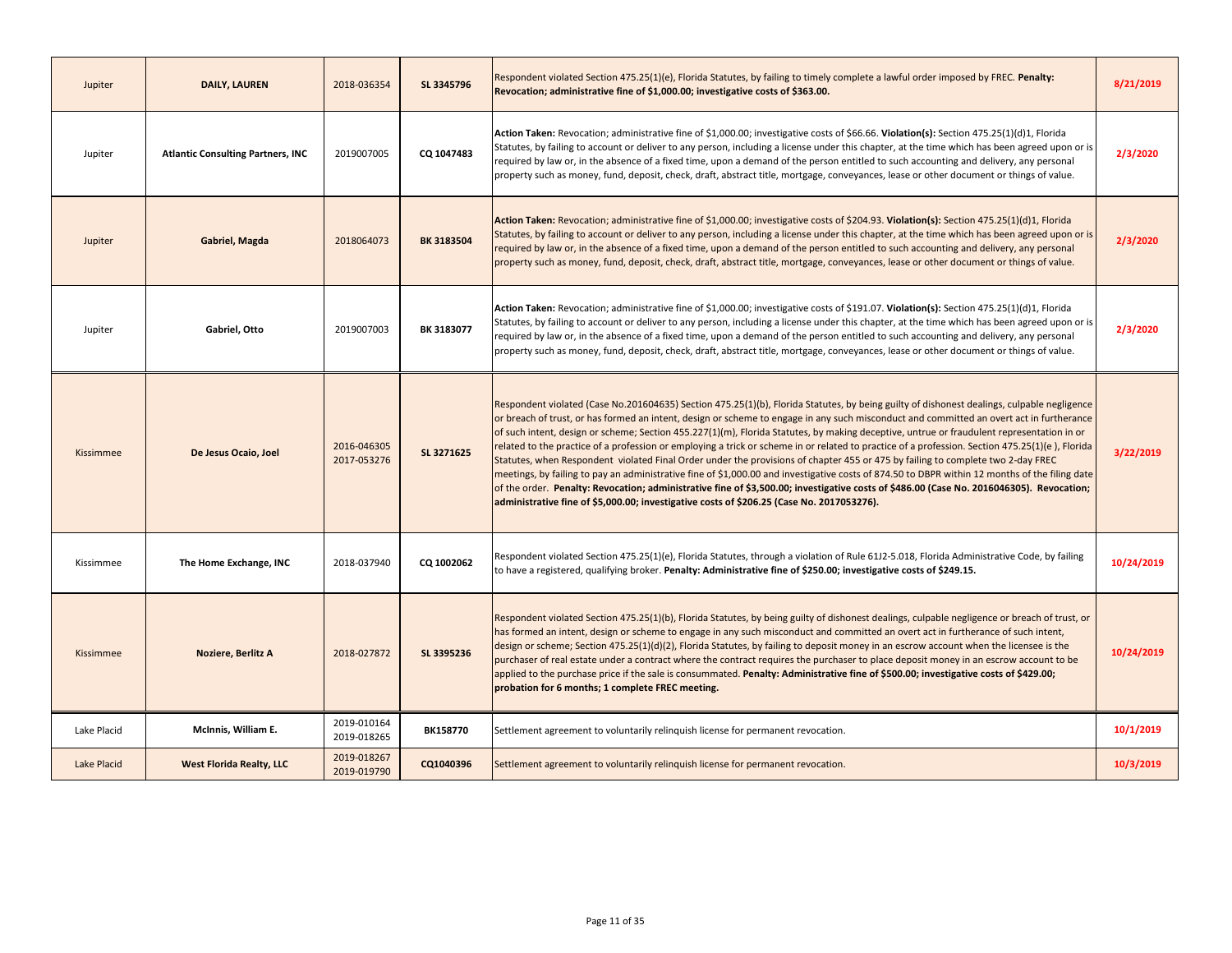| Lakeland  | CDC Properties of Central Florida, LLC | 2018-048976<br>2018-049685<br>2018-050133<br>2018-050449<br>2018-050495<br>2018-051397<br>2018-051803<br>2018-052240<br>2018-052813<br>2018-052878<br>2018-054967<br>2018-056290<br>2018-060062<br>2018-061341<br>2018-064120<br>2019-010355 | CQ 1030984                                               | Respondent violated Per each listed case, respondent violated Section 475.25(1)(b), Florida Statutes, by being guilty of fraud,<br>misinterpretation and dishonest dealings, concealment, culpable negligence or breach of trust, or has formed an intent, design or scheme<br>to engage in any such misconduct and committed an overt act in furtherance of such intent, design or scheme; Section 475.25(1)(d),<br>Florida Statutes, by failing to account or deliver to any person, including a license under this chapter, at the time which has been agreed<br>upon or is required by law or, in the absence of a fixed time, upon a demand of the person entitled to such accounting and delivery, any<br>personal property such as money, fund, deposit, check, draft, abstract title, mortgage, conveyances, lease or other document or things of<br>value; Section 475.25(1)(k), Florida Statutes, by failing to immediately place, upon receipt, any money, fund, deposit, check or draft<br>entrusted to her or him by any person dealing with her or him as a broker in escrow with a title company banking institution credit union<br>or savings and loans association located or doing business in this state, or to deposit such funds in a savings and loans association located<br>and doing business In this state, wherein that funds shall be kept until disbursement thereof properly authorized; or has failed, if sales<br>associate to immediately place with her or his registered employer any money, fund deposit, check or draft entrusted to her or him by any<br>person dealing with her or him as agent of the registered employer; Section 475.5015, Florida Statutes, through Section 475.285(1)(e),<br>Florida Statutes, by failing to keep and make available to the brokerage bank statements, monthly reconciliation statement, and other<br>documents necessary to ensure the brokerage's compliance. Penalty: Revocation; total investigative cost of \$2,623.50.       | 10/25/2019 |
|-----------|----------------------------------------|----------------------------------------------------------------------------------------------------------------------------------------------------------------------------------------------------------------------------------------------|----------------------------------------------------------|-----------------------------------------------------------------------------------------------------------------------------------------------------------------------------------------------------------------------------------------------------------------------------------------------------------------------------------------------------------------------------------------------------------------------------------------------------------------------------------------------------------------------------------------------------------------------------------------------------------------------------------------------------------------------------------------------------------------------------------------------------------------------------------------------------------------------------------------------------------------------------------------------------------------------------------------------------------------------------------------------------------------------------------------------------------------------------------------------------------------------------------------------------------------------------------------------------------------------------------------------------------------------------------------------------------------------------------------------------------------------------------------------------------------------------------------------------------------------------------------------------------------------------------------------------------------------------------------------------------------------------------------------------------------------------------------------------------------------------------------------------------------------------------------------------------------------------------------------------------------------------------------------------------------------------------------------------------------------------------------------------------------|------------|
| Lakeland  | <b>Chandler, Aaron</b>                 | 2018-051313<br>2018-048531<br>2018-049483<br>2018-049654<br>2018-050392<br>2018-050490<br>2018-050924<br>2018-052141<br>2018-052792<br>2018-052841<br>2018-054729<br>2018-056287<br>2018-064071<br>2019-010337<br>2018-060316<br>2018-061112 | BK 3041236<br>3128692<br>3129239<br><b>BK</b><br>3208300 | Respondent violated Per each listed case, respondent violated Section 475.25(1)(b), Florida Statutes, by being guilty of fraud,<br>misinterpretation and dishonest dealings, concealment, culpable negligence or breach of trust, or has formed an intent, design or scheme<br>to engage in any such misconduct and committed an overt act in furtherance of such intent, design or scheme; Section 475.25(1)(d),<br>Florida Statutes, by failing to account or deliver to any person, including a license under this chapter, at the time which has been agreed<br>upon or is required by law or, in the absence of a fixed time, upon a demand of the person entitled to such accounting and delivery, any<br>BK personal property such as money, fund, deposit, check, draft, abstract title, mortgage, conveyances, lease or other document or things of<br>BK value; Section 475.25(1)(k), Florida Statutes, by failing to immediately place, upon receipt, any money, fund, deposit, check or draft<br>entrusted to her or him by any person dealing with her or him as a broker in escrow with a title company banking institution credit union<br>or savings and loans association located or doing business in this state, or to deposit such funds in a savings and loans association located<br>and doing business In this state, wherein that funds shall be kept until disbursement thereof properly authorized; or has failed, if sales<br>associate to immediately place with her or his registered employer any money, fund deposit, check or draft entrusted to her or him by any<br>person dealing with her or him as agent of the registered employer; Section 475.5015, Florida Statutes, through Section 475.285(1)(e),<br>Florida Statutes, by failing to keep and make available to the brokerage bank statements, monthly reconciliation statement, and other<br>documents necessary to ensure the brokerage's compliance. Penalty: Revocation; total investigative cost of \$5,349.30. | 10/25/2019 |
| Lakeland  | Chandler, Jada                         | 2018-056247<br>2018-061110                                                                                                                                                                                                                   |                                                          | Per each listed case, respondent violated Section 475.25(1)(b), Florida Statutes, by being guilty of fraud, misinterpretation and dishonest<br>dealings, concealment, culpable negligence or breach of trust, or has formed an intent, design or scheme to engage in any such<br>misconduct and committed an overt act in furtherance of such intent, design or scheme. Penalty: Revocation; total investigative cost of<br>\$570.50.                                                                                                                                                                                                                                                                                                                                                                                                                                                                                                                                                                                                                                                                                                                                                                                                                                                                                                                                                                                                                                                                                                                                                                                                                                                                                                                                                                                                                                                                                                                                                                           | 10/25/2019 |
| Largo     | Norwood, Stepfon                       | 2019007118                                                                                                                                                                                                                                   | BL 3219192                                               | Settlement agreement to voluntarily relinquish license for permanent revocation.                                                                                                                                                                                                                                                                                                                                                                                                                                                                                                                                                                                                                                                                                                                                                                                                                                                                                                                                                                                                                                                                                                                                                                                                                                                                                                                                                                                                                                                                                                                                                                                                                                                                                                                                                                                                                                                                                                                                | 12/18/2020 |
| Las Vegas | <b>Rey, Legdas Matthew</b>             | 2018-006675                                                                                                                                                                                                                                  | SL 3283043                                               | Respondent violated Section 475.25(1)(e), Florida Statutes, by failing to timely complete a lawful order imposed by FREC. Penalty:<br>Revocation; investigative costs of \$180.50.                                                                                                                                                                                                                                                                                                                                                                                                                                                                                                                                                                                                                                                                                                                                                                                                                                                                                                                                                                                                                                                                                                                                                                                                                                                                                                                                                                                                                                                                                                                                                                                                                                                                                                                                                                                                                              | 5/23/2019  |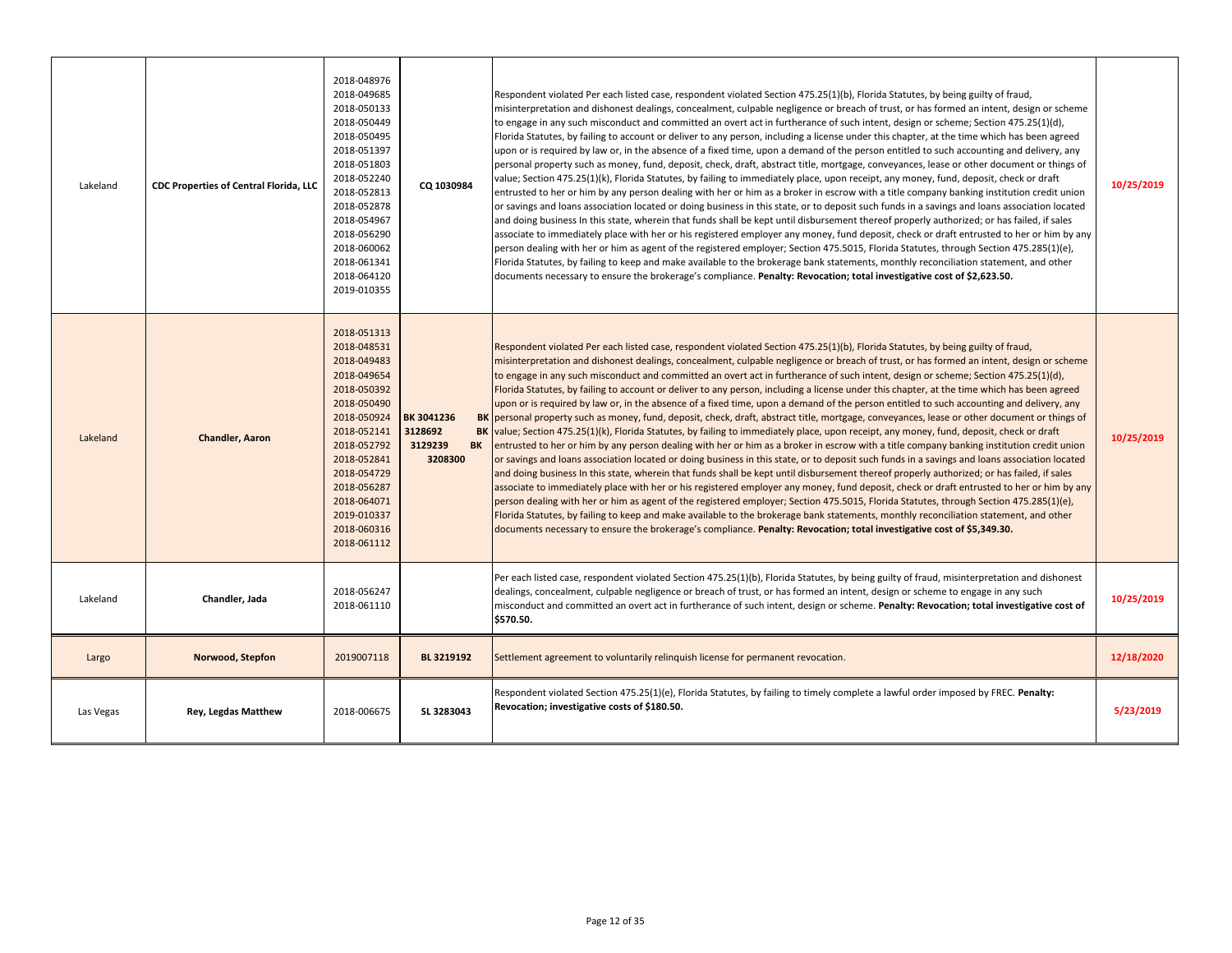| Lauderdale by the<br>Sea | <b>Aumen, Glenn Stevens</b> | 2016-008501                            | SL 3252015 | Respondent violated Section 475.25(1)(e), Florida Statutes, through a violation of Section 475.42(1)(b), Florida Statutes, by operating as a<br>broker while being licensed as sales associate; Section 475.25(1)(d)1, Florida Statutes, by failing to account or deliver to any person,<br>including a license under this chapter, at the time which has been agreed upon or is required by law or, in the absence of a fixed time,<br>upon a demand of the person entitled to such accounting and delivery, any personal property such as money, fund, deposit, check, draft,<br>abstract title, mortgage, conveyances, lease or other document or things of value; Section 475.42(1)(d), Florida Statutes, by failing to<br>collect any money in connection with any real estate brokerage transaction, whether as a commission, deposit, payment, rental, or<br>otherwise, in the name of the employer and with the express consent of the employer; Section 475.25(1)(b), Florida Statutes, by<br>committing fraud, misrepresentation, concealment, false promises, false pretenses, dishonest dealings by trick, scheme or devise culpable<br>negligence, or breach of trust in any business transaction. Settlement agreement to voluntarily relinquish license for permanent<br>revocation. Penalty: Revocation; investigative costs of \$231.00. | 5/21/2019  |
|--------------------------|-----------------------------|----------------------------------------|------------|-----------------------------------------------------------------------------------------------------------------------------------------------------------------------------------------------------------------------------------------------------------------------------------------------------------------------------------------------------------------------------------------------------------------------------------------------------------------------------------------------------------------------------------------------------------------------------------------------------------------------------------------------------------------------------------------------------------------------------------------------------------------------------------------------------------------------------------------------------------------------------------------------------------------------------------------------------------------------------------------------------------------------------------------------------------------------------------------------------------------------------------------------------------------------------------------------------------------------------------------------------------------------------------------------------------------------------------------------------------|------------|
| Leesburg                 | Gaston, Angel               | 2019000645                             | SL 3374780 | Action Taken: Administrative fine of \$1,000.00; investigative costs of \$165.00; probation for 6 months; 2 complete FREC meetings.<br>Violation(s): Section 475.25(1)(e), Florida Statutes, through a violation of Section 455.227(1)(t), Florida Statutes, by failing to report in<br>writing to the board within 30 days after the licensee is convicted or found guilty of, or entered a plea of nolo contendere or guilty to,<br>regardless of adjudication, a crime in any jurisdiction; Section 475.25(1)(f), Florida Statutes, by being convicted or being found guilty of or<br>entered a plea of nolo contendere to, regardless of adjudication, a crime in which directly relates to the activities of a licensed broker or<br>sales associate, or involves moral turpitude or fraudulent or dishonest dealing.                                                                                                                                                                                                                                                                                                                                                                                                                                                                                                                                | 1/3/2020   |
| Lithonia, GA             | Padron, Diana               | 2016-022032                            | BK 3024503 | Respondent violated Section 475.25(1)(d)1, Florida Statutes, by failing to account or deliver to any person, including a license under this<br>chapter, at the time which has been agreed upon or is required by law or, in the absence of a fixed time, upon a demand of the person<br>entitled to such accounting and delivery, any personal property such as money, fund, deposit, check, draft, abstract title, mortgage,<br>conveyances, lease or other document or things of value; Section 475.25(1)(b), Florida Statutes, by being guilty of dishonest dealings,<br>culpable negligence or breach of trust, or has formed an intent, design or scheme to engage in any such misconduct and committed an<br>overt act in furtherance of such intent, design or scheme; Section 475.25(1)(e), Florida Statutes, through a violation of Rule 61J2-14.012(2),<br>Florida Administrative Code, by failing to make a written statement comparing the broker's total liability with the reconciled bank<br>balance(s) of all trust accounts; Section 475.25(1)(v), Florida Statutes, by failing as a broker, to review the brokerage's trust accounting<br>procedures. Penalty: Revocation.                                                                                                                                                              | 3/26/2019  |
| Long Boat Key            | Zupa, Burton Anthony        | 2018-015311                            | SL 452423  | Respondent violated Section 475.25(1)(e), Florida Statutes, through a violation of Section 455.227(1)(t), Florida Statutes, by failing to<br>report in writing to the board within 30 days after the licensee is convicted or found guilty of, or entered a plea of nolo contendere or<br>guilty to, regardless of adjudication, a crime in any jurisdiction. <b>Penalty: Investigative costs of \$165.00; complete a 3-hour Core Law</b><br>course; probation for 60 days.                                                                                                                                                                                                                                                                                                                                                                                                                                                                                                                                                                                                                                                                                                                                                                                                                                                                               | 6/26/2019  |
| Maitland                 | Proano, Alan                | 2018-016068                            | SL 3393429 | Settlement agreement to voluntarily relinquish license for permanent revocation.                                                                                                                                                                                                                                                                                                                                                                                                                                                                                                                                                                                                                                                                                                                                                                                                                                                                                                                                                                                                                                                                                                                                                                                                                                                                          | 7/16/2019  |
| Malone                   | Chiu, Joseph Carlos         | 2017-032584                            | SL 637746  | Respondent violated Section 475.25(1)(f), Florida Statutes, by being convicted or being found guilty of or entered a plea of nolo<br>contendere to, regardless of adjudication, a crime in which directly relates to the activities of a licensed broker or sales associate, or<br>involves moral turpitude or fraudulent or dishonest dealing; Section 475.25(1)(n), Florida Statutes, by being confined in jail, prison or<br>mental institution, or through mental disease can no longer practice with skill and safety; Section 475.25(1)(p), Florida Statutes, by failing<br>to inform the FREC in writing within 30 days after entering a plea, or being convicted or found guilty of a felony. Penalty: Revocation;<br>administrative fine of \$3,000.00; investigative costs of \$255.75.                                                                                                                                                                                                                                                                                                                                                                                                                                                                                                                                                         | 7/16/2019  |
| Marco Island             | Roach, Karyn                | 2018042645<br>2019017377<br>2019003370 | BK 694077  | Settlement agreement to voluntarily relinguish license for permanent revocation.                                                                                                                                                                                                                                                                                                                                                                                                                                                                                                                                                                                                                                                                                                                                                                                                                                                                                                                                                                                                                                                                                                                                                                                                                                                                          | 12/18/2020 |
| Marianna                 | Baker, Frank                | 2017-008337                            | SL 176741  | Respondent violated Section 475.25(1)(p), Florida Statutes, by failing to inform the Department within 30 days of being adjudicated guilty<br>of the seven felony counts of fraud; Section 475.25(1)(f), Florida Statutes, by being adjudicated guilty of the seven felony counts of fraud.<br>Penalty: Revoked, \$536.25 investigative costs.                                                                                                                                                                                                                                                                                                                                                                                                                                                                                                                                                                                                                                                                                                                                                                                                                                                                                                                                                                                                            | 6/11/2018  |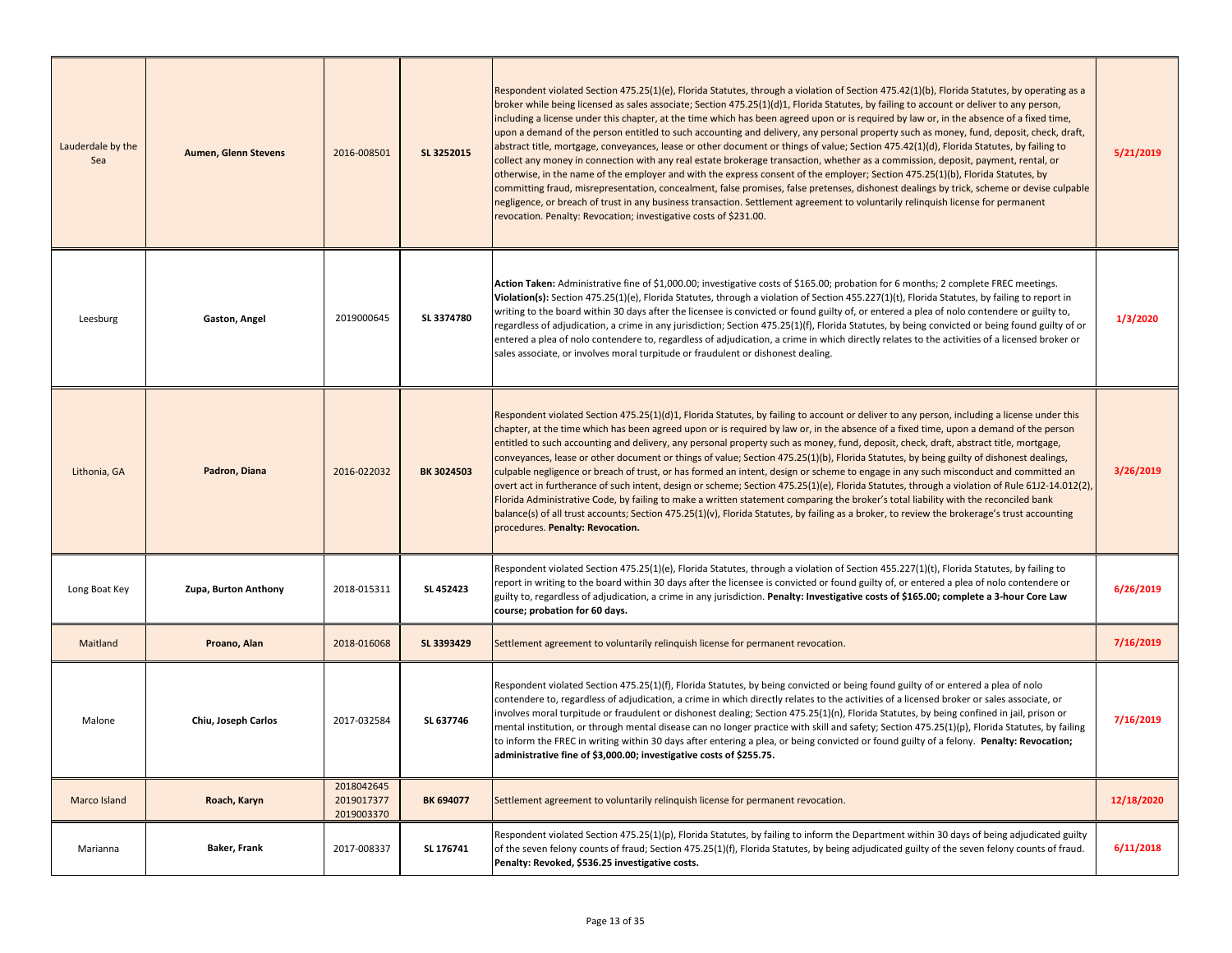| Marianna | <b>Melissa Moniz</b>           | 2019011096                                                                             | SL 3116747        | Respondent violated Section 475.25(1)(b), Florida Statutes, by operating as a broker or a sales associate for any person not registered as<br>their employer; Section 475.25(1)(e), Florida Statutes, through a violation of Section 455.227(1)(m), Florida Statutes, by making untrue or<br>fraudulent representations in or related to the practice of a profession or employing a track or scheme in or related to the practice of the<br>profession; Section 475.25(1)(e), Florida Statutes, through a violation of Section 455.227(1)(t), Florida Statutes, by failing to report in<br>writing to the board within 30 days after the licensee is convicted or found guilty of, or entered a plea of nolo contendere or guilty to,<br>regardless of adjudication, a crime in any jurisdiction; Section 475.25(1)(f), Florida Statutes, by being convicted or being found guilty of or<br>entered a plea of nolo contendere to, regardless of adjudication, a crime in which directly relates to the activities of a licensed broker or<br>sales associate, or involves moral turpitude or fraudulent or dishonest dealing. Penalty: Revocation; administrative fine of \$4,000.00;<br>investigative costs of \$354.75.                                                                                                                                                                                         | 11/19/2019 |
|----------|--------------------------------|----------------------------------------------------------------------------------------|-------------------|--------------------------------------------------------------------------------------------------------------------------------------------------------------------------------------------------------------------------------------------------------------------------------------------------------------------------------------------------------------------------------------------------------------------------------------------------------------------------------------------------------------------------------------------------------------------------------------------------------------------------------------------------------------------------------------------------------------------------------------------------------------------------------------------------------------------------------------------------------------------------------------------------------------------------------------------------------------------------------------------------------------------------------------------------------------------------------------------------------------------------------------------------------------------------------------------------------------------------------------------------------------------------------------------------------------------------------------------------------------------------------------------------------------------|------------|
| Marianna | Moniz, Melissa                 | 2019011096                                                                             | SL 3116747        | Action Taken: Revocation; administrative fine of \$4,000.00; investigative costs of \$354.75. Violation(s): Section 475.25(1)(b), Florida<br>Statutes, by being guilty of fraud, misrepresentation, dishonest dealings, concealment, culpable negligence or breach of trust, or has<br>formed an intent, design or scheme to engage in any such misconduct and committed an overt act in furtherance of such intent, design or<br>scheme; Section 475.25(1)(e), Florida Statutes, through a violation of Section 455.227(1)(m), Florida Statutes, by making untrue or<br>fraudulent representations in or related to the practice of a profession or employing a trick or scheme in or related to the practice of the<br>profession; count.; Section 475.25(1)(e), Florida Statutes, through a violation of Section 455.227(1)(t), Florida Statutes, by failing to report<br>in writing to the board within 30 days after the licensee is convicted or found guilty of, or entered a plea of nolo contendere or guilty to,<br>regardless of adjudication, a crime in any jurisdiction; Section 475.25(1)(f), Florida Statutes, by being convicted or being found guilty of or<br>entered a plea of nolo contendere to, regardless of adjudication, a crime in which directly relates to the activities of a licensed broker or<br>sales associate, or involves moral turpitude or fraudulent or dishonest dealing. | 1/31/2020  |
| Miami    | <b>Houston, Richard Jahmar</b> | 2018-037608<br>2018-040059<br>2018-040933<br>2018-042417<br>2018-042429<br>2018-047031 | <b>BK 3251587</b> | Settlement agreement to voluntarily relinguish license for permanent revocation.                                                                                                                                                                                                                                                                                                                                                                                                                                                                                                                                                                                                                                                                                                                                                                                                                                                                                                                                                                                                                                                                                                                                                                                                                                                                                                                                   | 3/7/2019   |
| Miami    | Rodriguez, Dagoberto           | 2017-034129                                                                            | SL 3172594        | Settlement agreement to voluntarily relinquish license for permanent revocation.                                                                                                                                                                                                                                                                                                                                                                                                                                                                                                                                                                                                                                                                                                                                                                                                                                                                                                                                                                                                                                                                                                                                                                                                                                                                                                                                   | 3/7/2019   |
| Miami    | Heredia, Lazaro                | 2017-042438                                                                            | BK 672363         | Respondent violated Section 475.25(1)(b), Florida Statutes, by being guilty of dishonest dealings, culpable negligence or breach of trust, or<br>has formed an intent, design or scheme to engage in any such misconduct and committed an overt act in furtherance of such intent,<br>design or scheme; Section 475.25(1)(d)1, Florida Statutes, by failing to account or deliver to any person, including a license under this<br>chapter, at the time which has been agreed upon or is required by law or, in the absence of a fixed time, upon a demand of the person<br>entitled to such accounting and delivery, any personal property such as money, fund, deposit, check, draft, abstract title, mortgage,<br>conveyances, lease or other document or things of value; Section 475.42(1)(c), Florida Statutes, by employing or continuing to employ a<br>person as a sales associate who is not the holder of a valid and current license as sales associate. Penalty: Revocation; investigative cost<br>of \$201.30.                                                                                                                                                                                                                                                                                                                                                                                       | 3/13/2019  |
| Miami    | Quintana, Daniel               | 2017-028829<br>2017-055372<br>2018-008927<br>2017-028831<br>2017-054324<br>2018-064332 | BK 3171198        | Settlement agreement to voluntarily relinquish license for permanent revocation.                                                                                                                                                                                                                                                                                                                                                                                                                                                                                                                                                                                                                                                                                                                                                                                                                                                                                                                                                                                                                                                                                                                                                                                                                                                                                                                                   | 6/26/2019  |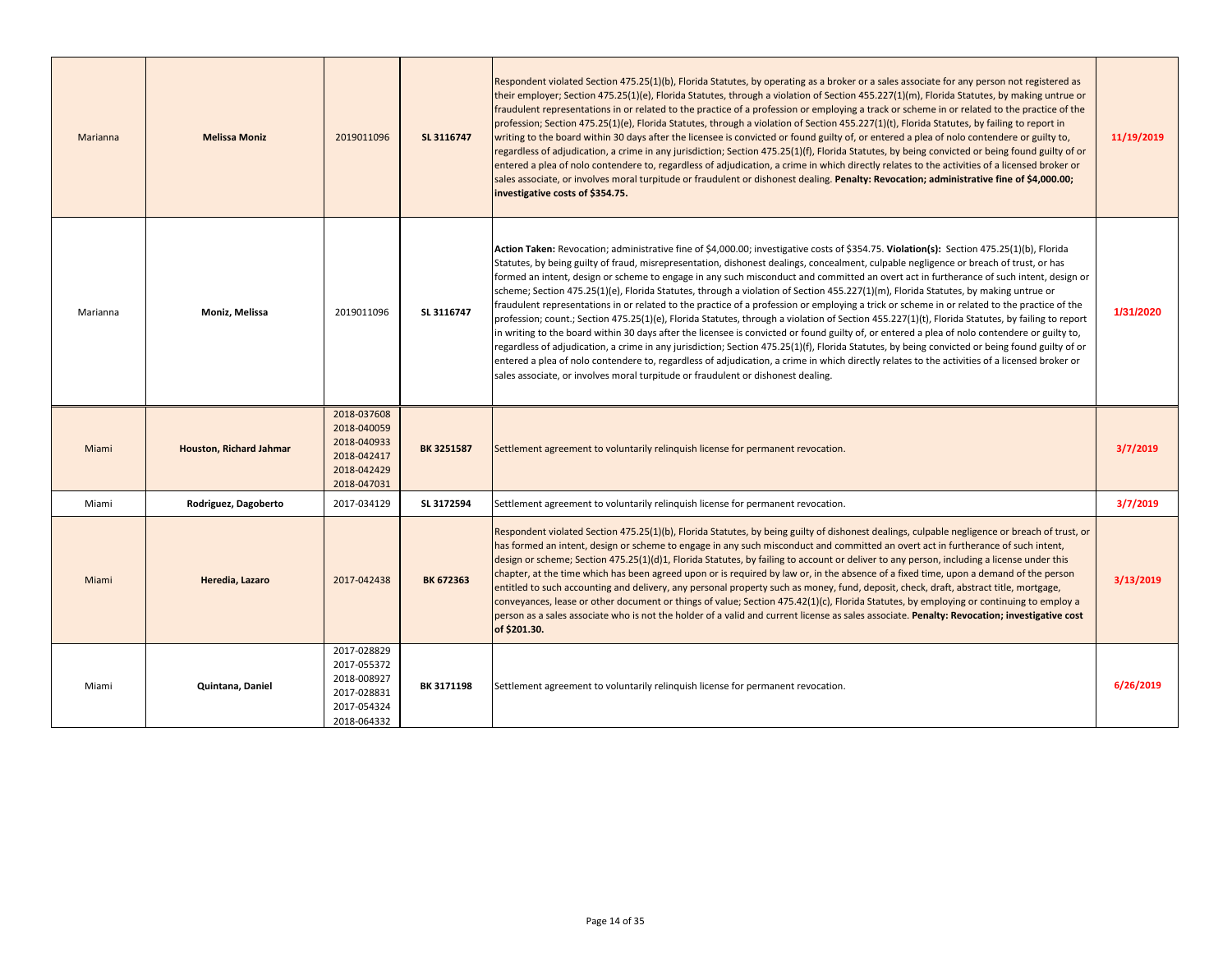| Miami | Alfonso, Ernesto               | 2018-025599 | SL 3371999 | Respondent violated Section 475.25(1)(b), Florida Statutes, by being guilty of dishonest dealings, culpable negligence or breach of trust, or<br>has formed an intent, design or scheme to engage in any such misconduct and committed an overt act in furtherance of such intent,<br>design or scheme; Section 475.25(1)(d)1, Florida Statutes, by failing to account or deliver to any person, including a license under this<br>chapter, at the time which has been agreed upon or is required by law or, in the absence of a fixed time, upon a demand of the person<br>entitled to such accounting and delivery, any personal property such as money, fund, deposit, check, draft, abstract title, mortgage,<br>conveyances, lease or other document or things of value; Section 475.25(1)(e), Florida Statutes, through a violation of Rule 61J2-14.009,<br>Florida Administrative Code, by failing to deliver any deposit to the broker, or employer, no later than the end of the next business day<br>following the receipt of the item to be deposited; Section 475.42(1)(d), Florida Statutes, by failing to collect any money in connection with<br>any real estate brokerage transaction, whether as a commission, deposit, payment, rental, or otherwise, in the name of the employer and<br>with the express consent of the employer. Penalty: Revocation; investigative costs of \$594.00. | 6/26/2019  |
|-------|--------------------------------|-------------|------------|------------------------------------------------------------------------------------------------------------------------------------------------------------------------------------------------------------------------------------------------------------------------------------------------------------------------------------------------------------------------------------------------------------------------------------------------------------------------------------------------------------------------------------------------------------------------------------------------------------------------------------------------------------------------------------------------------------------------------------------------------------------------------------------------------------------------------------------------------------------------------------------------------------------------------------------------------------------------------------------------------------------------------------------------------------------------------------------------------------------------------------------------------------------------------------------------------------------------------------------------------------------------------------------------------------------------------------------------------------------------------------------------------------|------------|
| Miami | Brabson, Damon M.              | 2017-060464 | SL 7474801 | Respondent violated Section 475.25(1)(e), Florida Statutes, by failing to timely complete a lawful order imposed by FREC (2015002171.)<br>Penalty: Revocation; investigative costs of \$132.00.                                                                                                                                                                                                                                                                                                                                                                                                                                                                                                                                                                                                                                                                                                                                                                                                                                                                                                                                                                                                                                                                                                                                                                                                            | 6/26/2019  |
| Miami | Durosseau, Hoppy Elvis         | 2018-005918 | SL 3264110 | Respondent violated Section 475.25(1)(f), Florida Statutes, by being convicted or being found guilty of or entered a plea of nolo<br>contendere to, regardless of adjudication, a crime in which directly relates to the activities of a licensed broker or sales associate, or<br>involves moral turpitude or fraudulent or dishonest dealing; Section 475.25(1)(e), Florida Statutes, through a violation of Section<br>455.227(1)(t), Florida Statutes, by failing to report in writing to the board within 30 days after the licensee is convicted or found guilty of,<br>or entered a plea of nolo contendere or guilty to, regardless of adjudication, a crime in any jurisdiction; Section 475.25(1)(p), Florida<br>Statutes, by failing to inform the Commission in writing within 30 days after entering a plea, or being convicted or found guilty of a felony.<br>Penalty: Administrative fine of \$1,000.00; investigative costs of \$153.45; probation for 6 months; 2 complete FREC meetings.                                                                                                                                                                                                                                                                                                                                                                                                | 7/16/2019  |
| Miami | RODRIGUEZ, MARIO               | 2018-027144 | BK 3630149 | Respondent violated Section 475.25(1)(e), Florida Statutes, by failing to timely complete a lawful order imposed by FREC. Penalty:<br>Revocation; investigative costs of \$173.25.                                                                                                                                                                                                                                                                                                                                                                                                                                                                                                                                                                                                                                                                                                                                                                                                                                                                                                                                                                                                                                                                                                                                                                                                                         | 8/21/2019  |
| Miami | <b>RODRIGUEZ, MARIO</b>        | 2018-029817 | BK 3630149 | Respondent violated Section 475.25(1)(e), Florida Statutes, by failing to timely complete a lawful order imposed by FREC. Penalty:<br>Revocation; administrative fine of \$5,000.00; investigative costs of \$1,138.50.                                                                                                                                                                                                                                                                                                                                                                                                                                                                                                                                                                                                                                                                                                                                                                                                                                                                                                                                                                                                                                                                                                                                                                                    | 8/21/2019  |
| Miami | ROQUE, JOVANNY                 | 2018-026763 | SL 3290978 | Respondent violated Section 475.25(1)(e), Florida Statutes, through a violation of Section 455.227(1)(k), Florida Statutes, by failing to<br>perform any statutory or legal obligation placed upon a licensee. Penalty: Administrative fine of \$500.00; investigative costs of \$145.20;<br>probation for 6 months; 1 complete FREC meeting.                                                                                                                                                                                                                                                                                                                                                                                                                                                                                                                                                                                                                                                                                                                                                                                                                                                                                                                                                                                                                                                              | 8/21/2019  |
| Miami | Valledor, Robert L.            | 2018-052829 | BK 143772  | Settlement agreement to voluntarily relinquish license for permanent revocation.                                                                                                                                                                                                                                                                                                                                                                                                                                                                                                                                                                                                                                                                                                                                                                                                                                                                                                                                                                                                                                                                                                                                                                                                                                                                                                                           | 10/3/2019  |
| Miami | Miranda, Osmani                | 2018-045352 | SL3248339  | Respondent violated Section 475.25(1)(b), Florida Statutes, by being guilty of dishonest dealings, culpable negligence or breach of trust, or<br>has formed an intent, design or scheme to engage in any such misconduct and committed an overt act in furtherance of such intent,<br>design or scheme; Section 475.42(1)(d), Florida Statutes, by failing to collect any money in connection with any real estate brokerage<br>transaction, whether as a commission, deposit, payment, rental, or otherwise, in the name of the employer and with the express consent<br>of the employer. Penalty: Revocation; investigative costs of \$181.50.                                                                                                                                                                                                                                                                                                                                                                                                                                                                                                                                                                                                                                                                                                                                                           | 10/1/2019  |
| Miami | <b>Hancock Davis Group LLC</b> | 2018-030623 | CQ 1043326 | Respondent violated Section 475.25(1)(d)1, Florida Statutes, by failing to account or deliver to any person, including a license under this<br>chapter, at the time which has been agreed upon or is required by law or, in the absence of a fixed time, upon a demand of the person<br>entitled to such accounting and delivery, any personal property such as money, fund, deposit, check, draft, abstract title, mortgage,<br>conveyances, lease or other document or things of value; Section 475.42(1)(h), Florida Statutes, by obstructing or hindering the<br>enforcement of Chapter 475, Florida Statute. Penalty: Revocation; administrative fine of \$2,000.00; investigative costs of \$227.00.                                                                                                                                                                                                                                                                                                                                                                                                                                                                                                                                                                                                                                                                                                 | 10/25/2019 |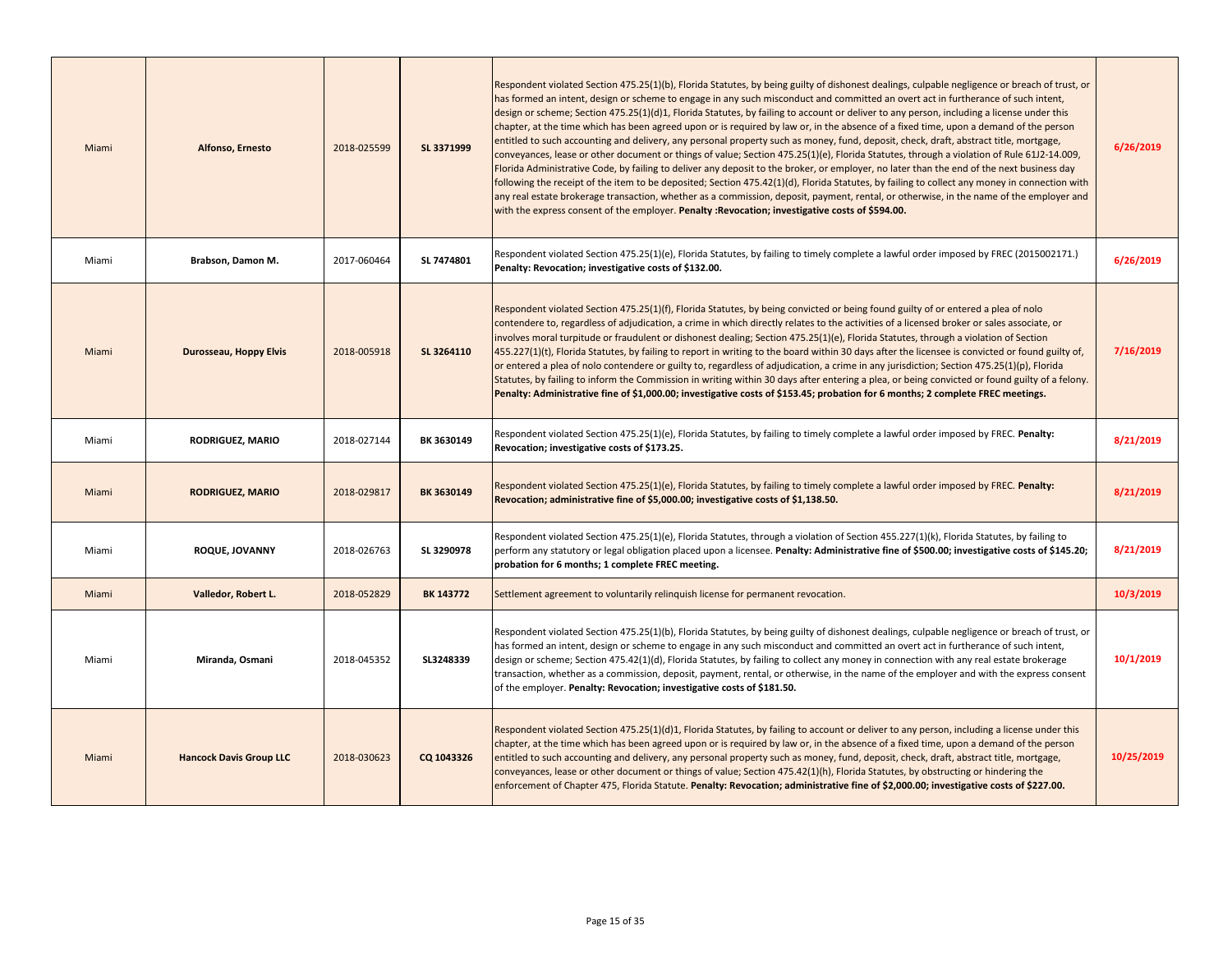| Miami | Amador, Armando            | 2019018915 | SL 694669  | Action Taken: Investigative costs of \$915.75. Violation(s): Section 475.25(1)(e), Florida Statutes, through a violation of Section<br>455.227(1)(t), Florida Statutes, by failing to report in writing to the board within 30 days after the licensee is convicted or found guilty of,<br>or entered a plea of nolo contendere or guilty to, regardless of adjudication, a crime in any jurisdiction; Section 475.25(1)(f), Florida<br>Statutes, by being convicted or being found guilty of or entered a plea of nolo contendere to, regardless of adjudication, a crime in which<br>directly relates to the activities of a licensed broker or sales associate, or involves moral turpitude or fraudulent or dishonest dealing.                                                                                                                                                                                                                                                                                                                                                                                                                                                                                                                                                                                                                                                                                                                                                                                                                                                                                                                                         | 12/18/2020 |
|-------|----------------------------|------------|------------|----------------------------------------------------------------------------------------------------------------------------------------------------------------------------------------------------------------------------------------------------------------------------------------------------------------------------------------------------------------------------------------------------------------------------------------------------------------------------------------------------------------------------------------------------------------------------------------------------------------------------------------------------------------------------------------------------------------------------------------------------------------------------------------------------------------------------------------------------------------------------------------------------------------------------------------------------------------------------------------------------------------------------------------------------------------------------------------------------------------------------------------------------------------------------------------------------------------------------------------------------------------------------------------------------------------------------------------------------------------------------------------------------------------------------------------------------------------------------------------------------------------------------------------------------------------------------------------------------------------------------------------------------------------------------|------------|
| Miami | Godstein, David            | 2019015694 | BK 188372  | Action Taken: Administrative fine of \$500.00; investigative costs of \$403.00. Violation(s): Section 475.25(1)(s), Florida Statutes, by having<br>had a registration suspended, revoked, or otherwise acted against in any jurisdiction.                                                                                                                                                                                                                                                                                                                                                                                                                                                                                                                                                                                                                                                                                                                                                                                                                                                                                                                                                                                                                                                                                                                                                                                                                                                                                                                                                                                                                                  | 1/3/2020   |
| Miami | Cabreara, Juan             | 2018064306 | BK 3054050 | Action Taken: Revocation; administrative fine of \$500.00; investigative costs of \$214.50. Violation(s): Section 475.25(1)(f), Florida<br>Statutes, by being convicted or being found guilty of or entered a plea of nolo contendere to, regardless of adjudication, a crime in which<br>directly relates to the activities of a licensed broker or sales associate, or involves moral turpitude or fraudulent or dishonest dealing.                                                                                                                                                                                                                                                                                                                                                                                                                                                                                                                                                                                                                                                                                                                                                                                                                                                                                                                                                                                                                                                                                                                                                                                                                                      | 12/18/2020 |
| Miami | <b>24 Hours Realty LLC</b> | 2019015933 | CQ 1046611 | Action Taken: Revocation; investigative costs of \$422.50. Violation(s): Section 475.25(1)(b), Florida Statutes, by being guilty of fraud,<br>misinterpretation and dishonest dealings, concealment, culpable negligence or breach of trust, or has formed an intent, design or scheme<br>to engage in any such misconduct and committed an overt act in furtherance of such intent, design or scheme.                                                                                                                                                                                                                                                                                                                                                                                                                                                                                                                                                                                                                                                                                                                                                                                                                                                                                                                                                                                                                                                                                                                                                                                                                                                                     | 12/18/2020 |
| Miami | Galban, Armando            | 2018035534 | BK 411404  | Action Taken: Revocation; administrative fine of \$3,000.00; investigative costs of \$1,155.00. Violation(s): Section 475.25(1)(b), Florida<br>Statutes, by being guilty of dishonest dealings, culpable negligence or breach of trust, or has formed an intent, design or scheme to engage<br>in any such misconduct and committed an overt act in furtherance of such intent, design or scheme; Section 475.25(1)(d)1, Florida<br>Statutes, by failing to account or deliver to any person, including a license under this chapter, at the time which has been agreed upon or is<br>required by law or, in the absence of a fixed time, upon a demand of the person entitled to such accounting and delivery, any personal<br>oroperty such as money, fund, deposit, check, draft, abstract title, mortgage, conveyances, lease or other document or things of value;<br>Section 475.25(1)(k), Florida Statutes, by failing to immediately place, upon receipt, any money, fund, deposit, check or draft entrusted to<br>her or him by any person dealing with her or him as a broker in escrow with a title company banking institution credit union or savings and<br>loans association located or doing business in this state, or to deposit such funds in a savings and loans association located and doing<br>business In this state, wherein that funds shall be kept until disbursement thereof properly authorized; or has failed, if sales associate to<br>immediately place with her or his registered employer any money, fund deposit, check or draft entrusted to her or him by any person<br>dealing with her or him as agent of the registered employer. | 12/18/2020 |
| Miami | Hunter, Jamil              | 2018037391 | SL 3146443 | Action Taken: Revocation; administrative fine of \$1,000.00; investigative costs of \$338.25. Violation(s): Section 475.25(1)(b), Florida<br>Statutes, by being guilty of dishonest dealings, culpable negligence or breach of trust, or has formed an intent, design or scheme to engage<br>in any such misconduct and committed an overt act in furtherance of such intent, design or scheme; Section 475.25(1)(d)1, Florida<br>Statutes, by failing to account or deliver to any person, including a license under this chapter, at the time which has been agreed upon or is<br>equired by law or, in the absence of a fixed time, upon a demand of the person entitled to such accounting and delivery, any personal<br>oroperty such as money, fund, deposit, check, draft, abstract title, mortgage, conveyances, lease or other document or things of value.                                                                                                                                                                                                                                                                                                                                                                                                                                                                                                                                                                                                                                                                                                                                                                                                       | 12/18/2020 |
| Miami | Zamarripa, Claudia         | 2018047641 | SL 3333456 | Action Taken: Revocation; administrative fine of \$3,000.00; investigative costs of \$231.00. Violation(s): Section 475.25(1)(b), Florida<br>Statutes, by being guilty of dishonest dealings, culpable negligence or breach of trust, or has formed an intent, design or scheme to engage<br>in any such misconduct and committed an overt act in furtherance of such intent, design or scheme; Section 475.25(1)(d)1, Florida<br>Statutes, by failing to account or deliver to any person, including a license under this chapter, at the time which has been agreed upon or is<br>equired by law or, in the absence of a fixed time, upon a demand of the person entitled to such accounting and delivery, any personal<br>property such as money, fund, deposit, check, draft, abstract title, mortgage, conveyances, lease or other document or things of value;<br>Section 475.42(1)(b), Florida Statutes, a person licensed as a sales associate may not act as a broker or a sales associate for any person not<br>registered as his employer.                                                                                                                                                                                                                                                                                                                                                                                                                                                                                                                                                                                                                      | 12/18/2020 |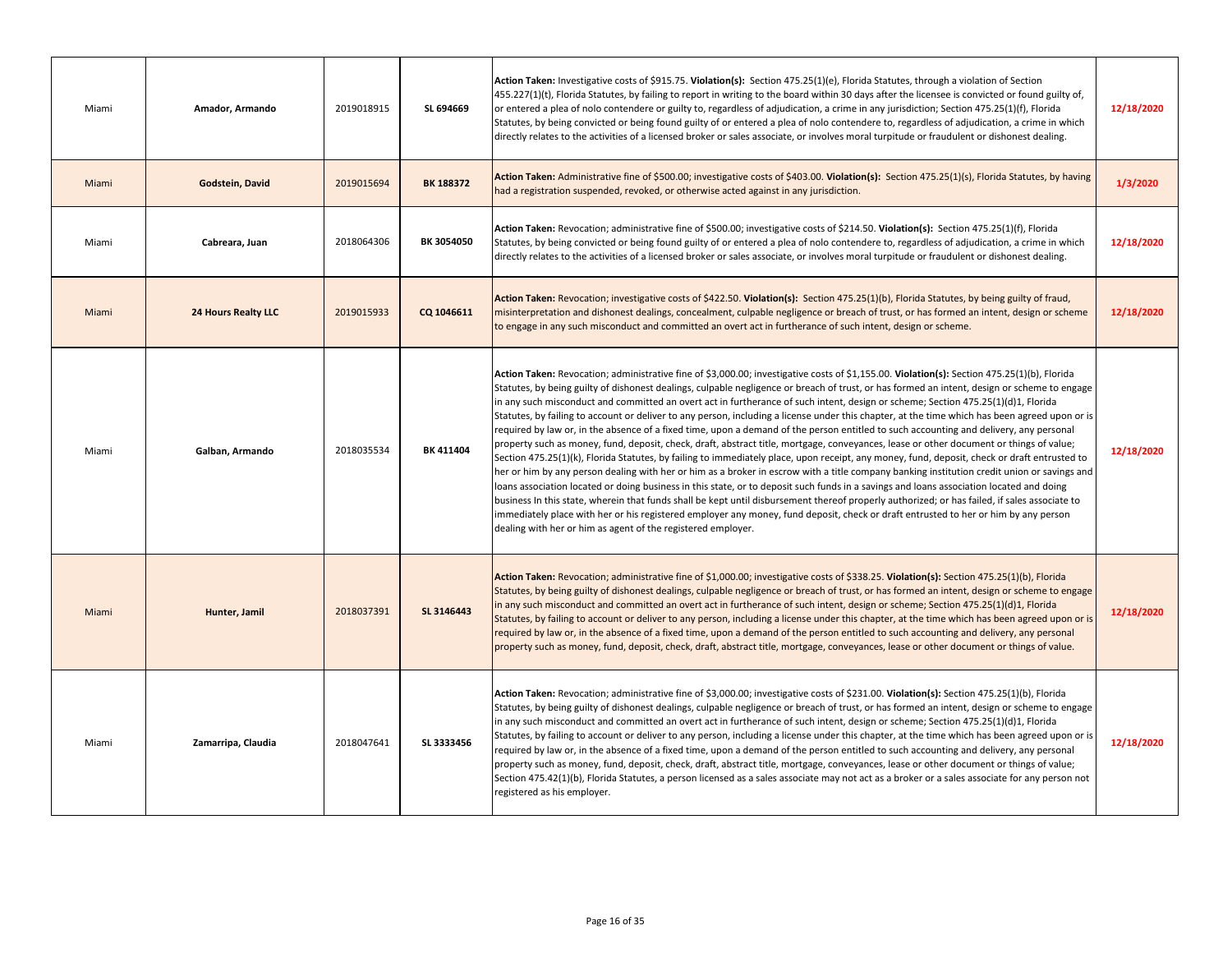| Miami                | Lawrence, Weisberg              | 2018043650                                                                             | BK 632902  | Action Taken: Administrative fine of \$1,000.00; investigative costs of \$264.00; probation for 6 months; 1 complete FREC. Violation(s):<br>Section 475.25(1)(f), Florida Statutes, by being convicted or being found guilty of or entered a plea of nolo contendere to, regardless of<br>adjudication, a crime in which directly relates to the activities of a licensed broker or sales associate, or involves moral turpitude or<br>fraudulent or dishonest dealing.                                                                                                                                                                                                                                                                                                                                                                                                                                                                                                                                                                                                                                                                                                                                                                                                                                                                                                                                                                                                                                                               | 1/31/2020 |
|----------------------|---------------------------------|----------------------------------------------------------------------------------------|------------|---------------------------------------------------------------------------------------------------------------------------------------------------------------------------------------------------------------------------------------------------------------------------------------------------------------------------------------------------------------------------------------------------------------------------------------------------------------------------------------------------------------------------------------------------------------------------------------------------------------------------------------------------------------------------------------------------------------------------------------------------------------------------------------------------------------------------------------------------------------------------------------------------------------------------------------------------------------------------------------------------------------------------------------------------------------------------------------------------------------------------------------------------------------------------------------------------------------------------------------------------------------------------------------------------------------------------------------------------------------------------------------------------------------------------------------------------------------------------------------------------------------------------------------|-----------|
| Miami                | Peralta, Ivan                   | 2019015351                                                                             | BK 3029354 | Settlement agreement to voluntarily relinquish license for permanent revocation.                                                                                                                                                                                                                                                                                                                                                                                                                                                                                                                                                                                                                                                                                                                                                                                                                                                                                                                                                                                                                                                                                                                                                                                                                                                                                                                                                                                                                                                      | 1/31/2020 |
| Miami Beach          | Geoffrey, Lorene                | 2017-006000                                                                            | SL 3298054 | Respondent violated Section 475.25(1)(b), Florida Statutes, by being guilty of dishonest dealings, culpable negligence or breach of trust, or<br>has formed an intent, design or scheme to engage in any such misconduct and committed an overt act in furtherance of such intent,<br>design or scheme; Section 475.25(1)(d)1, Florida Statutes, by failing to account or deliver to any person, including a license under this<br>chapter, at the time which has been agreed upon or is required by law or, in the absence of a fixed time, upon a demand of the person<br>entitled to such accounting and delivery, any personal property such as money, fund, deposit, check, draft, abstract title, mortgage,<br>conveyances, lease or other document or things of value; Section 455.227(1)(j), Florida Statutes, by aiding, assisting, procuring, employing,<br>or advising any unlicensed person or entity to practice a profession contrary to this chapter, the chapter regulating the profession, or rules<br>of the department or the board. Penalty: Suspension for 6 months; administrative fine of \$1,500.00; investigative costs of \$247.50; one<br>complete FREC meeting.                                                                                                                                                                                                                                                                                                                                           | 5/23/2019 |
| Miami Beach          | Salcedo, Alejandra S.           | 2017-022142                                                                            | SL 3360234 | Respondent violated Section 475.25(1)(b), Florida Statutes, by being guilty of dishonest dealings, culpable negligence or breach of trust, or<br>has formed an intent, design or scheme to engage in any such misconduct and committed an overt act in furtherance of such intent,<br>design or scheme; Section 475.25(1)(k), Florida Statutes, by failing to immediately place, upon receipt, any money, fund, deposit, check or<br>draft entrusted to her or him by any person dealing with her or him as a broker in escrow with a title company banking institution credit<br>union or savings and loans association located or doing business in this state, or to deposit such funds in a trust or escrow account<br>maintained by her or him with some bank, credit union, or savings and loans association located and doing business In this state, wherein<br>that funds shall be kept until disbursement thereof properly authorized; or has failed, if sales associate to immediately place with her or<br>his registered employer any money, fund deposit, check or draft entrusted to her or him by any person dealing with her or him as agent of<br>the registered employer; Section 475.42(1)(d), Florida Statutes, by failing to collect any money in connection with any real estate<br>brokerage transaction, whether as a commission, deposit, payment, rental, or otherwise, in the name of the employer and with the<br>express consent of the employer. Penalty: Revocation; investigative costs of \$181.50. | 6/26/2019 |
| <b>Miami Gardens</b> | <b>Next One Realty Inc.</b>     | 2018-038719<br>2018-040947<br>2018-041135<br>2018-042489<br>2018-042509<br>2018-047450 | CQ 1055011 | Settlement agreement to voluntarily relinguish license for permanent revocation.                                                                                                                                                                                                                                                                                                                                                                                                                                                                                                                                                                                                                                                                                                                                                                                                                                                                                                                                                                                                                                                                                                                                                                                                                                                                                                                                                                                                                                                      | 3/7/2019  |
| Miami Gardens        | Chang Hernandez, Antonio        | 2017-036636                                                                            | SL 3375778 | Respondent violated Section 475.25(1)(b), Florida Statutes, by being guilty of fraud, misrepresentation, concealment, false promises, false<br>pretenses, dishonest dealing by trick, scheme, or device, culpable negligence, or breach of trust in any business transaction in this state or<br>any other state, nation, or territory; has violated a duty imposed upon her or him by law or by the terms of a listing contract, written, oral,<br>express, or implied, in a real estate transaction; has aided, assisted, or conspired with any other person engaged in any such misconduct<br>and in furtherance thereof; or has formed an intent, design, or scheme to engage in any such misconduct and committed an overt act in<br>furtherance of such intent, design, or scheme. Penalty: Revocation; investigative costs of \$231.00.                                                                                                                                                                                                                                                                                                                                                                                                                                                                                                                                                                                                                                                                                        | 5/6/2019  |
| <b>Miami Gardens</b> | <b>DMT Real Estate Services</b> | 2017-035339                                                                            | CQ 1024019 | Respondent violated Section 475.25(1)(b), Florida Statutes, by being guilty of fraud, misrepresentation, concealment, false promises, false<br>pretenses, dishonest dealing by trick, scheme, or device, culpable negligence, or breach of trust in any business transaction in this state or<br>any other state, nation, or territory; has violated a duty imposed upon her or him by law or by the terms of a listing contract, written, oral,<br>express, or implied, in a real estate transaction; has aided, assisted, or conspired with any other person engaged in any such misconduct<br>and in furtherance thereof; or has formed an intent, design, or scheme to engage in any such misconduct and committed an overt act in<br>furtherance of such intent, design, or scheme. Penalty: Revocation; investigative costs of \$272.25.                                                                                                                                                                                                                                                                                                                                                                                                                                                                                                                                                                                                                                                                                        | 5/6/2019  |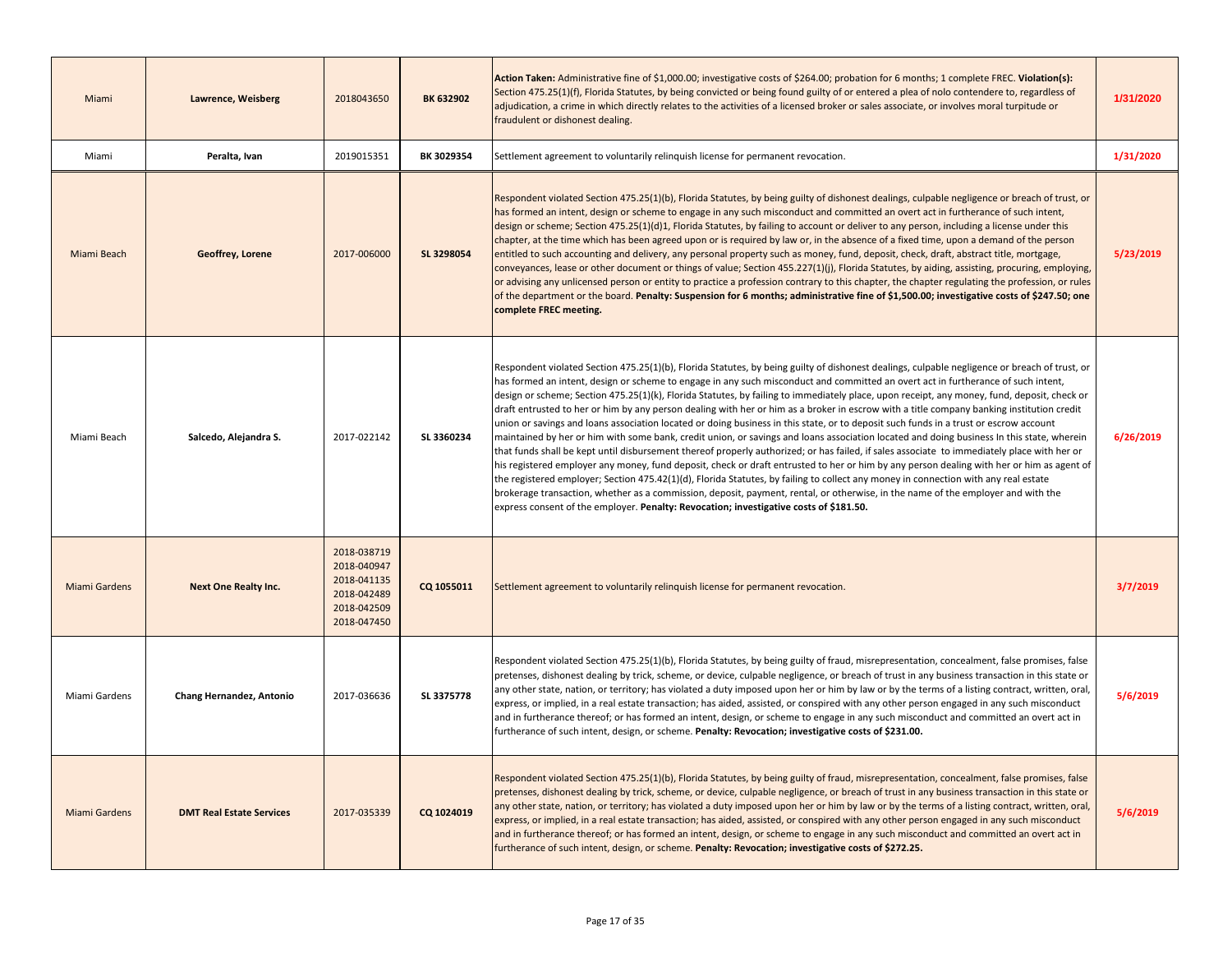| Miami Gardens        | Martinez, Addilen                | 2017-059086 | SL 3357474        | Respondent violated Section 475.25(1)(b), Florida Statutes, by being guilty of dishonest dealings, culpable negligence or breach of trust, or<br>has formed an intent, design or scheme to engage in any such misconduct and committed an overt act in furtherance of such intent,<br>design or scheme. Penalty: Revocation; investigative costs of \$561.00.                                                                                                                                                                                                                                                                                                                                                                                                                                                                                                                                                                                                                                                                                                                                                                                                                     | 5/6/2019  |
|----------------------|----------------------------------|-------------|-------------------|-----------------------------------------------------------------------------------------------------------------------------------------------------------------------------------------------------------------------------------------------------------------------------------------------------------------------------------------------------------------------------------------------------------------------------------------------------------------------------------------------------------------------------------------------------------------------------------------------------------------------------------------------------------------------------------------------------------------------------------------------------------------------------------------------------------------------------------------------------------------------------------------------------------------------------------------------------------------------------------------------------------------------------------------------------------------------------------------------------------------------------------------------------------------------------------|-----------|
| Miami Gardens        | <b>Robaina, Concepcion Mario</b> | 2017-036633 | SL 3200161        | Respondent violated Section 475.25(1)(f), Florida Statutes, by being convicted or being found guilty of or entered a plea of nolo<br>contendere to, regardless of adjudication, a crime in which directly relates to the activities of a licensed broker or sales associate, or<br>involves moral turpitude or fraudulent or dishonest dealing; Section 475.25(1)(e), Florida Statutes, through a violation of Section<br>455.227(1)(t), Florida Statutes, by failing to report in writing to the Commission within 30 days after the licensee is convicted or found<br>guilty of, or entered a plea of nolo contendere or guilty to, regardless of adjudication, a crime in any jurisdiction; Section 475.25(1)(p),<br>Florida Statutes, by failing to inform the Commission in writing within 30 days after entering a plea, or being convicted or found guilty of a<br>felony. Penalty: Revocation; investigative costs of \$181.50.                                                                                                                                                                                                                                           | 5/6/2019  |
| Miami Gardens        | Tomlinson, Kevin                 | 2018-033906 | BK 611110         | Respondent violated Section 475.25(1)(f), Florida Statutes, by being convicted or being found guilty of or entered a plea of nolo<br>contendere to, regardless of adjudication, a crime in which directly relates to the activities of a licensed broker or sales associate, or<br>involves moral turpitude or fraudulent or dishonest dealing; Section 475.25(1)(n), Florida Statutes, Florida Statutes, by being confined in<br>jail, prison or mental institution, or through mental disease can no longer practice with skill and safety. Penalty: Revocation; investigative<br>costs \$214.50.                                                                                                                                                                                                                                                                                                                                                                                                                                                                                                                                                                               | 5/3/2019  |
| <b>Miami Gardens</b> | Warner, Alejadra                 | 2017-028428 | SL 3298569        | Respondent violated Section 475.25(1)(b), Florida Statutes, by being guilty of misrepresentation, concealment, false promises, false<br>pretenses, dishonest dealing by trick, scheme, or device, culpable negligence, or breach of trust in any business transaction in this state or<br>any other state, nation, or territory; has violated a duty imposed upon her or him by law or by the terms of a listing contract, written, oral,<br>express, or implied, in a real estate transaction; Section 475.25(1)(d)(2), Florida Statutes, by failing to deposit money in an escrow account<br>when the licensee is the purchaser of real estate under a contract where the contract requires the purchaser to place deposit money in an<br>escrow account to be applied to the purchase price if the sale is consummated. Penalty: Revocation; investigative costs \$247.50.                                                                                                                                                                                                                                                                                                     | 5/3/2019  |
| Miami Lakes          | Reyes, Roberto                   | 2017-035487 | SL 6113137        | Respondent violated Section 475.25(1)(e), Florida Statutes, through a violation of Section 455.227(1)(t), Florida Statutes, by failing to<br>report in writing to the board or, if there is no board, to the department within 30 days after the licensee is convicted or found guilty of, or<br>entered a plea of nolo contendere or guilty to, regardless of adjudication, a crime in any jurisdiction. Penalty: Revocation; investigative<br>costs of \$283.80.                                                                                                                                                                                                                                                                                                                                                                                                                                                                                                                                                                                                                                                                                                                | 6/26/2019 |
| <b>Miami Lakes</b>   | <b>Cevallos, David Fernando</b>  | 2017-061623 | <b>BK 3150810</b> | Respondent violated Section 475.25(1)(b), Florida Statutes, by being guilty of dishonest dealings, culpable negligence or breach of trust, or<br>has formed an intent, design or scheme to engage in any such misconduct and committed an overt act in furtherance of such intent,<br>design or scheme; Section 475.25(1)(f), Florida Statutes, by being convicted or being found guilty of or entered a plea of nolo contendere<br>to, regardless of adjudication, a crime in which directly relates to the activities of a licensed broker or sales associate, or involves moral<br>turpitude or fraudulent or dishonest dealing; Section 475.25(1)(e), Florida Statutes, through a violation of Section 455.227(1)(t), Florida<br>Statutes, by failing to report in writing to the board or, if there is no board, to the department within 30 days after the licensee is convicted<br>or found guilty of, or entered a plea of nolo contendere or guilty to, regardless of adjudication, a crime in any jurisdiction. Penalty:<br>Suspension of 60 days; administrative fine of \$1000.00; investigative costs of \$1,130.25; complete a 30-hour Broker Management<br>course. | 6/28/2019 |
| Miramar              | Lawson, Jason J.                 | 2016-025920 | SL 3262226        | Respondent violated Section 475.25(1)(e), Florida Statutes, by failing to timely complete a lawful order imposed by FREC. Penalty:<br>Revocation; investigative costs of \$264.00.                                                                                                                                                                                                                                                                                                                                                                                                                                                                                                                                                                                                                                                                                                                                                                                                                                                                                                                                                                                                | 5/6/2019  |
| Miramar              | <b>Lilliston, Richard Allan</b>  | 2017-020985 | SL 3280499        | Respondent violated Section 475.25(1)(f), Florida Statutes, by being convicted or being found guilty of or entered a plea of nolo<br>contendere to, regardless of adjudication, a crime in which directly relates to the activities of a licensed broker or sales associate, or<br>involves moral turpitude or fraudulent or dishonest dealing. Penalty: Revocation; investigative costs of \$445.83.                                                                                                                                                                                                                                                                                                                                                                                                                                                                                                                                                                                                                                                                                                                                                                             | 5/3/2019  |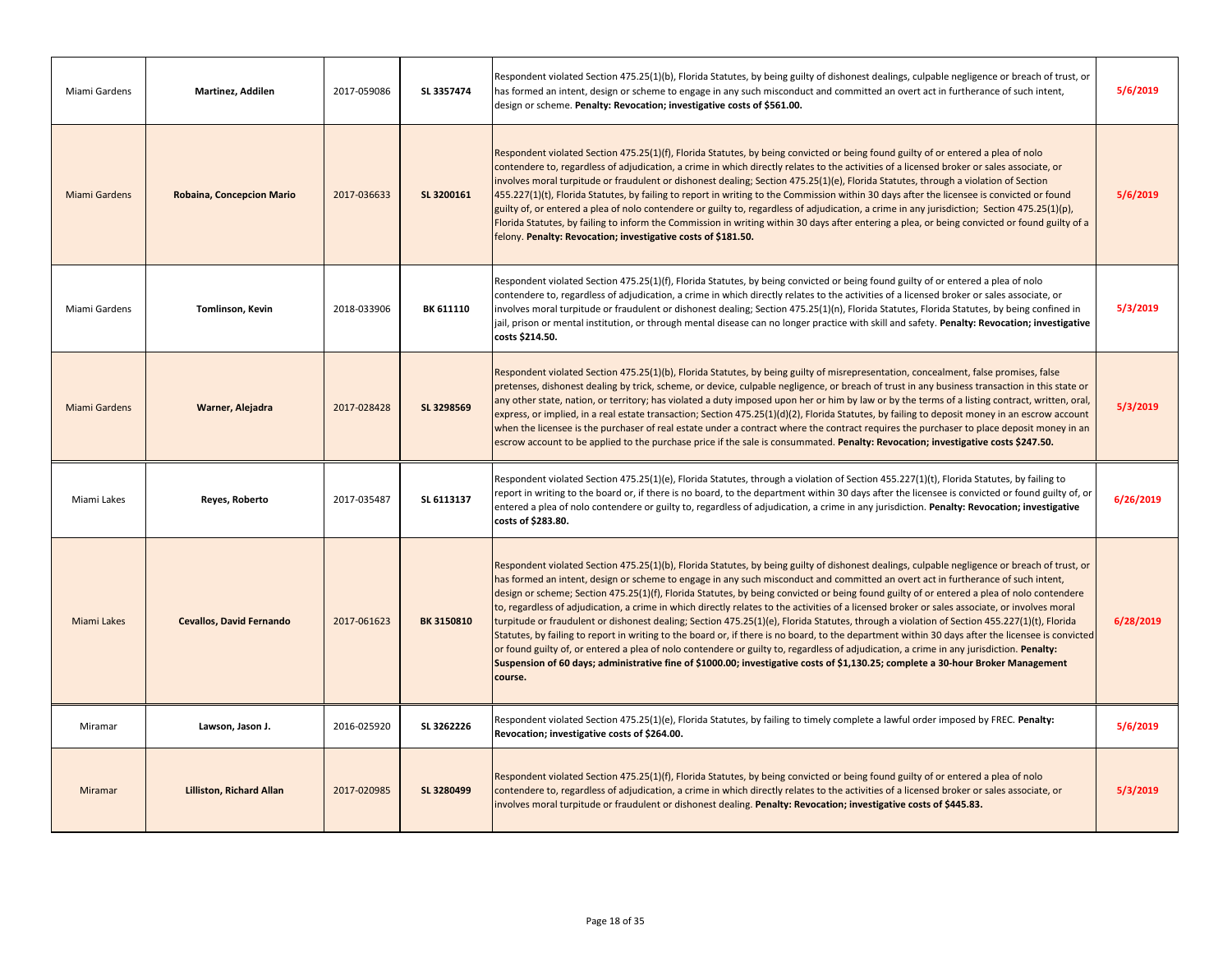| Miramar           | Acosta, Marieta M.                 | 2018-022660                                                            | BK 304042       | Respondent violated Section 475.25(1)(b), Florida Statutes, by being guilty of dishonest dealings, culpable negligence or breach of trust, or<br>has formed an intent, design or scheme to engage in any such misconduct and committed an overt act in furtherance of such intent,<br>design or scheme; Section 475.25(1)(d)1, Florida Statutes, by failing to account or deliver to any person, including a license under this<br>chapter, at the time which has been agreed upon or is required by law or, in the absence of a fixed time, upon a demand of the person<br>entitled to such accounting and delivery, any personal property such as money, fund, deposit, check, draft, abstract title, mortgage,<br>conveyances, lease or other document or things of value. Penalty: Revocation; administrative fine of \$3,500.00; investigative costs of<br>\$239.25. | 7/16/2019  |
|-------------------|------------------------------------|------------------------------------------------------------------------|-----------------|---------------------------------------------------------------------------------------------------------------------------------------------------------------------------------------------------------------------------------------------------------------------------------------------------------------------------------------------------------------------------------------------------------------------------------------------------------------------------------------------------------------------------------------------------------------------------------------------------------------------------------------------------------------------------------------------------------------------------------------------------------------------------------------------------------------------------------------------------------------------------|------------|
| Miramar           | <b>Milliard Realty Group, LLC</b>  | 2018-026647                                                            | CQ1040770       | Respondent violated Section 475.25(1)(b), Florida Statutes, by being guilty of dishonest dealings, culpable negligence or breach of trust, or<br>has formed an intent, design or scheme to engage in any such misconduct and committed an overt act in furtherance of such intent,<br>design or scheme; Section 475.25(1)(d)1, Florida Statutes, by failing to account or deliver to any person, including a license under this<br>chapter, at the time which has been agreed upon or is required by law or, in the absence of a fixed time, upon a demand of the person<br>entitled to such accounting and delivery, any personal property such as money, fund, deposit, check, draft, abstract title, mortgage,<br>conveyances, lease or other document or things of value. Penalty: Revocation; investigative costs of \$191.40.                                       | 10/1/2019  |
| Molino            | Carriles, Jonathan                 | 2018029200                                                             | SL 3328660      | Action Taken: Revocation; administrative fine of \$3,000.00; investigative costs of \$429.00. Violation(s): Section 475.25(1)(b), Florida<br>Statutes, by being guilty of dishonest dealings, culpable negligence or breach of trust, or has formed an intent, design or scheme to engage<br>in any such misconduct and committed an overt act in furtherance of such intent, design or scheme; Section 475.25(1)(e), Florida Statutes,<br>through a violation of Rule 61J2-10.025, Florida Administrative Code, by failing to advertise in a manner in which reasonable persons<br>would know they are dealing with a real estate licensee; Section 475.25(1)(c), Florida Statutes, by having advertised property or services in<br>a manner in which is fraudulent, false, deceptive or misleading in form or content.                                                  | 12/18/2020 |
| <b>Mount Dora</b> | Petuccelli, William Rocco          | 2018-047484                                                            | <b>BK599930</b> | Respondent violated Section 475.25(1)(p), Florida Statutes, by failing to inform the commission in writing within 30 days after entering a<br>plea, or being convicted or found guilty of a felony; Section 475.25(1)(a), Florida Statutes, through a violation of Section 455.227(1)(t),<br>Florida Statutes, by failing to report in writing to the board or, if there is no board, to the department within 30 days after the licensee is<br>convicted or found guilty of, or entered a plea of nolo contendere or guilty to, regardless of adjudication, a crime in any jurisdiction.<br>Penalty: Investigative costs of \$181.50; 28-hour reactivation course; probation for 6 months; 1 complete FREC meeting.                                                                                                                                                      | 10/1/2019  |
| Mount Dora        | Whitney, Jaret                     | 2018-030908                                                            | SL 682072       | Respondent violated Section 475.25(1)(e), Florida Statutes, through a violation of Section 455.227(1)(t), Florida Statutes, by failing to<br>report in writing to the board within 30 days after the licensee is convicted or found guilty of, or entered a plea of nolo contendere or<br>guilty to, regardless of adjudication, a crime in any jurisdiction. Penalty: Administrative fine of \$1,000.00; investigative costs of \$735.90.                                                                                                                                                                                                                                                                                                                                                                                                                                | 10/24/2019 |
| <b>Naples</b>     | <b>Tropical Dream Realty, Inc.</b> | 2018-022788                                                            | CQ 1018487      | Respondent violated Section 475.25(1)(e), Florida Statutes, by failing to timely complete a lawful order imposed by FREC (201703015.)<br>Penalty: Revocation; investigative costs of \$354.75.                                                                                                                                                                                                                                                                                                                                                                                                                                                                                                                                                                                                                                                                            | 6/26/2019  |
| Naples            | Charde, Joseph Bernard             | 2019-224528<br>2019-006814<br>219-007853<br>2019-008848<br>2019-011991 | BL 3245399      | Settlement agreement to voluntarily relinquish license for permanent revocation.                                                                                                                                                                                                                                                                                                                                                                                                                                                                                                                                                                                                                                                                                                                                                                                          | 7/18/2019  |
| <b>Naples</b>     | <b>Moran, Carmelo</b>              | 2019004566                                                             | SL 3194775      | Action Taken: Administrative fine of \$500.00; investigative costs of \$257.40. Violation(s): Section 475.25(1)(e), Florida Statutes, through a<br>violation of Section 455.227(1)(t), Florida Statutes, by failing to report in writing to the board within 30 days after the licensee is convicted<br>or found guilty of, or entered a plea of nolo contendere or guilty to, regardless of adjudication, a crime in any jurisdiction.                                                                                                                                                                                                                                                                                                                                                                                                                                   | 12/18/2020 |
| Navarre           | Velazquez, Andrew                  | 2017-019510                                                            | SL 32902470     | Respondent violatedSection 475.25(1)(e), Florida Statutes, through a violation of Section 455.227(1)(t), Florida Statutes, by failing to report<br>in writing to the Commission within 30 days after the licensee is convicted or found guilty of, or entered a plea of nolo contendere or guilty<br>to, regardless of adjudication, a crime in any jurisdiction. Penalty: Suspension 90-days; investigative costs of \$3,300.00.                                                                                                                                                                                                                                                                                                                                                                                                                                         | 5/6/2019   |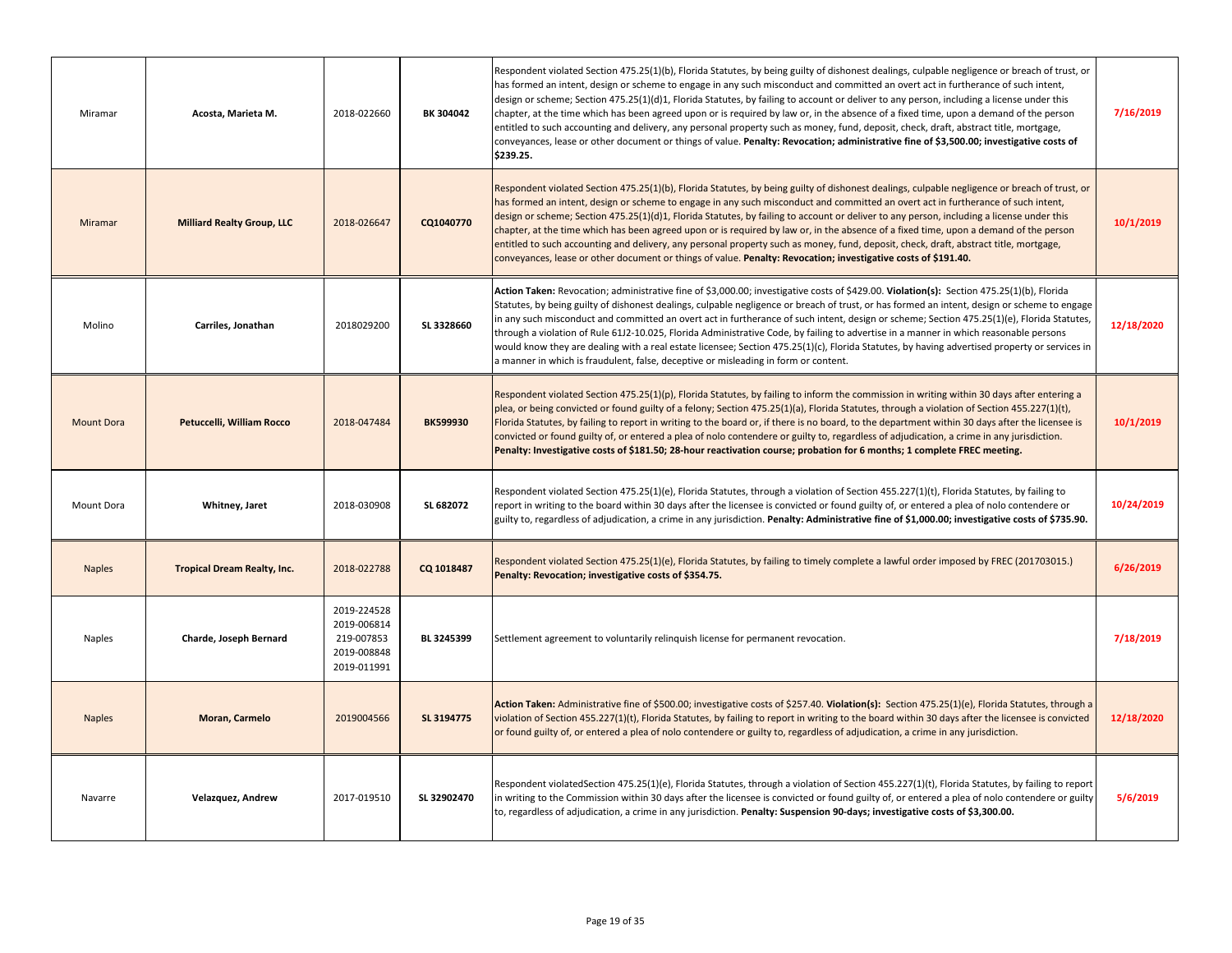| Navarre             | <b>EQUITY &amp; TRUST REALTY INC</b> | 2019-012060 | CQ 1049720       | Respondent violated Section 475.25(1)(k), Florida Statutes, by failing to immediately place, upon receipt, any money, fund, deposit, check<br>or draft entrusted to her or him by any person dealing with her or him as a broker in escrow with a title company, banking institution,<br>credit union or savings and loans association located or doing business in this state, or to deposit such funds in a trust or escrow account<br>maintained by her or him with some bank, credit union, or savings and loans association located and doing business in this state, wherein<br>that funds shall be kept until disbursement thereof properly authorized; Section 475.25(1)(e), Florida Statutes, through a violation of Rule<br>61J2-14.012, Florida Administrative Code, by failing to provide Petitioner with proper reconciliation statements; by transferring funds from<br>the security deposit trust account to the operating account without proper authorization; and by failing to adequately correct the security<br>deposit trust account shortage and the improper reconciliation statements within 30 days from the audit the Petitioner conducted on<br>March 6, 2019. Penalty: Administrative fine of \$2,000.00; investigative costs of \$99.00; probation for 12 months.                               | 8/21/2019  |
|---------------------|--------------------------------------|-------------|------------------|-------------------------------------------------------------------------------------------------------------------------------------------------------------------------------------------------------------------------------------------------------------------------------------------------------------------------------------------------------------------------------------------------------------------------------------------------------------------------------------------------------------------------------------------------------------------------------------------------------------------------------------------------------------------------------------------------------------------------------------------------------------------------------------------------------------------------------------------------------------------------------------------------------------------------------------------------------------------------------------------------------------------------------------------------------------------------------------------------------------------------------------------------------------------------------------------------------------------------------------------------------------------------------------------------------------------------------|------------|
| Navarre             | <b>MUSCH, ERIC J</b>                 | 2019-012056 | BK 3203509       | Respondent violated Section 475.25(1)(k), Florida Statutes, by failing to immediately place, upon receipt, any money, fund, deposit, check<br>or draft entrusted to her or him by any person dealing with her or him as a broker in escrow with a title company, banking institution,<br>credit union or savings and loans association located or doing business in this state, or to deposit such funds in a trust or escrow account<br>maintained by her or him with some bank, credit union, or savings and loans association located and doing business in this state, wherein<br>that funds shall be kept until disbursement thereof properly authorized; Section 475.25(1)(e), Florida Statutes, through a violation of Rule<br>6112-14.012, Florida Administrative Code, by failing to provide Petitioner with proper reconciliation statements; by transferring funds from<br>the security deposit trust account to the operating account without proper authorization; and by failing to adequately correct the security<br>deposit trust account shortage and the improper reconciliation statements within 30 days from the audit the Petitioner conducted on<br>March 6, 2019. Penalty: Suspension for 12 months; administrative fine of \$2,000.00; investigative costs of \$132.00; probation for 12<br>months. | 8/21/2019  |
| New Port Richey     | <b>Bislick Leeman, Pamela Sue</b>    | 2018-007831 | SL 302475        | Respondent violated Section 475.25(1)(e), Florida Statutes, through a violation of Section 455.227(1)(t), Florida Statutes, by failing to<br>report in writing to the board within 30 days after the licensee is convicted or found guilty of, or entered a plea of nolo contendere or<br>guilty to, regardless of adjudication, a crime in any jurisdiction. Penalty: Probation for 6 months; investigative costs of \$792.00.                                                                                                                                                                                                                                                                                                                                                                                                                                                                                                                                                                                                                                                                                                                                                                                                                                                                                               | 5/21/2019  |
| Niceville           | Carter, Christopher                  | 2018039100  | BL 3210183       | Action Taken: Administrative fine of \$1,000.00; investigative costs of \$1,501.10; probation for 6 months. Violation(s): Section 475.25(1)(f),<br>Florida Statutes, by being convicted or being found guilty of or entered a plea of nolo contendere to, regardless of adjudication, a crime in<br>which directly relates to the activities of a licensed broker or sales associate, or involves moral turpitude or fraudulent or dishonest<br>dealing.                                                                                                                                                                                                                                                                                                                                                                                                                                                                                                                                                                                                                                                                                                                                                                                                                                                                      | 1/3/2020   |
| Nokomis             | <b>Lucy Herczeg</b>                  | 2019011994  | <b>BL 655645</b> | Respondent violated Section 475.25(1)(e), Florida Statutes, through a violation of Section 455.227(1)(c), Florida Statutes, by being<br>convicted or found guilty of, or entering a plea of guilty or nolo contendere to, regardless of adjudication, a crime in any jurisdiction which<br>relates to the practice of, or the ability to practice, a licensee's profession; Section 475.25(1)(e), Florida Statutes, through a violation of<br>Section 455.227(1)(t), Florida Statutes, by failing to notify DBPR within 30 days after the licensee is convicted or found guilty of, or entered<br>a plea of nolo contendere or guilty to, regardless of adjudication, a crime in any jurisdiction. Penalty: Administrative fine of \$1,500.00;<br>investigative costs of \$181.50; probation for 6 months; 1 complete FREC meeting.                                                                                                                                                                                                                                                                                                                                                                                                                                                                                           | 11/19/2019 |
| North Fort Myers    | Miller, Danielle                     | 2019016635  | SL 3326407       | Action Taken: Administrative fine of \$500.00; investigative costs of \$297.00; 14-hours continuing education course (classroom only);<br>probation for 6 months. Violation(s): Section 475.25(1)(e), Florida Statutes, through a violation of Section 455.227(1)(t), Florida Statutes,<br>by failing to report in writing to the board within 30 days after the licensee is convicted or found guilty of, or entered a plea of nolo<br>contendere or guilty to, regardless of adjudication, a crime in any jurisdiction.                                                                                                                                                                                                                                                                                                                                                                                                                                                                                                                                                                                                                                                                                                                                                                                                     | 2/3/2020   |
| North Las Vegas, NV | <b>WOOD, TRACY LEE</b>               | 2018-047373 | SL 3286840       | Settlement agreement to voluntarily relinquish license for permanent revocation.                                                                                                                                                                                                                                                                                                                                                                                                                                                                                                                                                                                                                                                                                                                                                                                                                                                                                                                                                                                                                                                                                                                                                                                                                                              | 8/21/2019  |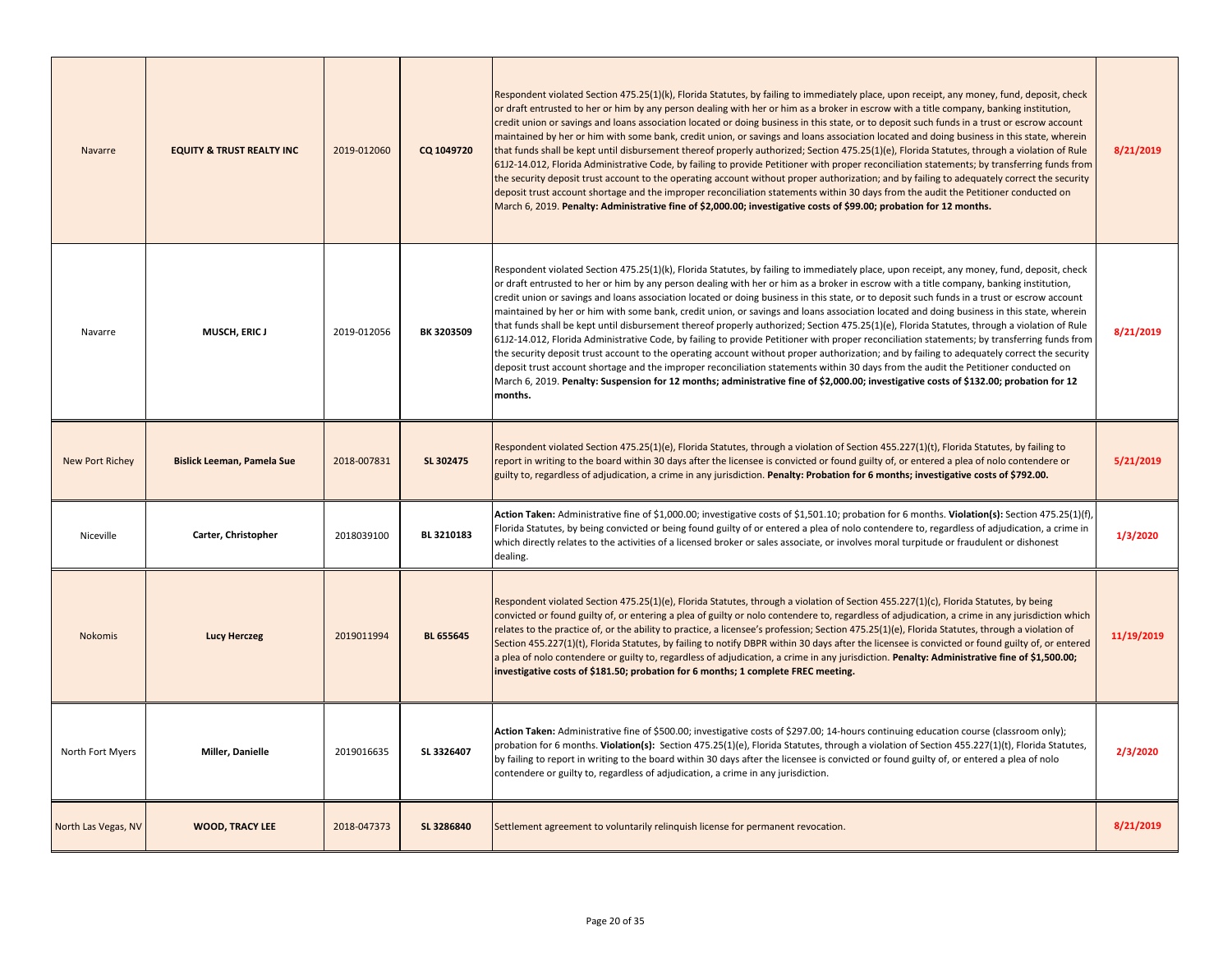| Ocala   | Schimborski a/k/a Schacklette Joy | 2018-005409 | BK 3095109 | Respondent violated Section 475.25 (1)(f), Florida Statutes, by being convicted or being found guilty of or entered a plea of nolo<br>contendere to, regardless of adjudication, a crime in which directly relates to the activities of a licensed broker or sales associate, or<br>involves moral turpitude or fraudulent or dishonest dealing. Penalty: Administrative fine of \$1,000.00; investigative costs of \$297.00;<br>probation for 9 months and 1 FREC meeting.                                                                                                                                                                                                                                                                                                                                                        | 3/13/2019  |
|---------|-----------------------------------|-------------|------------|------------------------------------------------------------------------------------------------------------------------------------------------------------------------------------------------------------------------------------------------------------------------------------------------------------------------------------------------------------------------------------------------------------------------------------------------------------------------------------------------------------------------------------------------------------------------------------------------------------------------------------------------------------------------------------------------------------------------------------------------------------------------------------------------------------------------------------|------------|
| Ocala   | Salmon, Adrianna                  | 2017-058736 | SL3012760  | Respondent violated Section 475.25(1)(b), Florida Statutes, by being guilty of dishonest dealings, culpable negligence or breach of trust, or<br>has formed an intent, design or scheme to engage in any such misconduct and committed an overt act in furtherance of such intent,<br>design or scheme. Penalty: Administrative fine of \$200.00; investigative costs of \$200.00.                                                                                                                                                                                                                                                                                                                                                                                                                                                 | 10/3/2019  |
| Ocala   | <b>Kyle Korray</b>                | 2018063990  | SL 3322554 | Respondent violated Section 475.25(1)(f), Florida Statutes, by being convicted or being found guilty of or entered a plea of nolo<br>contendere to, regardless of adjudication, a crime in which directly relates to the activities of a licensed broker or sales associate, or<br>involves moral turpitude or fraudulent or dishonest dealing. Penalty: Revocation; administrative fine of \$4,500.00; investigative costs of<br>\$198.00.                                                                                                                                                                                                                                                                                                                                                                                        | 11/19/2019 |
| Ocoee   | <b>McMillian, Adrian</b>          | 2018029055  | SL 3272213 | Action Taken: Revocation; administrative fine of \$1,000.00; investigative costs of \$385.05. Violation(s): Section 475.25(1)(e), Florida<br>Statutes, by failing to timely complete a lawful order imposed by FREC.                                                                                                                                                                                                                                                                                                                                                                                                                                                                                                                                                                                                               | 12/18/2020 |
| Orlando | Musgrave, Jeff Edward             | 2017-045848 | SL 3046422 | Respondent violated Section 475.25(1)(f), Florida Statutes, by being convicted of a crime which involves dishonest dealings; Section<br>475.25(1)(e), Florida Statutes, through a violation of Section 455.227(1)(t), Florida Statutes, by failing to report in writing to the<br>Commission within 30 days after adjudication of guilt. Penalty: Administrative fine of \$1,000.00; investigative costs of \$250.80,<br>probation for 6 months; attend two 2-day meetings.                                                                                                                                                                                                                                                                                                                                                        | 3/7/2019   |
| Orlando | Joagab Realty Inc.                | 2017-049453 | CQ 1039128 | Respondent violated Section 475.25(1)(b), Florida Statutes, by being guilty of dishonest dealings, culpable negligence or breach of trust, or<br>has formed an intent, design or scheme to engage in any such misconduct and committed an overt act in furtherance of such intent,<br>design or scheme; Section 475.25(1)(d)1, Florida Statutes, by failing to account or deliver to any person, including a license under this<br>chapter, at the time which has been agreed upon or is required by law or, in the absence of a fixed time, upon a demand of the person<br>entitled to such accounting and delivery, any personal property such as money, fund, deposit, check, draft, abstract title, mortgage,<br>conveyances, lease or other document or things of value. Penalty: Revocation; investigative cost of \$166.65. | 3/13/2019  |
| Orlando | Wagner, Amy                       | 2018-006344 | SL 3191195 | Respondent violated Section 475.25(1)(e), Florida Statutes, by failing to timely complete a lawful order imposed by FREC. Penalty: 6<br>months extension to comply with original order.                                                                                                                                                                                                                                                                                                                                                                                                                                                                                                                                                                                                                                            | 3/13/2019  |
| Orlando | <b>Stevenson, George</b>          | 2018-007493 | SL 492522  | Respondent violated Section 475.25(1)(e), Florida Statutes, when Respondent failed to timely complete a lawful order imposed by FREC.<br>Penalty: Suspension for 5 years; investigative costs of \$239.25, pay outstanding balance of \$1,500.00 within 30 days.                                                                                                                                                                                                                                                                                                                                                                                                                                                                                                                                                                   | 5/3/2019   |
| Orlando | Shue, William A.                  | 2017-050562 | SL 3299933 | Respondent violated Section 475.25(1)(f), Florida Statutes, by being convicted or being found guilty of or entered a plea of nolo<br>contendere to, regardless of adjudication, a crime in which directly relates to the activities of a licensed broker or sales associate, or<br>involves moral turpitude or fraudulent or dishonest dealing. Penalty: Suspension of 6 months; probation of 6 months; administrative<br>fine of \$500.00; investigative costs of \$693.00; attendance of two complete FREC meetings.                                                                                                                                                                                                                                                                                                             | 5/21/2019  |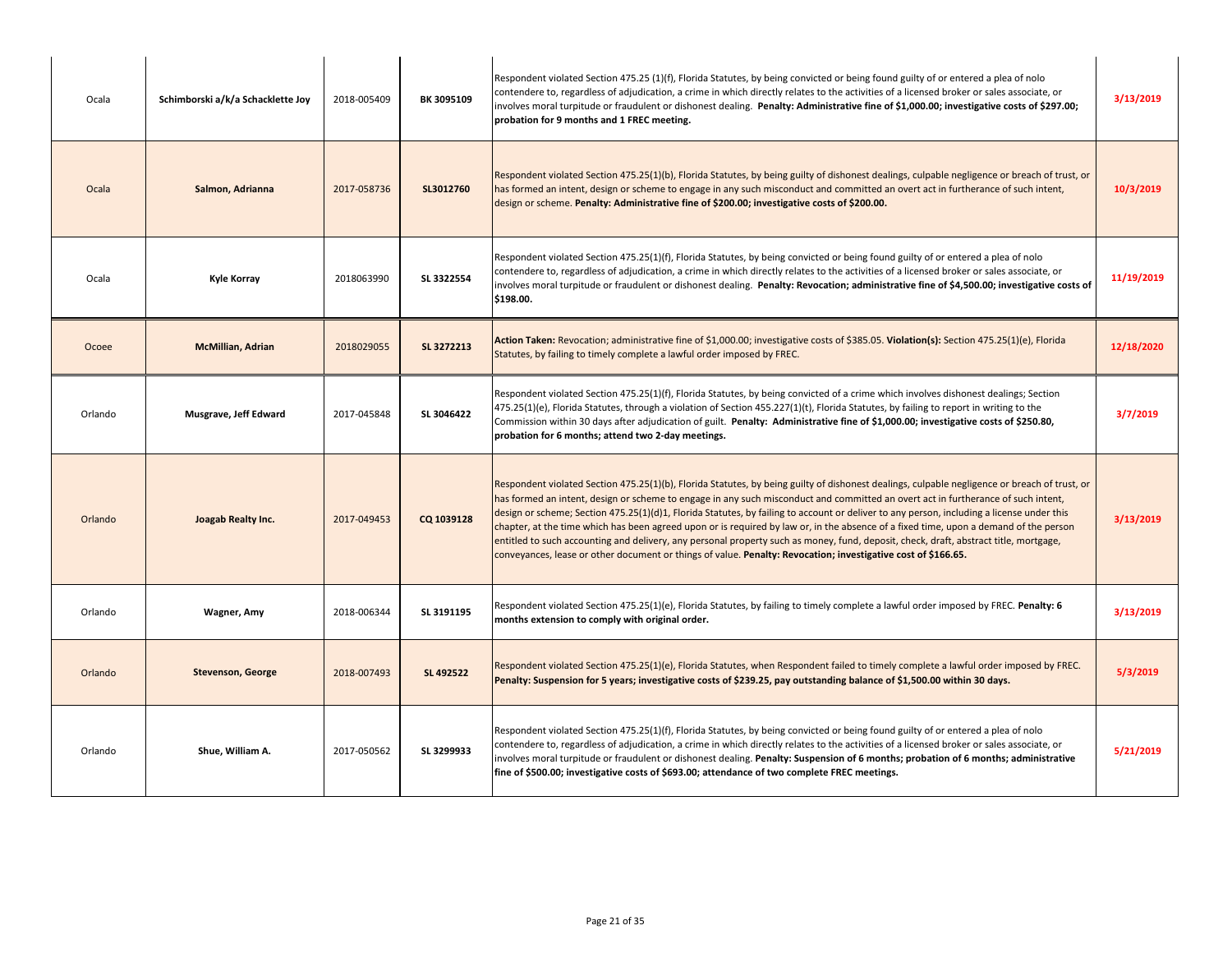| Orlando | <b>Meyers, Michael Joseph</b>        | 2017-054804                | SL 3031665 | Respondent violated Section 475.25(1)(k), Florida Statutes, by failing to immediately place, upon receipt, any money, fund, deposit, check<br>or draft entrusted to her or him by any person dealing with her or him as a broker in escrow with a title company banking institution credit<br>union or savings and loans association located or doing business in this state, or to deposit such funds in a trust or escrow account<br>maintained by her or him with some bank, credit union, or savings and loans association located and doing business In this state, wherein<br>that funds shall be kept until disbursement thereof properly authorized; or has failed, if sales associate to immediately place with her or<br>his registered employer any money, fund deposit, check or draft entrusted to her or him by any person dealing with her or him as agent of<br>the registered employer; Section 475.25(1)(e), Florida Statutes, through a violation of Rule 61J2-14.009, Florida Administrative Code, by<br>failing to deliver any deposit to the broker, or employer, no later than the end of the next business day following the receipt of the item to<br>be deposited; Section 475.25(1)(d), Florida Statutes, by failing to account or deliver to any person, including a license under this chapter, at<br>the time which has been agreed upon or is required by law or, in the absence of a fixed time, upon a demand of the person entitled to<br>such accounting and delivery, any personal property such as money, fund, deposit, check, draft, abstract title, mortgage, conveyances,<br>lease or other document or things of value. By stipulation Respondent agreed to the following penalty: 12-month probation;<br>administrative fine of \$1,500.00; investigative costs of \$463.65; education of 4-hour classroom Escrow Management; 28-hour<br>classroom Reactivation Course; attend one complete FREC meeting. | 5/21/2019 |
|---------|--------------------------------------|----------------------------|------------|------------------------------------------------------------------------------------------------------------------------------------------------------------------------------------------------------------------------------------------------------------------------------------------------------------------------------------------------------------------------------------------------------------------------------------------------------------------------------------------------------------------------------------------------------------------------------------------------------------------------------------------------------------------------------------------------------------------------------------------------------------------------------------------------------------------------------------------------------------------------------------------------------------------------------------------------------------------------------------------------------------------------------------------------------------------------------------------------------------------------------------------------------------------------------------------------------------------------------------------------------------------------------------------------------------------------------------------------------------------------------------------------------------------------------------------------------------------------------------------------------------------------------------------------------------------------------------------------------------------------------------------------------------------------------------------------------------------------------------------------------------------------------------------------------------------------------------------------------------------------------------------------------------------------------------------------------|-----------|
| Orlando | Browning, Joanna L                   | 2018-026871                | SL 3390031 | Respondent violated Section 475.25(1)(b), Florida Statutes, by being guilty of dishonest dealings, culpable negligence or breach of trust, or<br>has formed an intent, design or scheme to engage in any such misconduct and committed an overt act in furtherance of such intent,<br>design or scheme; Section 475.25(1)(r), Florida Statutes, by failing to give the principal(s) a legible, signed, true and correct copy of the<br>listing agreement within 24 hours of obtaining the listing agreement. Penalty: Investigative costs of \$141.90; complete 45-hour Post<br>License education course to include Ethics.                                                                                                                                                                                                                                                                                                                                                                                                                                                                                                                                                                                                                                                                                                                                                                                                                                                                                                                                                                                                                                                                                                                                                                                                                                                                                                                          | 6/26/2019 |
| Orlando | Hong, Jae                            | 2018-007792                | SL 3254461 | Respondent violated Section 475.25(1)(e), Florida Statutes, by failing to timely complete a lawful order imposed by FREC. Penalty:<br>Suspension of 3 years; administrative fine of \$1,000.00; investigative costs of \$521.40; probation for 3 years; one complete FREC<br>meeting.                                                                                                                                                                                                                                                                                                                                                                                                                                                                                                                                                                                                                                                                                                                                                                                                                                                                                                                                                                                                                                                                                                                                                                                                                                                                                                                                                                                                                                                                                                                                                                                                                                                                |           |
| Orlando | Duqet, Allen                         | 2019-006809<br>2019-004533 | SL 512329  | Settlement agreement to voluntarily relinguish license for permanent revocation.                                                                                                                                                                                                                                                                                                                                                                                                                                                                                                                                                                                                                                                                                                                                                                                                                                                                                                                                                                                                                                                                                                                                                                                                                                                                                                                                                                                                                                                                                                                                                                                                                                                                                                                                                                                                                                                                     | 6/25/2019 |
| Orlando | Luque, Hugo Jose Gregorio Escorche   | 2017-046906                | SL 3317263 | Respondent violated Section 475.25(1)(b), Florida Statutes, by being guilty of dishonest dealings, culpable negligence or breach of trust, or<br>has formed an intent, design or scheme to engage in any such misconduct and committed an overt act in furtherance of such intent,<br>design or scheme; Section 475.42(1)(d), Florida Statutes, by failing to collect any money in connection with any real estate brokerage<br>transaction, whether as a commission, deposit, payment, rental, or otherwise, in the name of the employer and with the express consent<br>of the employer; Section 475.25(1)(e), Florida Statutes, through a violation of Rule 61J2-14.009, Florida Administrative Code, by failing to<br>deliver any deposit to the broker, or employer, no later than the end of the next business day following the receipt of the item to be<br>deposited. Penalty: Revocation; investigative costs of \$495.00.                                                                                                                                                                                                                                                                                                                                                                                                                                                                                                                                                                                                                                                                                                                                                                                                                                                                                                                                                                                                                 | 6/26/2019 |
| Orlando | Laricchia, Jose Alejandro            | 2018-007066                | SL 3132542 | Respondent violated Section 475.25(1)(e), Florida Statutes, by failing to timely complete a lawful order imposed by FREC. Penalty:<br>Administrative fine of \$1,000.00; investigative costs of \$311.85.                                                                                                                                                                                                                                                                                                                                                                                                                                                                                                                                                                                                                                                                                                                                                                                                                                                                                                                                                                                                                                                                                                                                                                                                                                                                                                                                                                                                                                                                                                                                                                                                                                                                                                                                            | 7/16/2019 |
| Orlando | <b>Mazzucca Jr., Anthony Michael</b> | 2018-025637                | BK 3164510 | Respondent violated Section 475.25(1)(p), Florida Statutes, by failing to inform the FREC in writing within 30 days after entering a plea, or<br>being convicted or found guilty of a felony; Section 475.25(1)(e), Florida Statutes, through a violation of Section 455.227(1)(t), Florida<br>Statutes, by failing to report in writing to the board within 30 days after the licensee is convicted or found guilty of, or entered a plea of<br>nolo contendere or guilty to, regardless of adjudication, a crime in any jurisdiction. Penalty: Administrative fine of \$250.00; investigative<br>costs of \$445.50.                                                                                                                                                                                                                                                                                                                                                                                                                                                                                                                                                                                                                                                                                                                                                                                                                                                                                                                                                                                                                                                                                                                                                                                                                                                                                                                                | 7/16/2019 |
| Orlando | Oglesby, Billy Joe Jr.               | 2018-030424                | SL 3227511 | Respondent violated Section 475.25(1)(f), Florida Statutes, by being convicted or being found guilty of or entered a plea of nolo<br>contendere to, regardless of adjudication, a crime in which directly relates to the activities of a licensed broker or sales associate, or<br>involves moral turpitude or fraudulent or dishonest dealing. Penalty: Revocation; investigative costs of \$290.40.                                                                                                                                                                                                                                                                                                                                                                                                                                                                                                                                                                                                                                                                                                                                                                                                                                                                                                                                                                                                                                                                                                                                                                                                                                                                                                                                                                                                                                                                                                                                                | 7/16/2019 |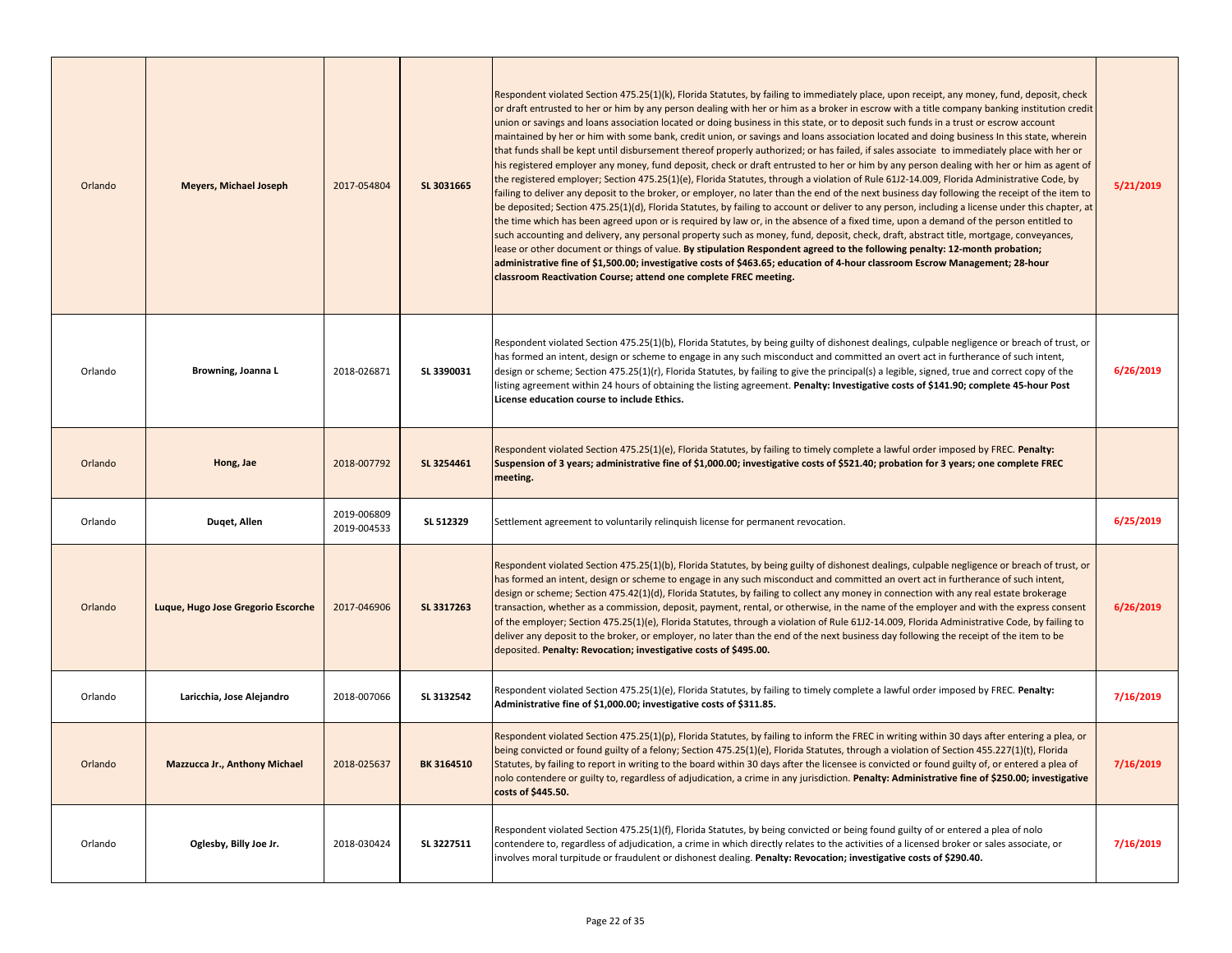| Orlando | Omari, Diana                    | 2018-052269 | BL 322751  | Respondent violated Section 475.25(1)(e), Florida Statutes, through a violation of Section 455.227(1)(t), Florida Statutes, by failing to<br>report in writing to the FREC within 30 days after the licensee is convicted or found guilty of, or entered a plea of nolo contendere or guilty<br>to, regardless of adjudication, a crime in any jurisdiction. Penalty: Administrative fine of \$500.00; investigative costs of \$349.80.                                                                                                                                                                                                                                                                                                                                                                                                                                                                                                                                                                                                                                                                                                                                                                                                                           | 7/16/2019 |
|---------|---------------------------------|-------------|------------|-------------------------------------------------------------------------------------------------------------------------------------------------------------------------------------------------------------------------------------------------------------------------------------------------------------------------------------------------------------------------------------------------------------------------------------------------------------------------------------------------------------------------------------------------------------------------------------------------------------------------------------------------------------------------------------------------------------------------------------------------------------------------------------------------------------------------------------------------------------------------------------------------------------------------------------------------------------------------------------------------------------------------------------------------------------------------------------------------------------------------------------------------------------------------------------------------------------------------------------------------------------------|-----------|
| Orlando | Johnson, Shellie Kathleen       | 2017-057947 | BK 3154590 | Respondent violated Section 475.25(1)(k), Florida Statutes, by failing to immediately place, upon receipt, any money, fund, deposit, check<br>or draft entrusted to her or him by any person dealing with her or him as a broker in escrow with a title company banking institution credit<br>union or savings and loans association located or doing business in this state, or to deposit such funds in a trust or escrow account<br>maintained by her or him with some bank, credit union, or savings and loans association located and doing business In this state, wherein<br>that funds shall be kept until disbursement thereof properly authorized; or has failed, if sales associate to immediately place with her or<br>his registered employer any money, fund deposit, check or draft entrusted to her or him by any person dealing with her or him as agent of<br>the registered employer; Section 475.25(1)(e), Florida Statutes, through a violation of Rule 61J2-14.012(2), Florida Administrative Code, by<br>failing to make a written statement comparing the broker's total liability with the reconciled back balance(s) of all trust accounts. Penalty:<br>Revocation; administrative fine of \$3,000.00; investigative costs of \$404.25. | 7/16/2019 |
| Orlando | <b>Legion Realty Group, LLC</b> | 2018-005891 | CQ 1054626 | Respondent violated Section 475.25(1)(k), Florida Statutes, by failing to immediately place, upon receipt, any money, fund, deposit, check<br>or draft entrusted to her or him by any person dealing with her or him as a broker in escrow with a title company banking institution credit<br>union or savings and loans association located or doing business in this state, or to deposit such funds in a trust or escrow account<br>maintained by her or him with some bank, credit union, or savings and loans association located and doing business In this state, wherein<br>that funds shall be kept until disbursement thereof properly authorized; or has failed, if sales associate to immediately place with her or<br>his registered employer any money, fund deposit, check or draft entrusted to her or him by any person dealing with her or him as agent of<br>the registered employer; Section 475.25(1)(e), Florida Statutes, through a violation of Rule 61J2-14.012(2), Florida Administrative Code, by<br>failing to make a written statement comparing the broker's total liability with the reconciled back balance(s) of all trust accounts. Penalty:<br>Revocation; administrative fine of \$3,000.00; investigative costs \$181.50.    | 7/16/2019 |
| Orlando | <b>DAMPIER, NERSTHA</b>         | 2017-022243 | SL 3268480 | Respondent violated Section 475.25(1)(b), Florida Statutes, by being guilty of dishonest dealings, culpable negligence or breach of trust, or<br>has formed an intent, design or scheme to engage in any such misconduct and committed an overt act in furtherance of such intent,<br>design or scheme; Section 455.227(1)(m), Florida Statutes, by making untrue statements in or related to the practice of a profession;<br>Section 475.42(1)(b), Florida Statutes, a person licensed as a sales associate may not act as a broker or a sales associate for any person not<br>registered as his employer; Section 455.227(1)(j), Florida Statutes, by aiding, assisting, procuring, employing, or advising any unlicensed<br>person or entity to practice a profession contrary to this chapter, the chapter regulating the profession, or rules of the department or the<br>board. Penalty: Suspension for 5 years; administrative fine of \$4,000.00; investigative costs of \$437.25; 28-hour reactivation course;<br>probation for 5 years; 2 complete FREC meetings.                                                                                                                                                                                      | 8/21/2019 |
| Orlando | LOPEZ, JOSEPH VIDAL             | 2018-010046 | 3330267    | Respondent violated Section 475.25(1)(a), Florida Statutes, through a violation of Section 455.227(1)(c), Florida Statutes, by pleading guilty<br>to illegal possession of cocaine, a felony, and possession of marijuana and drug paraphernalia, drug related misdemeanors, and which<br>relates to the ability to competently practice as a licensed real estate professional; Section 475.25(1)(n), Florida Statutes, by violating terms<br>of drug probation imposed and being re-confined post-conviction for a VOP conviction. Penalty: Suspension for 30 days; investigative<br>costs of \$199.65; probation for 6 months; 2 complete FREC meetings.                                                                                                                                                                                                                                                                                                                                                                                                                                                                                                                                                                                                       | 8/21/2019 |
| Orlando | Cruz, Eddie                     | 2018-027624 | BL3042400  | Respondent violated Section 475.25(1)(e), Florida Statutes, through a violation of Section 455.227(1)(t), Florida Statutes, by failing to<br>report in writing to the board within 30 days after the licensee is convicted or found guilty of, or entered a plea of nolo contendere or<br>guilty to, regardless of adjudication, a crime in any jurisdiction; Section 475.25(1)(f), Florida Statutes, by being convicted or being found<br>guilty of or entered a plea of nolo contendere to, regardless of adjudication, a crime in which directly relates to the activities of a licensed<br>broker or sales associate, or involves moral turpitude or fraudulent or dishonest dealing; Section 475.25(1)(p), Florida Statutes, by failing to<br>inform the commission in writing within 30 days after entering a plea, or being convicted or found guilty of a felony. Penalty: Suspension<br>for 5 years; investigative costs of \$848.20.                                                                                                                                                                                                                                                                                                                    | 10/1/2019 |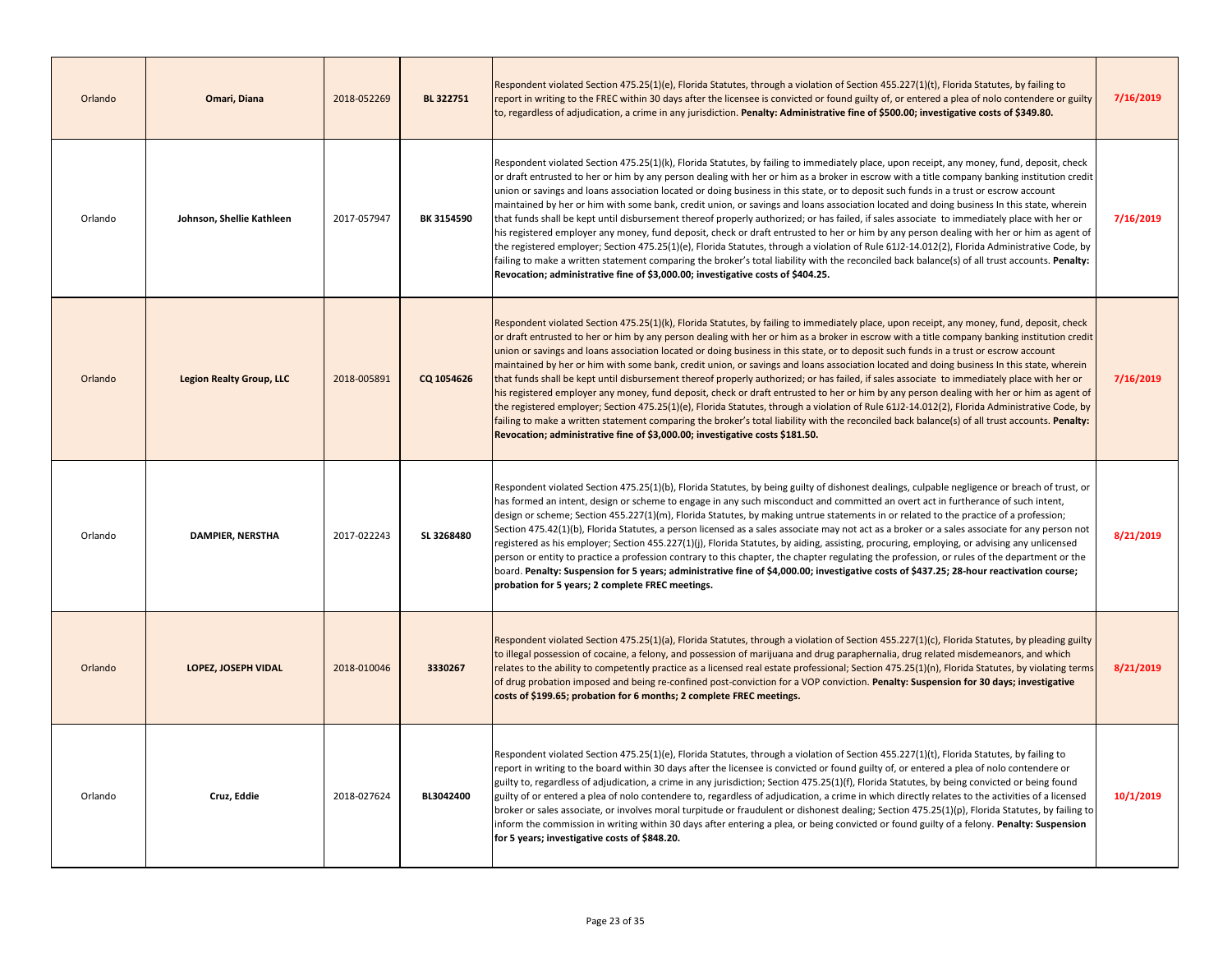| Orlando    | <b>Wade Liles</b>                   | 2018032958  | SL 574550  | Respondent violated Section 475.25(1)(f), Florida Statutes, by being convicted or being found guilty of or entered a plea of nolo<br>contendere to, regardless of adjudication, a crime in which directly relates to the activities of a licensed broker or sales associate, or<br>involves moral turpitude or fraudulent or dishonest dealing; Section 475.25(1)(n), Florida Statutes, by being confined in jail, prison or<br>mental institution, or through mental disease can no longer practice with skill and safety. Penalty: Suspension of 84 months;<br>administrative fines of \$1,000.00; investigative costs of \$478.50.                                                                                                                                                                                                                                                                                                                                     | 11/19/2019 |
|------------|-------------------------------------|-------------|------------|---------------------------------------------------------------------------------------------------------------------------------------------------------------------------------------------------------------------------------------------------------------------------------------------------------------------------------------------------------------------------------------------------------------------------------------------------------------------------------------------------------------------------------------------------------------------------------------------------------------------------------------------------------------------------------------------------------------------------------------------------------------------------------------------------------------------------------------------------------------------------------------------------------------------------------------------------------------------------|------------|
| Orlando    | <b>Hugo Escorche Luque</b>          | 2018042863  | SL 3317263 | Respondent violated Section 475.25(1)(b), Florida Statutes, by being guilty of dishonest dealings, culpable negligence or breach of trust, or<br>has formed an intent, design or scheme to engage in any such misconduct and committed an overt act in furtherance of such intent,<br>design or scheme; Section 475.42(1)(d), Florida Statutes, by failing to collect any money in connection with any real estate brokerage<br>transaction, whether as a commission, deposit, payment, rental, or otherwise, in the name of the employer and with the express consent<br>of the employer; Section 475.25(1)(e), Florida Statutes, through a violation of Rule 61J2-14.009, Florida Administrative Code, by failing to<br>deliver any deposit to the broker, or employer, no later than the end of the next business day following the receipt of the item to be<br>deposited. Penalty: Revocation; administrative fine of \$3,000.00; investigative costs of \$247.50.   | 11/19/2019 |
| Orlando    | <b>Sunshine Resort Rentals, LLC</b> | 2019012887  | CQ 1034870 | Action Taken: Revocation; administrative fine of \$1,000.00; investigative costs of \$160.05. Violation(s): Section 475.25(1)(d)1, Florida<br>Statutes, by failing to account or deliver to any person, including a license under this chapter, at the time which has been agreed upon or is<br>required by law or, in the absence of a fixed time, upon a demand of the person entitled to such accounting and delivery, any personal<br>property such as money, fund, deposit, check, draft, abstract title, mortgage, conveyances, lease or other document or things of value.                                                                                                                                                                                                                                                                                                                                                                                         | 12/18/2020 |
| Orlando    | Central Florida RE Schools INC      | 2018054085  | ZH 1001792 | Action Taken: Revocation; investigative costs of \$206.25. Violation(s): Section 475.25(1)(e), Florida Statutes, by failing to timely complete<br>a lawful order imposed by FREC.                                                                                                                                                                                                                                                                                                                                                                                                                                                                                                                                                                                                                                                                                                                                                                                         | 12/18/2020 |
| Orlando    | Withrow, Jerad                      | 2018061622  | SL 3226275 | Action Taken: Suspension for 30 days; administrative fine of \$1,000.00; investigative costs of \$231.00; probation for 12 months not<br>subject to early termination; 2 complete FREC meetings – if Respondent violates the terms of the sanctions or incurs any additional<br>violations/crimes a 5-year suspension will be imposed. Violation(s): Section 475.25(1)(f), Florida Statutes, by being convicted or being<br>found guilty of or entered a plea of nolo contendere to, regardless of adjudication, a crime in which directly relates to the activities of a<br>licensed broker or sales associate, or involves moral turpitude or fraudulent or dishonest dealing.                                                                                                                                                                                                                                                                                          | 1/31/2020  |
| Oxford     | Barron, William                     | 2018-008470 | BK 3376418 | Respondent violated Section 475.25(1)(f), Florida Statutes, by being convicted or being found guilty of or entered a plea of nolo<br>contendere to, regardless of adjudication, a crime in which directly relates to the activities of a licensed broker or sales associate, or<br>involves moral turpitude or fraudulent or dishonest dealing. Penalty: Administrative fines of \$500.00; investigative costs of \$214.50; one<br>complete FREC meeting.                                                                                                                                                                                                                                                                                                                                                                                                                                                                                                                 | 5/21/2019  |
| Palm Beach | <b>Sexton, Michael</b>              | 2019-013387 | SL 3354418 | Respondent violated Section 475.25(1)(e), Florida Statutes, through a violation of Section 455.227(1)(t), Florida Statutes, by failing to<br>report in writing to the board within 30 days after the licensee is convicted or found guilty of, or entered a plea of nolo contendere or<br>guilty to, regardless of adjudication, a crime in any jurisdiction. Penalty: Administrative fines of \$500.00; investigative costs of \$96.03.                                                                                                                                                                                                                                                                                                                                                                                                                                                                                                                                  | 10/24/2019 |
| Palm City  | <b>Michael Schaffer</b>             | 2018053296  | SL 706310  | Respondent violated Section 475.25(1)(e), Florida Statutes, through a violation of Section 455.227(1)(t), Florida Statutes, by failing to<br>report in writing to the Commission within 30 days after the licensee is convicted or found guilty of, or entered a plea of nolo contendere<br>or guilty to, regardless of adjudication, a crime in any jurisdiction; Section 475.25(1)(f), Florida Statutes, by being convicted or being found<br>guilty of or entered a plea of nolo contendere to, regardless of adjudication, a crime in which directly relates to the activities of a licensed<br>broker or sales associate, or involves moral turpitude or fraudulent or dishonest dealing; Section 475.25(1)(p), Florida Statutes, by failing to<br>inform the Commission in writing within 30 days after entering a plea, or being convicted or found guilty of a felony. Penalty: Revocation;<br>administrative fine of \$3,000.00; investigative costs of \$98.00. | 11/19/2019 |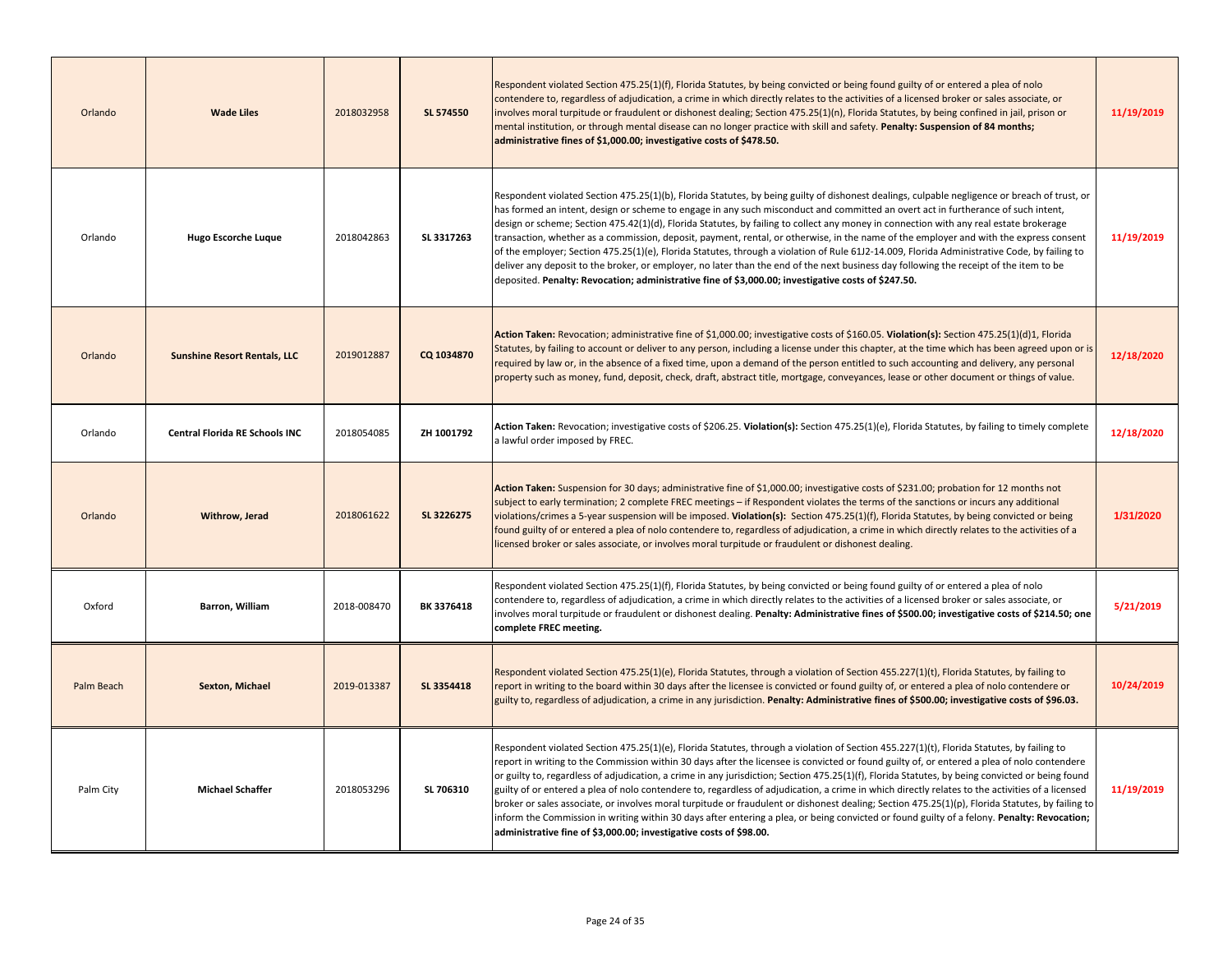| Palm Harbor           | Arata, Christopher               | 2018-045088                | SL 3284404 | Respondent violated Section 475.25(1)(f), Florida Statutes, by being convicted or being found guilty of or entered a plea of nolo<br>contendere to, regardless of adjudication, a crime in which directly relates to the activities of a licensed broker or sales associate, or<br>involves moral turpitude or fraudulent or dishonest dealing. Penalty: Administrative fines of \$1,000.00; investigative costs of \$189.75;<br>probation for 12 months; 1 complete FREC meeting.                                                                                                                                                                                                                                                                                                                                                                                                                                                                                                                                                                                                                                                                                                                                                                                                                                                                                                                                                                                                                                                                                                           | 10/24/2019 |
|-----------------------|----------------------------------|----------------------------|------------|----------------------------------------------------------------------------------------------------------------------------------------------------------------------------------------------------------------------------------------------------------------------------------------------------------------------------------------------------------------------------------------------------------------------------------------------------------------------------------------------------------------------------------------------------------------------------------------------------------------------------------------------------------------------------------------------------------------------------------------------------------------------------------------------------------------------------------------------------------------------------------------------------------------------------------------------------------------------------------------------------------------------------------------------------------------------------------------------------------------------------------------------------------------------------------------------------------------------------------------------------------------------------------------------------------------------------------------------------------------------------------------------------------------------------------------------------------------------------------------------------------------------------------------------------------------------------------------------|------------|
| Panama City Beach     | JGS Beachfront Condo Rentals LLC | 2017-013823<br>2017-042858 | CQ 1047566 | Respondent violated Section 475.25(1)(d) 1, Florida Statutes, by failing to account or deliver to any person, including a license under this<br>chapter, at the time which has been agreed upon or is required by law or, in the absence of a fixed time, upon a demand of the person<br>entitled to such accounting and delivery, any personal property such as money, fund, deposit, check, draft, abstract title, mortgage,<br>conveyances, lease or other document or things of value. Penalty: Revocation; administrative fine of \$1,000.00; investigative costs of<br>\$613.80 (Case No. 201701013823); Revocation; administrative fine of \$1,000.00; investigative costs of \$613.80 (Case No. 2017042858).                                                                                                                                                                                                                                                                                                                                                                                                                                                                                                                                                                                                                                                                                                                                                                                                                                                                         | 3/7/2019   |
| Panama City Beach     | Seng, Ciara                      | 2018-006370                | SL 3252566 | Settlement agreement to voluntarily relinquish license for permanent revocation.                                                                                                                                                                                                                                                                                                                                                                                                                                                                                                                                                                                                                                                                                                                                                                                                                                                                                                                                                                                                                                                                                                                                                                                                                                                                                                                                                                                                                                                                                                             | 7/16/2019  |
| Panama City Beach     | Hammerle, Cheraco                | 2018-006389                | SL 3094210 | Respondent violated Section 475.25(1)(f), Florida Statutes, by being convicted or being found guilty of or entered a plea of nolo<br>contendere to, regardless of adjudication, a crime in which directly relates to the activities of a licensed broker or sales associate, or<br>involves moral turpitude or fraudulent or dishonest dealing; Section 475.25(1)(e), Florida Statutes, through a violation of Section<br>455.227(1)(t), Florida Statutes, by failing to report in writing to the board within 30 days after the licensee is convicted or found guilty of,<br>or entered a plea of nolo contendere or guilty to, regardless of adjudication, a crime in any jurisdiction. Penalty: Administrative fine of<br>\$2,000.00; investigative costs of \$973.50; probation for 12 months; 1 complete FREC meeting.                                                                                                                                                                                                                                                                                                                                                                                                                                                                                                                                                                                                                                                                                                                                                                  | 10/24/2019 |
| <b>Pembroke Pines</b> | Cooper, Melissa Ann              | 2018-004091                | SL 3311180 | Settlement agreement to voluntarily relinquish license for permanent revocation.                                                                                                                                                                                                                                                                                                                                                                                                                                                                                                                                                                                                                                                                                                                                                                                                                                                                                                                                                                                                                                                                                                                                                                                                                                                                                                                                                                                                                                                                                                             | 3/19/2019  |
| Pembroke Pines        | Stagg, Francisco X.              | 2018-025598                | SL 3217122 | Respondent violated Section 475.25(1)(b), Florida Statutes, by being guilty of dishonest dealings, culpable negligence or breach of trust, or<br>has formed an intent, design or scheme to engage in any such misconduct and committed an overt act in furtherance of such intent,<br>design or scheme; Section 475.25(1)(d), Florida Statutes, by failing to account or deliver to any person, including a license under this<br>chapter, at the time which has been agreed upon or is required by law or, in the absence of a fixed time, upon a demand of the person<br>entitled to such accounting and delivery, any personal property such as money, fund, deposit, check, draft, abstract title, mortgage,<br>conveyances, lease or other document or things of value; Section 475.25(1)(e), Florida Statutes, through a violation of Rule 61J2-14.009,<br>Florida Administrative Code, by failing to deliver any deposit to the broker, or employer, no later than the end of the next business day<br>following the receipt of the item to be deposited; Section 475.25(1)(d)1, Florida Statutes, by failing to account or deliver to any person,<br>including a license under this chapter, at the time which has been agreed upon or is required by law or, in the absence of a fixed time,<br>upon a demand of the person entitled to such accounting and delivery, any personal property such as money, fund, deposit, check, draft,<br>abstract title, mortgage, conveyances, lease or other document or things of value. Penalty: Revocation; investigative costs of \$973.50. |            |
| <b>Pembroke Pines</b> | Moses, Tamika                    | 2018-057999                | BK3250522  | Respondent violated Section 475.25(1)(f), Florida Statutes, by being convicted or being found guilty of or entered a plea of nolo<br>contendere to, regardless of adjudication, a crime in which directly relates to the activities of a licensed broker or sales associate, or<br>involves moral turpitude or fraudulent or dishonest dealing. Penalty: Administrative fine of \$250.00; investigative costs of \$224.80.                                                                                                                                                                                                                                                                                                                                                                                                                                                                                                                                                                                                                                                                                                                                                                                                                                                                                                                                                                                                                                                                                                                                                                   | 10/1/2019  |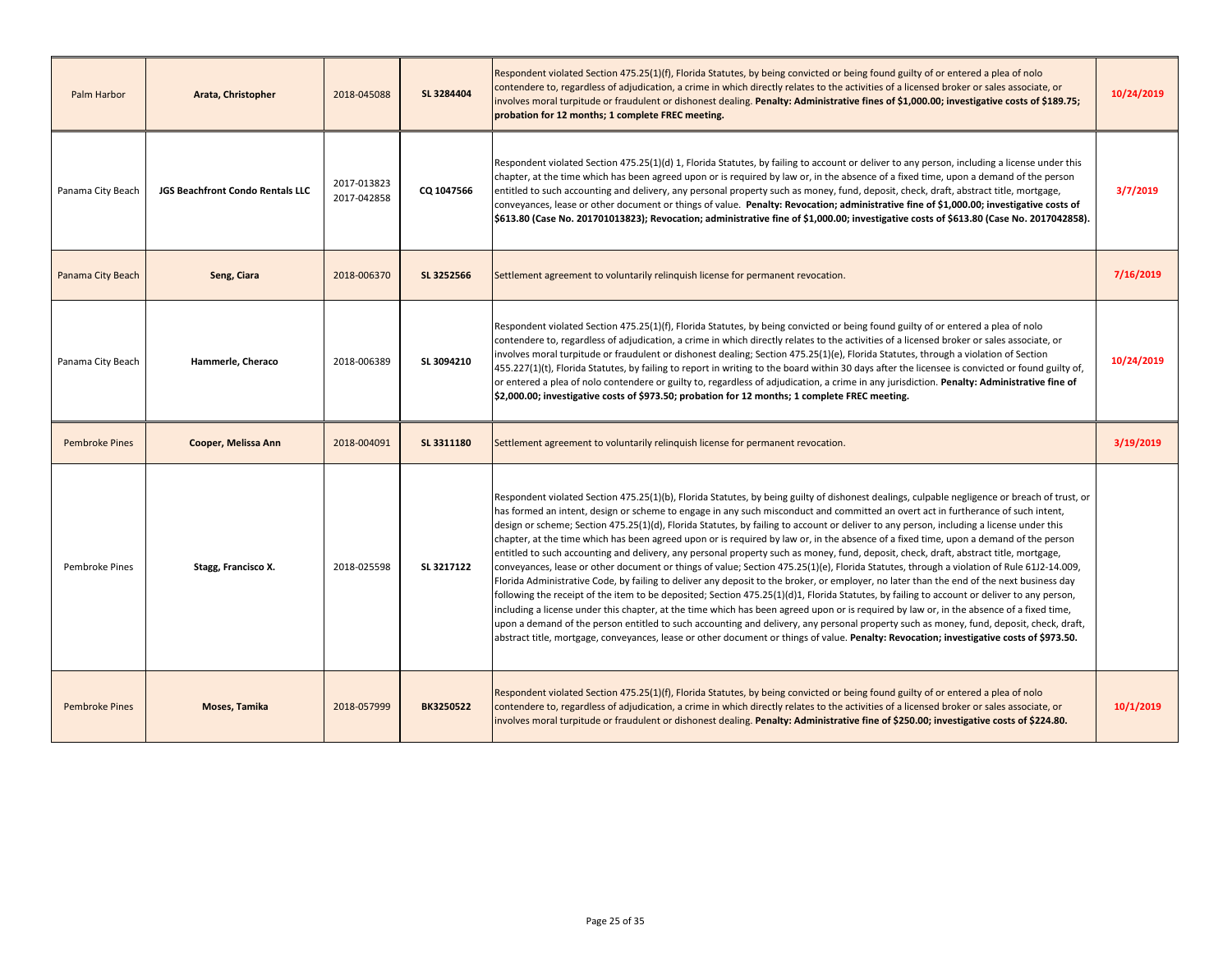| Pembroke Pines | Arce, Andrew                | 2019014123  | SL 3352324 | Action Taken: Revocation; administrative fine of \$5,000.00; investigative costs of \$280.50. Violation(s): Section 475.25(1)(b), Florida<br>Statutes, by being guilty of fraud, misrepresentation, dishonest dealings, concealment, culpable negligence or breach of trust, or has<br>formed an intent, design or scheme to engage in any such misconduct and committed an overt act in furtherance of such intent, design or<br>scheme; Section 475.25(1)(e), Florida Statutes, through a violation of Section 455.227(1)(m), Florida Statutes, by making untrue or<br>fraudulent representations in or related to the practice of a profession or employing a trick or scheme in or related to the practice of the<br>profession; Section 475.25(1)(e), Florida Statutes, through a violation of Section 455.227(1)(t), Florida Statutes, by failing to report in<br>writing to the board within 30 days after the licensee is convicted or found guilty of, or entered a plea of nolo contendere or guilty to,<br>regardless of adjudication, a crime in any jurisdiction; Section 475.25(1)(f), Florida Statutes, by being convicted or being found guilty of or<br>entered a plea of nolo contendere to, regardless of adjudication, a crime in which directly relates to the activities of a licensed broker or<br>sales associate, or involves moral turpitude or fraudulent or dishonest dealing; Section 475.25(1)(p), Florida Statutes, by failing to inform<br>the commission in writing within 30 days after entering a plea, or being convicted or found guilty of a felony. | 2/3/2020   |
|----------------|-----------------------------|-------------|------------|--------------------------------------------------------------------------------------------------------------------------------------------------------------------------------------------------------------------------------------------------------------------------------------------------------------------------------------------------------------------------------------------------------------------------------------------------------------------------------------------------------------------------------------------------------------------------------------------------------------------------------------------------------------------------------------------------------------------------------------------------------------------------------------------------------------------------------------------------------------------------------------------------------------------------------------------------------------------------------------------------------------------------------------------------------------------------------------------------------------------------------------------------------------------------------------------------------------------------------------------------------------------------------------------------------------------------------------------------------------------------------------------------------------------------------------------------------------------------------------------------------------------------------------------------------------------------------------------|------------|
| Pensacola      | Tant, Cynthia               | 2018-012303 | BK 3044116 | Respondent violated Section 475.25(1)(d)1, Florida Statutes, by failing to account or deliver to any person, including a license under this<br>chapter, at the time which has been agreed upon or is required by law or, in the absence of a fixed time, upon a demand of the person<br>entitled to such accounting and delivery, any personal property such as money, fund, deposit, check, draft, abstract title, mortgage,<br>conveyances, lease or other document or things of value; Section 475.25(1)(k), Florida Statutes, by failing to immediately place, upon<br>receipt, any money, fund, deposit, check or draft entrusted to her or him by any person in an escrow account or with a title company until<br>disbursement was properly authorized; Section 475.25(1)(v), Florida Statutes, when Respondent failed to review the brokerage's trust<br>accounting procedures; Section 475.25(1)(e), Florida Statutes, through a violation of Rule 61J2-14.012, Florida Administrative Code;<br>Section 475.25(1)(e), Florida Statutes, through a violation of Section 455.227(1)(j), by aiding an unlicensed person in the practice of real<br>estate. Penalty: Administrative fine of \$500.00; investigative costs of \$767.25.                                                                                                                                                                                                                                                                                                                                                | 5/3/2019   |
| Pensacola      | Mitchell, Aquila            | 2017-034695 | SL 3375397 | Respondent violated Section 475.25(1)(f), Florida Statutes, by being convicted or being found guilty of or entered a plea of nolo<br>contendere to, regardless of adjudication, a crime in which directly relates to the activities of a licensed broker or sales associate, or<br>involves moral turpitude or fraudulent or dishonest dealing. Penalty: Suspension for 5 years; investigative costs of \$1,211.10.                                                                                                                                                                                                                                                                                                                                                                                                                                                                                                                                                                                                                                                                                                                                                                                                                                                                                                                                                                                                                                                                                                                                                                        | 7/16/2019  |
| Pensacola      | Mitchell, Aquila            | 2018-001419 | SL3375397  | Respondent violated Section 475.25(1)(b), Florida Statutes, by being guilty of dishonest dealings, culpable negligence or breach of trust, or<br>has formed an intent, design or scheme to engage in any such misconduct and committed an overt act in furtherance of such intent,<br>design or scheme. Penalty: Revocation; investigative costs of \$808.50.                                                                                                                                                                                                                                                                                                                                                                                                                                                                                                                                                                                                                                                                                                                                                                                                                                                                                                                                                                                                                                                                                                                                                                                                                              | 10/1/2019  |
| Pensacola      | Escarria, Carlos            | 2018029637  | SL 3354537 | Action Taken: Revocation; investigative costs of \$222.75. Violation(s): Section 475.25(1)(f), Florida Statutes, by being convicted or being<br>found guilty of or entered a plea of nolo contendere to, regardless of adjudication, a crime in which directly relates to the activities of a<br>licensed broker or sales associate, or involves moral turpitude or fraudulent or dishonest dealing.                                                                                                                                                                                                                                                                                                                                                                                                                                                                                                                                                                                                                                                                                                                                                                                                                                                                                                                                                                                                                                                                                                                                                                                       | 12/18/2020 |
| Pensacola      | Verge, Robin K              | 2018045093  | BL 619242  | Action Taken: Administrative fine of \$1,000.00; investigative costs of \$325.05. Violation(s): Section 475.25(1)(e), Florida Statutes, by<br>failing to timely complete a lawful order imposed by FREC.                                                                                                                                                                                                                                                                                                                                                                                                                                                                                                                                                                                                                                                                                                                                                                                                                                                                                                                                                                                                                                                                                                                                                                                                                                                                                                                                                                                   | 12/18/2020 |
| Plantation     | Rosenbaum, Matthew          | 2018019497  | BK 3197596 | Action Taken: Administrative fine of \$500.00; investigative costs of \$1,146.75. Violation(s): Section 475.22, Florida Statutes, by failing to<br>maintain office and sign at entrance of office.                                                                                                                                                                                                                                                                                                                                                                                                                                                                                                                                                                                                                                                                                                                                                                                                                                                                                                                                                                                                                                                                                                                                                                                                                                                                                                                                                                                         | 12/18/2020 |
| Plantation     | Piegari, Brandon            | 2018059645  | SL 3281809 | Action Taken: Revocation; administrative fine of \$1,000.00; investigative costs of \$238.85. Violation(s): Section 475.25(1)(e), Florida<br>Statutes, by failing to timely complete a lawful order imposed by FREC.                                                                                                                                                                                                                                                                                                                                                                                                                                                                                                                                                                                                                                                                                                                                                                                                                                                                                                                                                                                                                                                                                                                                                                                                                                                                                                                                                                       | 2/3/2020   |
| Polk City      | Diamond Overstreet, Heather | 2018-032747 | SL 3301442 | Settlement agreement to voluntarily relinguish license for permanent revocation.                                                                                                                                                                                                                                                                                                                                                                                                                                                                                                                                                                                                                                                                                                                                                                                                                                                                                                                                                                                                                                                                                                                                                                                                                                                                                                                                                                                                                                                                                                           | 5/3/2019   |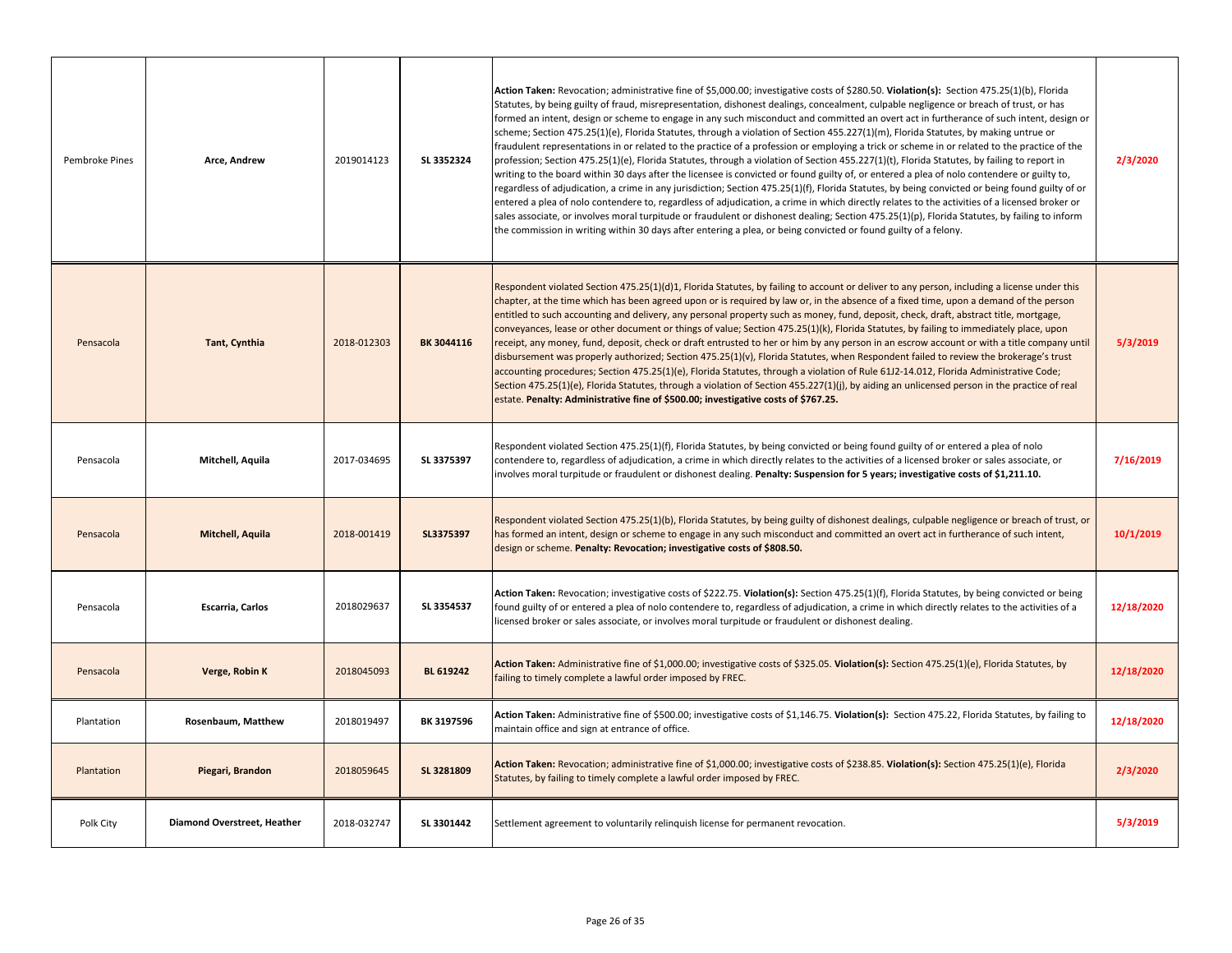| Pompano       | Gonzalez, Imelda            | 2018-005778                                              | SL 3069735 | Respondent violated Section 475.25(1)(d)1, Florida Statutes, by failing to timely account for or deliver the escrow; Section 475.25(1)(e),<br>Florida Statutes, through a violation of Rule 61J2-14.012, Florida Administrative Code, by being an officer and/or director of Arcadia, even<br>after notice from the Department in 2012 regarding the impropriety of such an arrangement; Section 475.42(1)(b), Florida Statutes, by<br>acting as a broker by holding an officer and/or director position in Arcadia and maintaining signatory authority over an escrow account.<br>Penalty: Revocation; investigative costs of \$231.00.                                                                                                                                                                                                                                                                                                                                                                                                                                                                                                                                                                                                                                                                                                                                                                                                                                                                                              | 5/6/2019  |
|---------------|-----------------------------|----------------------------------------------------------|------------|---------------------------------------------------------------------------------------------------------------------------------------------------------------------------------------------------------------------------------------------------------------------------------------------------------------------------------------------------------------------------------------------------------------------------------------------------------------------------------------------------------------------------------------------------------------------------------------------------------------------------------------------------------------------------------------------------------------------------------------------------------------------------------------------------------------------------------------------------------------------------------------------------------------------------------------------------------------------------------------------------------------------------------------------------------------------------------------------------------------------------------------------------------------------------------------------------------------------------------------------------------------------------------------------------------------------------------------------------------------------------------------------------------------------------------------------------------------------------------------------------------------------------------------|-----------|
| Pompano       | Gonzalez, Imelda            | 2018-020542                                              | SL 3069735 | Respondent violated Section 475.25(1)(e), Florida Statutes, through a violation of Rule 61J2-5.016, Florida Administrative Code, by being<br>an officer and/or director of Arcadia, even after notice from the Department in 2012 regarding the impropriety of such an arrangement;<br>Section 475.25(1)(r), Florida Statutes, by failing to timely account for or deliver the escrow; Section 475.42(1)(b), Florida Statutes, by acting<br>as a broker by holding an officer and/or director position in Arcadia and maintaining signatory authority over an escrow account. Penalty:<br>Revocation; investigative costs of \$305.25.                                                                                                                                                                                                                                                                                                                                                                                                                                                                                                                                                                                                                                                                                                                                                                                                                                                                                                | 5/6/2019  |
| Pompano       | Gonzalez, Imelda            | 2017-059987                                              | SL 3069735 | Respondent violated Section 475.25(1)(d)1, Florida Statutes, by failing to timely account for or deliver the escrow; Section 475.25(1)(e),<br>Florida Statutes, through a violation of Rule 6112-14.012, Florida Administrative Code, by being an officer and/or director of Arcadia, even<br>after notice from the Department in 2012 regarding the impropriety of such an arrangement; Section 475.42(1)(b), Florida Statutes, by<br>acting as a broker by holding an officer and/or director position in Arcadia and maintaining signatory authority over an escrow account.<br>Penalty: Revocation; investigative costs of \$255.75.                                                                                                                                                                                                                                                                                                                                                                                                                                                                                                                                                                                                                                                                                                                                                                                                                                                                                              | 5/6/2019  |
| Pompano Beach | Gonzalez, Imelda Pangilinan | 2017-047741<br>2017-057301<br>2017-060997<br>2017-061128 | SL 3069735 | Respondent violated Section 475.25(1)(e) Florida Statutes, through a violation of Rule 61J2-5.016, Florida Administrative Code, by being an<br>officer and or director of Arcadia, even after notice from the Department in 2012 regarding the impropriety of such an arrangement;<br>Section 475.42(1)(b), Florida Statutes, by holding an officer and /or director position in Arcadia and Maintaining signatory authority over<br>an escrow account; Section 475.25(1)(k), Florida Statutes, by contrary to the terms of both the Contract and the Deposit Receipt,<br>misdirecting Buyer's Escrow into Respondent's and Arcadia's operating account; Section 455.227(1)(m), Florida Statutes, by making untrue<br>statements in or related to the practice of a profession; Section 475.42(1)(a), by facilitating a real estate transaction while her license was<br>inactive; Section 475.25(1)(d)1, Florida Statutes, by failing to timely account for or deliver the escrow and commingling the escrow deposit<br>with the operating funds and commingling the escrow deposit with the operating funds. Penalty: Revocation; pay investigative costs as<br>follows: Case No. 2017-000568, \$577.20; Case No. 2017-046895, \$173.25; 2017-049525, \$214.50; 2017-051511, \$272.75; 2016-043860,<br>\$684.75; 2017-009966, \$678.15; 2017-047946, \$173.25; 2017-049720, \$346.50; 2017-046390, \$288.75; 2017-051490, \$280.50; 2017-<br>054011, \$445.50; 2017-055475, \$313.50; 2017-055479, \$338.25; 2017-059931, \$264.00. | 3/26/2019 |
| Pompano Beach | Hess, Jody                  | 2017-031346                                              | SL 3032041 | Respondent violated Section 475.25(1)(b), Florida Statutes, by being guilty of dishonest dealings, culpable negligence or breach of trust, or<br>has formed an intent, design or scheme to engage in any such misconduct and committed an overt act in furtherance of such intent,<br>design or scheme; Section 475.42 (1)(b), Florida Statute, A person licensed as a sales associate may not operate as a broker. Section 475.25<br>(1)(k) Florida Statute, Respondent failed to immediately place, upon receipt, any money, fund, deposit, check or draft entrusted to her or<br>him by any person dealing with her or him as a broker in escrow with a title company banking institution credit union or savings and loans<br>association located or doing business in this state, or to deposit such funds in a trust or escrow account maintained by her or him with<br>some bank, credit union, or savings and loans association located and doing business In this state, wherein that funds shall be kept until<br>disbursement thereof properly authorized; or has failed, if sales associate to immediately place with her or his registered employer any<br>money, fund deposit, check or draft entrusted to her or him by any person dealing with her or him as agent of the registered employer.<br>Penalty: Revocation; investigative costs of \$627.00.                                                                                                                                                               | 3/26/2019 |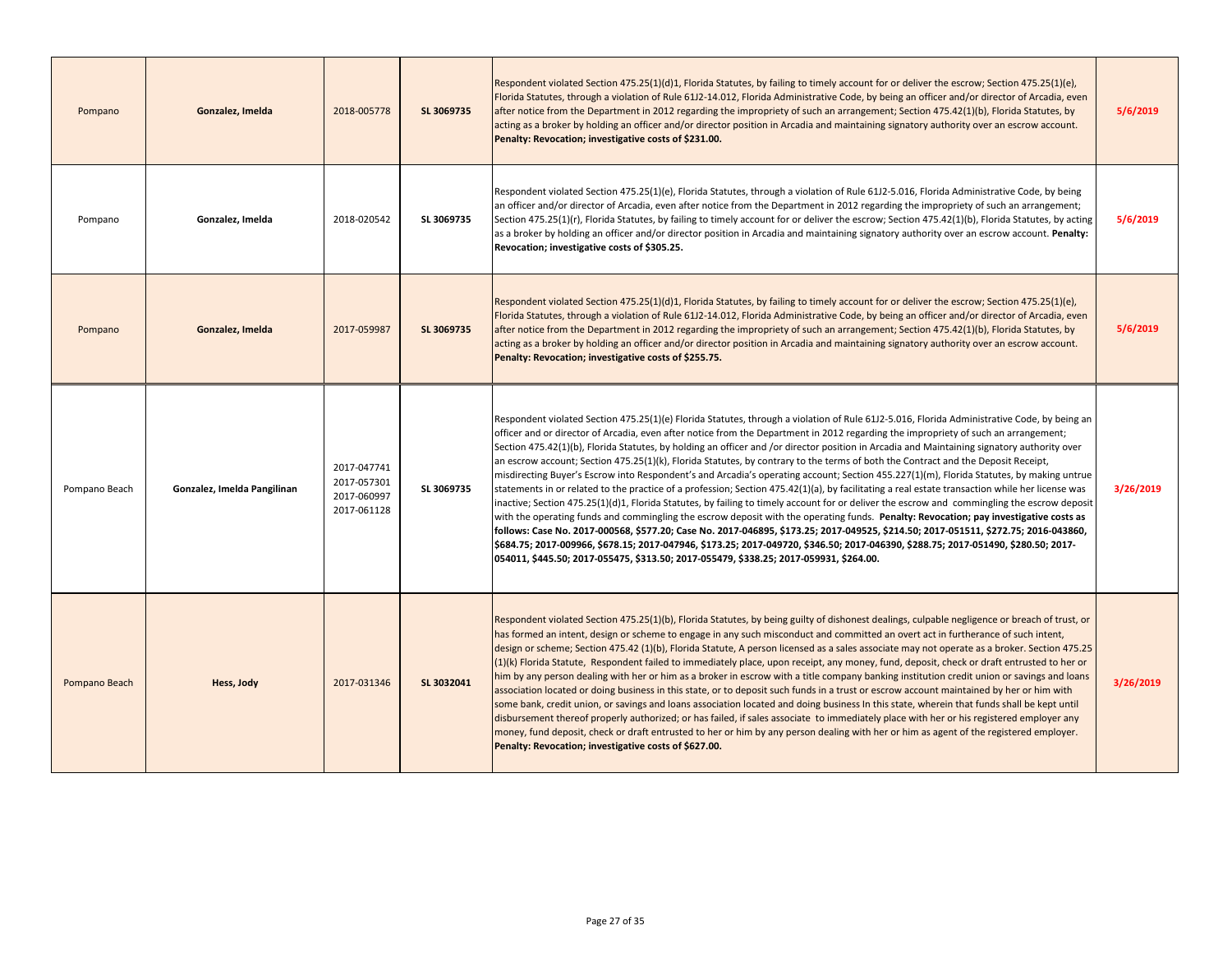| Pompano Beach     | Larson, Jacqueline               | 2018-005531<br>2017-040137<br>2017-045155<br>2018-007469 | SL 3032041  | Respondent violated (Case No. 2018005531, 2017040137,2018007469) Section 475.25(1)(b), Florida Statutes, by being guilty of dishonest<br>dealings, culpable negligence or breach of trust, or has formed an intent, design or scheme to engage in any such misconduct and<br>committed an overt act in furtherance of such intent, design or scheme; Section 475.42 (1)(b), Florida Statute, A person licensed as a sales<br>associate may not operate as a broker. Section 475.25(1)(d), Florida Statute, as a sales associate, by collecting any money in connection<br>with any real estate brokerage transaction, whether as a commission, deposit, payment, rental or otherwise, except in the name of the<br>employer and with the express consent of the employer. (Case No. 2017045155) Section 475.227(1)(t) Florida Statutes, when Respondent<br>failed to report in writing to the board or the department within 30 days after the Respondent is convicted or found guilty of, or entered a<br>plea of nolo contendere or guilty, regardless of adjudication, a crime in any jurisdiction. Penalty: Revocation. | 3/25/2019 |
|-------------------|----------------------------------|----------------------------------------------------------|-------------|-----------------------------------------------------------------------------------------------------------------------------------------------------------------------------------------------------------------------------------------------------------------------------------------------------------------------------------------------------------------------------------------------------------------------------------------------------------------------------------------------------------------------------------------------------------------------------------------------------------------------------------------------------------------------------------------------------------------------------------------------------------------------------------------------------------------------------------------------------------------------------------------------------------------------------------------------------------------------------------------------------------------------------------------------------------------------------------------------------------------------------|-----------|
| Pompano Beach     | Arce, Steven                     | 2018-031636                                              | SL 32450086 | Settlement agreement to voluntarily relinguish license for permanent revocation.                                                                                                                                                                                                                                                                                                                                                                                                                                                                                                                                                                                                                                                                                                                                                                                                                                                                                                                                                                                                                                            | 6/25/2019 |
| Pompano Beach     | Cruz, Henry                      | 2018-014292                                              | SL 3299057  | Respondent violated Section 475.25(1)(a), Florida Statutes, through a violation of 455.227(1)(t), Florida Statutes, by failing to report in<br>writing to the Commission within 30 days after the licensee is convicted or found guilty of, or entered a plea of nolo contendere or guilty<br>to, regardless of adjudication, a crime in any jurisdiction. Penalty: Administrative fine of \$250.00; investigative costs of \$313.50;<br>probation for 6 months; 2 complete FREC meetings.                                                                                                                                                                                                                                                                                                                                                                                                                                                                                                                                                                                                                                  | 7/16/2019 |
| Pompano Beach     | Easy Buy and Sale Realty, INC    | 2018-015616                                              | CQ1048445   | Respondent violated Section 475.25(1)(b), Florida Statutes, by being guilty of dishonest dealings, culpable negligence or breach of trust, or<br>has formed an intent, design or scheme to engage in any such misconduct and committed an overt act in furtherance of such intent,<br>design or scheme; Section 475.25(1)(d)1, Florida Statutes, by failing to account or deliver to any person, including a license under this<br>chapter, at the time which has been agreed upon or is required by law or, in the absence of a fixed time, upon a demand of the person<br>entitled to such accounting and delivery, any personal property such as money, fund, deposit, check, draft, abstract title, mortgage,<br>conveyances, lease or other document or things of value; Section 455.275 (1), Florida Statutes, by failing to notify the department in<br>writing of change of mailing address, e-mail address, and place of practice. Penalty: Revocation; investigative costs of \$104.25.                                                                                                                           | 10/1/2019 |
| Ponte Vedra Beach | Hammond, Henry Thomas Jr.        | 2018-014584                                              | SL 33367863 | Respondent violated Section 475.25(1)(f), Florida Statutes, by being convicted or being found guilty of or entered a plea of nolo<br>contendere to, regardless of adjudication, a crime in which directly relates to the activities of a licensed broker or sales associate, or<br>involves moral turpitude or fraudulent or dishonest dealing. Penalty: Administrative fine of \$1,000.00; investigative costs of \$478.60.                                                                                                                                                                                                                                                                                                                                                                                                                                                                                                                                                                                                                                                                                                | 6/26/2019 |
| Ponte Vedra Beach | <b>Hendricks, Robert</b>         | 2018-039932                                              | BK 3346692  | Settlement agreement to voluntarily relinquish license for permanent revocation.                                                                                                                                                                                                                                                                                                                                                                                                                                                                                                                                                                                                                                                                                                                                                                                                                                                                                                                                                                                                                                            | 6/26/2019 |
| Port St. Lucy     | Quest Real Estate Solutions Inc. | 2018-022075                                              | CQ 1032669  | Respondent violated Section 475.25(1)(d)1, Florida Statutes, by failing to account or deliver any personal property such as money, fund,<br>deposit, check, draft, abstract title, mortgage, conveyances, lease or other document or things of value; Section 475.25(1)(e), Florida<br>Statutes, through a violation of Rule 61J2-14.012, Florida Administrative Code, by failing to make records available and/or provide monthly<br>reconciliations; Section 475.42(1)(j), Florida Statutes, by failing to register a trade name with the Commission. Penalty: Investigative costs<br>of \$429.00.                                                                                                                                                                                                                                                                                                                                                                                                                                                                                                                        | 5/23/2019 |
| Port St. Lucy     | Rowe, Shauna                     | 2017-057437                                              | Bk 681149   | Respondent violated Section 475.25(1)(d)1, Florida Statutes, by failing to account or deliver any personal property such as money, fund,<br>deposit, check, draft, abstract title, mortgage, conveyances, lease or other document or things of value; Section 475.25(1)(e), Florida<br>Statutes, through a violation of Rule 61J2-14.012, Florida Administrative Code, by failing to make records available and/or provide monthly<br>reconciliations; Section 475.42(1)(j), Florida Statutes, by failing to register a trade name with the Commission. Penalty: Probation for 6<br>months; administrative fine of \$250.00; investigative costs of \$561.00.                                                                                                                                                                                                                                                                                                                                                                                                                                                               | 5/23/2019 |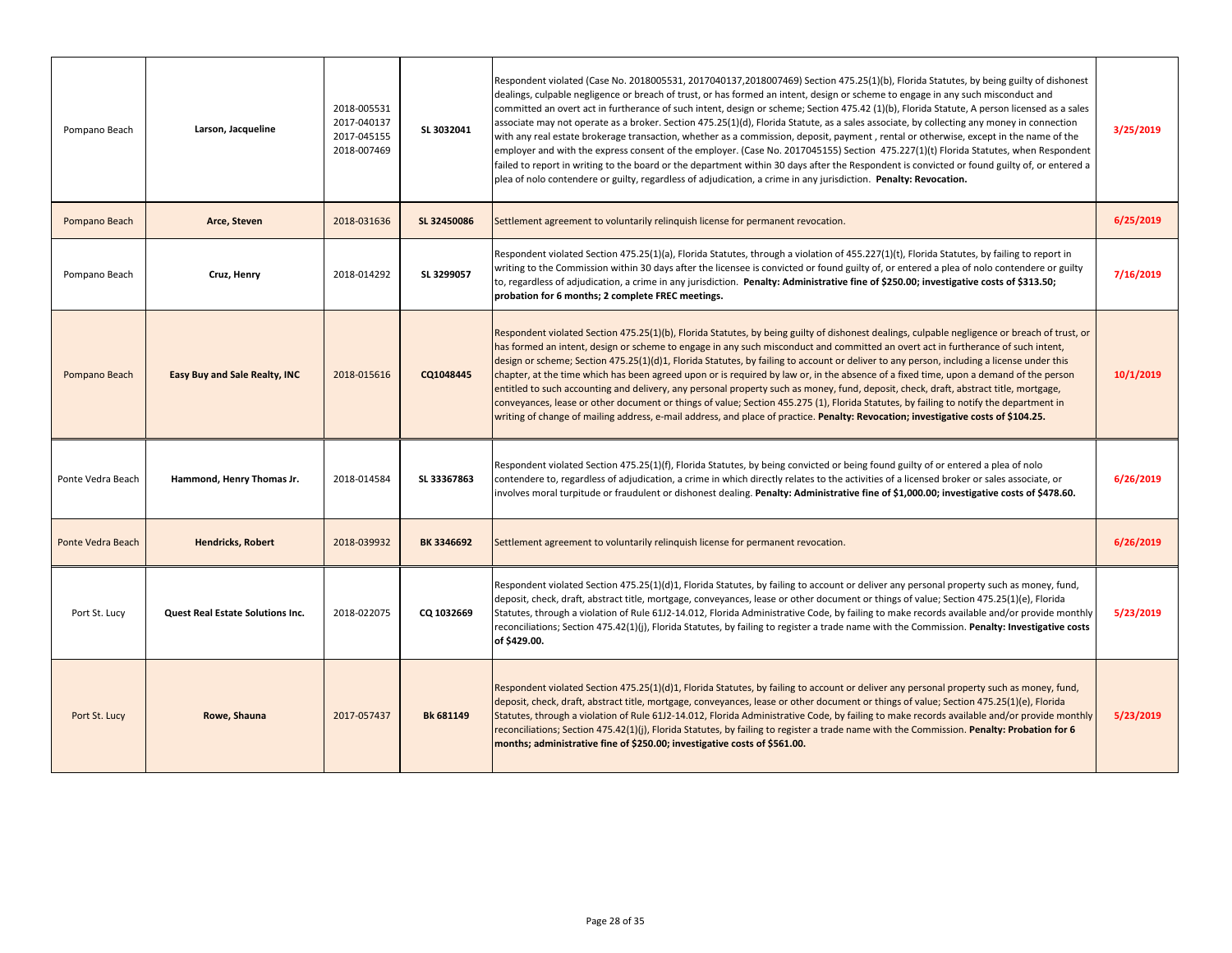| Port St. Lucy | Ali, Farouk              | 2016-042019 | BK 3134852      | Respondent violated Section 475.25(1)(d)1, Florida Statutes, by failing to account or deliver to any person, including a license under this<br>chapter, at the time which has been agreed upon or is required by law or, in the absence of a fixed time, upon a demand of the person<br>entitled to such accounting and delivery, any personal property such as money, fund, deposit, check, draft, abstract title, mortgage,<br>conveyances, lease or other document or things of value; 475.25(1)(e), Florida Statutes, through a violation of Section 475.5015, Florida<br>Statutes, by failing to keep and making available to the department such books, accounts, and records as will enable to the department to<br>determine whether such broker is in compliance with the provisions of this chapter. By stipulation, Respondent agreed to the following<br>penalty: Administrative fine of \$1,000.00; investigative costs of \$138.60; probation for 3 months; one complete FREC meeting.                                                                                                                                                                                                                                                                                                                                                                                                                                                                                                                                                                                                                                                                                                                                                           | 6/25/2019  |
|---------------|--------------------------|-------------|-----------------|----------------------------------------------------------------------------------------------------------------------------------------------------------------------------------------------------------------------------------------------------------------------------------------------------------------------------------------------------------------------------------------------------------------------------------------------------------------------------------------------------------------------------------------------------------------------------------------------------------------------------------------------------------------------------------------------------------------------------------------------------------------------------------------------------------------------------------------------------------------------------------------------------------------------------------------------------------------------------------------------------------------------------------------------------------------------------------------------------------------------------------------------------------------------------------------------------------------------------------------------------------------------------------------------------------------------------------------------------------------------------------------------------------------------------------------------------------------------------------------------------------------------------------------------------------------------------------------------------------------------------------------------------------------------------------------------------------------------------------------------------------------|------------|
| Port St. Lucy | <b>GALBAN, ARMANDO V</b> | 2018-002486 | BK 411404       | Respondent violated Section 475.25(1)(b), Florida Statutes, by being guilty of dishonest dealings, culpable negligence or breach of trust, or<br>has formed an intent, design or scheme to engage in any such misconduct and committed an overt act in furtherance of such intent,<br>design or scheme; Section 475.25(1)(d)1, Florida Statutes, by failing to account or deliver to any person, including a license under this<br>chapter, at the time which has been agreed upon or is required by law or, in the absence of a fixed time, upon a demand of the person<br>entitled to such accounting and delivery, any personal property such as money, fund, deposit, check, draft, abstract title, mortgage,<br>conveyances, lease or other document or things of value; Section 475.25(1)(k), Florida Statutes, by failing to immediately place, upon<br>receipt, any money, fund, deposit, check or draft entrusted to her or him by any person dealing with her or him as a broker in escrow with<br>a title company banking institution credit union or savings and loans association located or doing business in this state, or to deposit such<br>funds in a trust or escrow account maintained by her or him with some bank, credit union, or savings and loans association located and<br>doing business In this state, wherein that funds shall be kept until disbursement thereof properly authorized; or has failed, if sales<br>associate to immediately place with her or his registered employer any money, fund deposit, check or draft entrusted to her or him by any<br>person dealing with her or him as agent of the registered employer. Penalty: Revocation; administrative fine of \$7,500.00; investigative<br>costs of \$241.56. | 8/28/2019  |
| Punta Gorda   | Dustin, Hollie           | 2018-058156 | BK 3098575      | Settlement agreement to voluntarily relinquish license for permanent revocation.                                                                                                                                                                                                                                                                                                                                                                                                                                                                                                                                                                                                                                                                                                                                                                                                                                                                                                                                                                                                                                                                                                                                                                                                                                                                                                                                                                                                                                                                                                                                                                                                                                                                               | 10/25/2019 |
| Punta Gorda   | <b>Robertson, Mary</b>   | 2019020834  | <b>BL 96938</b> | Action Taken: Administrative fine of \$500.00; investigative costs of \$198.00. Violation(s): Section 475.25(1)(e), Florida Statutes, by failing<br>to timely complete a lawful order imposed by FREC.                                                                                                                                                                                                                                                                                                                                                                                                                                                                                                                                                                                                                                                                                                                                                                                                                                                                                                                                                                                                                                                                                                                                                                                                                                                                                                                                                                                                                                                                                                                                                         | 2/3/2020   |
| Riverview     | Mitchell, Laguan         | 2017-053359 | SL 3351275      | Respondent violated Section 475.25(1)(d)1, Florida Statutes, by failing to account or deliver to any person, including a license under this<br>chapter, at the time which has been agreed upon or is required by law or, in the absence of a fixed time, upon a demand of the person<br>entitled to such accounting and delivery, any personal property such as money, fund, deposit, check, draft, abstract title, mortgage,<br>conveyances, lease or other document or things of value. Penalty: Revocation; investigative costs of \$306.90.                                                                                                                                                                                                                                                                                                                                                                                                                                                                                                                                                                                                                                                                                                                                                                                                                                                                                                                                                                                                                                                                                                                                                                                                                | 7/16/2019  |
| Rockledge     | Davis, Claudia           | 2018-019077 | SL 3079873      | Respondent violated Section 475.25(1)(e), Florida Statutes, through a violation of Section 455.227(1)(t), Florida Statutes, by failing to<br>report in writing to the board within 30 days after the licensee is convicted or found guilty of, or entered a plea of nolo contendere or<br>guilty to, regardless of adjudication, a crime in any jurisdiction; Section 475.25(1)(f), Florida Statutes, by being convicted or being found<br>guilty of or entered a plea of nolo contendere to, regardless of adjudication, a crime in which directly relates to the activities of a licensed<br>broker or sales associate, or involves moral turpitude or fraudulent or dishonest dealing; Section 475.25(1)(p), Florida Statutes, by failing to<br>inform the commission in writing within 30 days after entering a plea, or being convicted or found guilty of a felony. <b>Penalty: Revocation;</b><br>investigative costs of \$597.30.                                                                                                                                                                                                                                                                                                                                                                                                                                                                                                                                                                                                                                                                                                                                                                                                                      | 10/24/2019 |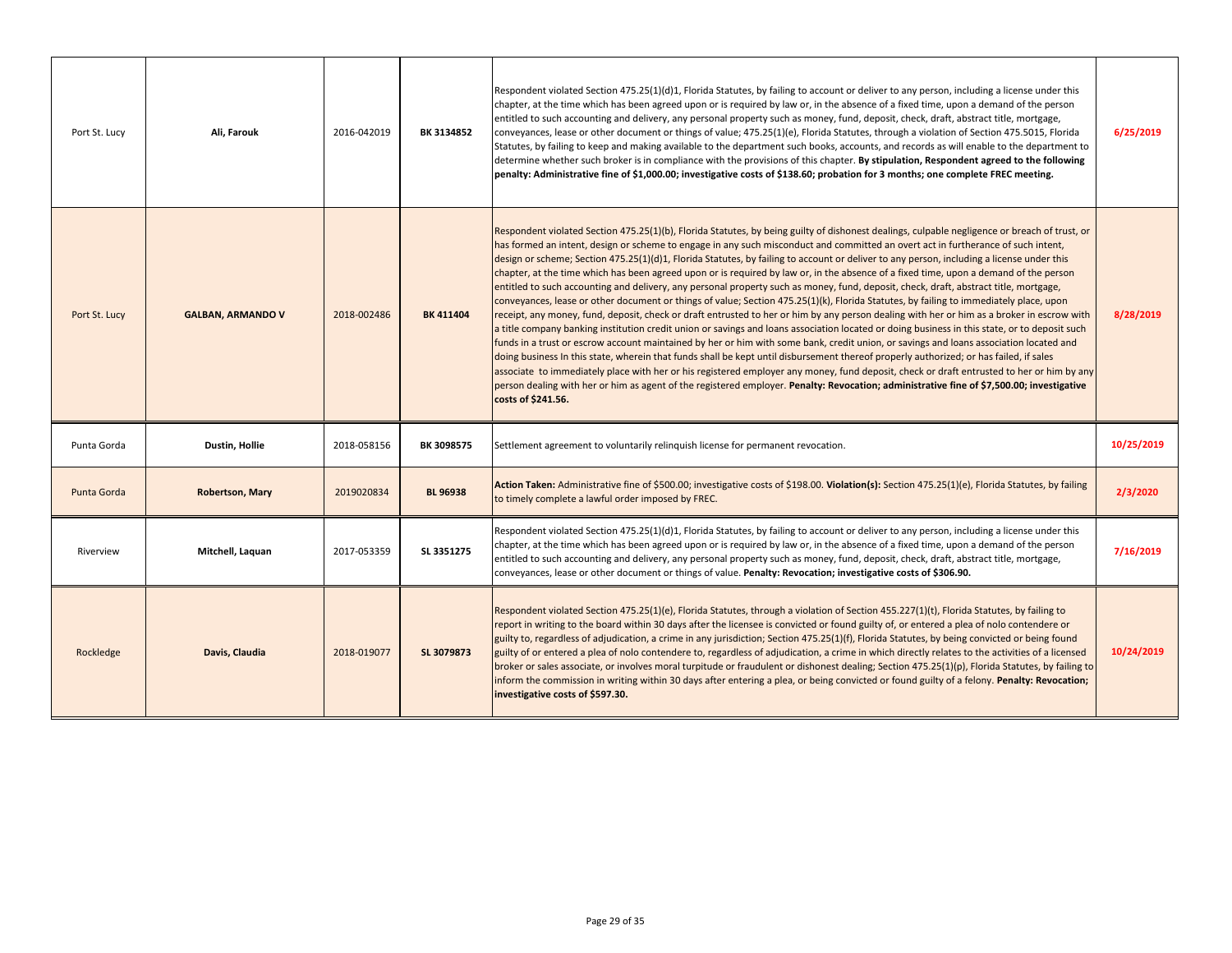| Royal Palm Beach | Nola, Barbara S.          | 2016-056929 | BK 252097  | Respondent violated Section 475.25(1)(b), Florida Statutes, by being guilty of dishonest dealings, culpable negligence or breach of trust, or<br>has formed an intent, design or scheme to engage in any such misconduct and committed an overt act in furtherance of such intent,<br>design or scheme; Section 475.25(1)(d), Florida Statutes, by failing to account or deliver to any person, including a license under this<br>chapter, at the time which has been agreed upon or is required by law or, in the absence of a fixed time, upon a demand of the person<br>entitled to such accounting and delivery, any personal property such as money, fund, deposit, check, draft, abstract title, mortgage,<br>conveyances, lease or other document or things of value; Section 475.25(1)(k), Florida Statutes, by failing to immediately place, upon<br>receipt, any money, fund, deposit, check or draft entrusted to her or him by any person dealing with her or him as a broker in escrow with<br>a title company banking institution credit union or savings and loans association located or doing business in this state, or to deposit such<br>funds in a trust or escrow account maintained by her or him with some bank, credit union, or savings and loans association located and<br>doing business In this state, wherein that funds shall be kept until disbursement thereof properly authorized; or has failed, if sales<br>associate to immediately place with her or his registered employer any money, fund deposit, check or draft entrusted to her or him by any<br>person dealing with her or him as agent of the registered employer; Section 475.42(1)(d), Florida Statutes, by failing to collect any money<br>in connection with any real estate brokerage transaction, whether as a commission, deposit, payment, rental, or otherwise, in the name of<br>the employer and with the express consent of the employer; Section 475.42(1)(b), Florida Statutes, a person licensed as a sales associate<br>may not act as a broker or a sales associate for any person not registered as his employer; Section 475.25(1)(e), Florida Statutes, through a<br>violation of Rule 61J2-14.010, Florida Administrative Code, by failing to deliver the escrow to the broker by the end of the next business<br>day after it was received. Penalty: Revocation. | 5/23/2019  |
|------------------|---------------------------|-------------|------------|---------------------------------------------------------------------------------------------------------------------------------------------------------------------------------------------------------------------------------------------------------------------------------------------------------------------------------------------------------------------------------------------------------------------------------------------------------------------------------------------------------------------------------------------------------------------------------------------------------------------------------------------------------------------------------------------------------------------------------------------------------------------------------------------------------------------------------------------------------------------------------------------------------------------------------------------------------------------------------------------------------------------------------------------------------------------------------------------------------------------------------------------------------------------------------------------------------------------------------------------------------------------------------------------------------------------------------------------------------------------------------------------------------------------------------------------------------------------------------------------------------------------------------------------------------------------------------------------------------------------------------------------------------------------------------------------------------------------------------------------------------------------------------------------------------------------------------------------------------------------------------------------------------------------------------------------------------------------------------------------------------------------------------------------------------------------------------------------------------------------------------------------------------------------------------------------------------------------------------------------------------------------------------------------------------------------------------------------------------------------------------------|------------|
| Safety Harbor    | Morgan, David             | 2018060406  | SL 691864  | Settlement agreement to voluntarily relinquish license for permanent revocation.                                                                                                                                                                                                                                                                                                                                                                                                                                                                                                                                                                                                                                                                                                                                                                                                                                                                                                                                                                                                                                                                                                                                                                                                                                                                                                                                                                                                                                                                                                                                                                                                                                                                                                                                                                                                                                                                                                                                                                                                                                                                                                                                                                                                                                                                                                      | 1/3/2020   |
| Santa Rosa Beach | Kuk, Peter M              | 2017-004344 | SL 3016416 | Respondent violated Section 475.25(1)(b), Florida Statutes, by being guilty of dishonest dealings, culpable negligence or breach of trust, or<br>has formed an intent, design or scheme to engage in any such misconduct and committed an overt act in furtherance of such intent,<br>design or scheme. By stipulation, the respondent agreed to the following penalty: Suspension for 90 days; administrative fine of<br>\$2,000.00; investigative costs of \$272.25; attend 1 complete FREC general meeting; complete a 14-hour continuing education course;<br>probation for 6 months.                                                                                                                                                                                                                                                                                                                                                                                                                                                                                                                                                                                                                                                                                                                                                                                                                                                                                                                                                                                                                                                                                                                                                                                                                                                                                                                                                                                                                                                                                                                                                                                                                                                                                                                                                                                             | 3/13/2019  |
| Santa Rosa Beach | Kuk, Peter M.             | 2017-004344 | SL 3016416 | Respondent violated Section 475.25(1)(b), Florida Statutes, by being guilty of dishonest dealings, culpable negligence or breach of trust, or<br>has formed an intent, design or scheme to engage in any such misconduct and committed an overt act in furtherance of such intent,<br>design or scheme. By stipulation, Respondent agreed to the following penalty: Suspension of 90 days; administrative fines of<br>\$2,000.00; investigative costs of \$272.25; complete a 14-hour continuing education course; probation of 6 months; attend 1 complete<br><b>FREC</b> meeting.                                                                                                                                                                                                                                                                                                                                                                                                                                                                                                                                                                                                                                                                                                                                                                                                                                                                                                                                                                                                                                                                                                                                                                                                                                                                                                                                                                                                                                                                                                                                                                                                                                                                                                                                                                                                   | 3/13/2019  |
| Sarasota         | Cochran, Jonathan Leonard | 2017-030295 | BK 3373317 | Respondent violated Section 475.25(1)(b), Florida Statutes, by being guilty of fraud, misrepresentation, concealment, false promises, false<br>pretenses, dishonest dealing by trick, scheme, or device, culpable negligence, or breach of trust in any business transaction in this state or<br>any other state, nation, or territory; has violated a duty imposed upon her or him by law or by the terms of a listing contract, written, oral,<br>express, or implied, in a real estate transaction; Section 475.25(1)(d)1, Florida Statutes, by failing to account or deliver to any person,<br>including a license under this chapter, at the time which has been agreed upon or is required by law or, in the absence of a fixed time,<br>upon a demand of the person entitled to such accounting and delivery, any personal property such as money, fund, deposit, check, draft,<br>abstract title, mortgage, conveyances, lease or other document or things of value. Penalty: Revocation; investigative costs of \$217.50.                                                                                                                                                                                                                                                                                                                                                                                                                                                                                                                                                                                                                                                                                                                                                                                                                                                                                                                                                                                                                                                                                                                                                                                                                                                                                                                                                    | 5/6/2019   |
| Sarasota         | <b>Rosenblum, Harry</b>   | 2018053907  | BK 3046995 | Action Taken: Administrative fine of \$1,000.00; investigative costs of \$141.90. Violation(s): Section 475.25(1)(a), Florida Statutes, through<br>a violation of Section 455.227(1)(t), Florida Statutes, by failing to report in writing to the board or, if there is no board, to the department<br>within 30 days after the licensee is convicted or found guilty of, or entered a plea of nolo contendere or guilty to, regardless of<br>adjudication, a crime in any jurisdiction; Section 475.25(1)(f), Florida Statutes, by being convicted or being found guilty of or entered a plea<br>of nolo contendere to, regardless of adjudication, a crime in which directly relates to the activities of a licensed broker or sales associate,<br>or involves moral turpitude or fraudulent or dishonest dealing.                                                                                                                                                                                                                                                                                                                                                                                                                                                                                                                                                                                                                                                                                                                                                                                                                                                                                                                                                                                                                                                                                                                                                                                                                                                                                                                                                                                                                                                                                                                                                                  | 12/18/2020 |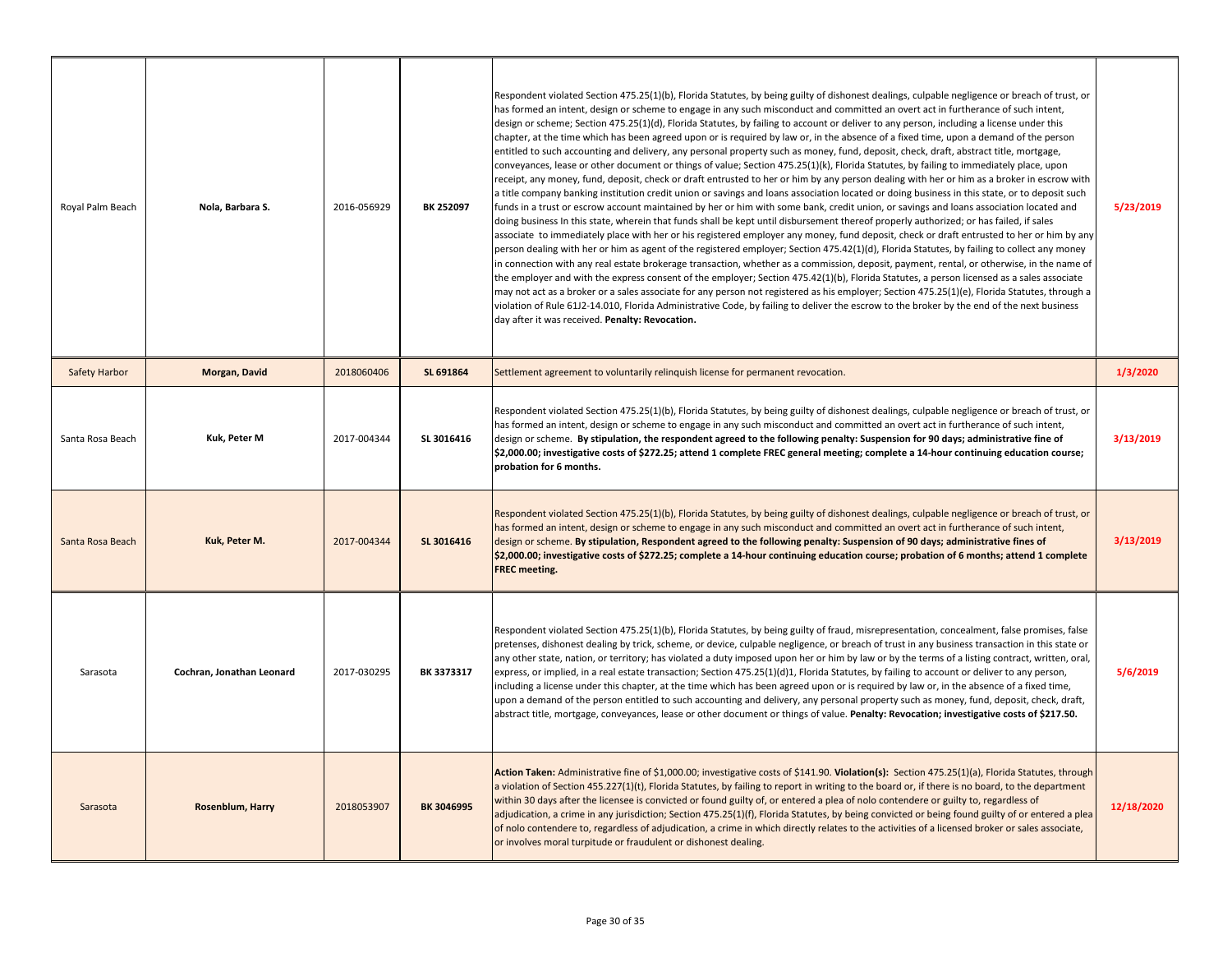| Sebring            | Todd, Lora Ann                | 2018-045921 | SL3389984  | Respondent violated Section 475.25(1)(f), Florida Statutes, by being convicted or being found guilty of or entered a plea of nolo<br>contendere to, regardless of adjudication, a crime in which directly relates to the activities of a licensed broker or sales associate, or<br>involves moral turpitude or fraudulent or dishonest dealing. Penalty: Administrative fine of \$250.00; investigative costs of \$239.25.                                                                                                                                                                                                                                                                                                                                                                                                                                                                                                                                                                                                                                                                         | 10/1/2019  |
|--------------------|-------------------------------|-------------|------------|----------------------------------------------------------------------------------------------------------------------------------------------------------------------------------------------------------------------------------------------------------------------------------------------------------------------------------------------------------------------------------------------------------------------------------------------------------------------------------------------------------------------------------------------------------------------------------------------------------------------------------------------------------------------------------------------------------------------------------------------------------------------------------------------------------------------------------------------------------------------------------------------------------------------------------------------------------------------------------------------------------------------------------------------------------------------------------------------------|------------|
| Seminole           | <b>Huggins, Amanda</b>        | 2019020437  | SL 3037903 | Action Taken: Administrative fine of \$250.00; investigative costs of \$379.50. Violation(s): Section 475.25(1)(e), Florida Statutes, through a<br>violation of Section 455.227(1)(t), Florida Statutes, by failing to report in writing to the board within 30 days after the licensee is convicted<br>or found guilty of, or entered a plea of nolo contendere or guilty to, regardless of adjudication, a crime in any jurisdiction.                                                                                                                                                                                                                                                                                                                                                                                                                                                                                                                                                                                                                                                            | 12/18/2020 |
| Spring Hill        | <b>Pheasant, Shirley Anne</b> | 2017-030330 | BK 3198167 | Respondent violated Section 475.25(1)(b), Florida Statutes, by being guilty of dishonest dealings, culpable negligence or breach of trust, or<br>has formed an intent, design or scheme to engage in any such misconduct and committed an overt act in furtherance of such intent,<br>design or scheme; Section 475.25(1)(d)1, Florida Statutes, by failing to account or deliver to any person, including a license under this<br>chapter, at the time which has been agreed upon or is required by law or, in the absence of a fixed time, upon a demand of the person<br>entitled to such accounting and delivery, any personal property such as money, fund, deposit, check, draft, abstract title, mortgage,<br>conveyances, lease or other document or things of value; Section 475.25(1)(e), Florida Statutes, through a violation of Rule 61J2-10.038,<br>Florida Administrative Code, by failing to notify the BPR in writing of the current mailing address within 10 days after the change. Penalty:<br>Revocation; administrative fine of \$5,500.00; investigative costs of \$660.00. | 6/26/2019  |
| St. Augustine      | <b>Lauren Kilpatrick</b>      | 2018048638  | SL 3316390 | Respondent violated Section 475.25(1)(e), Florida Statutes, through a violation of Section 455.227(1)(t), Florida Statutes, by failing to notify<br>DBPR within 30 days after the licensee is convicted or found guilty of, or entered a plea of nolo contendere or guilty to, regardless of<br>adjudication, a crime in any jurisdiction; Section 475.25(1)(f), Florida Statutes, by being convicted or being found guilty of or entered a plea<br>of nolo contendere to, regardless of adjudication, a crime in which directly relates to the activities of a licensed broker or sales associate,<br>or involves moral turpitude or fraudulent or dishonest dealing. Penalty: Administrative fine of \$1,000.00; investigative costs of \$420.75;<br>3-hour core law class; probation for 6 months.                                                                                                                                                                                                                                                                                              | 11/19/2019 |
| St. Petersburg     | Guerrero, Sergio              | 2019015993  | SL 3281520 | Action Taken: Administrative fine of \$250.00; investigative costs of \$412.50. Violation(s): Section 475.25(1)(e), Florida Statutes, through a<br>violation of Section 455.227(1)(t), Florida Statutes, by failing to report in writing to the board within 30 days after the licensee is convicted<br>or found guilty of, or entered a plea of nolo contendere or guilty to, regardless of adjudication, a crime in any jurisdiction.                                                                                                                                                                                                                                                                                                                                                                                                                                                                                                                                                                                                                                                            | 12/18/2020 |
| St. Petersburg     | Jaeck, Dylan                  | 2018050536  | SL 3331255 | Action Taken: Investigative costs of \$544.50. Violation(s): Section 475.25(1)(e), Florida Statutes, through a violation of Section<br>455.227(1)(t), Florida Statutes, by failing to report in writing to the board within 30 days after the licensee is convicted or found guilty of,<br>or entered a plea of nolo contendere or guilty to, regardless of adjudication, a crime in any jurisdiction.                                                                                                                                                                                                                                                                                                                                                                                                                                                                                                                                                                                                                                                                                             | 1/31/2020  |
| Stuart             | Miller, Marilyn Lanson        | 2018-007208 | SL 687320  | Respondent violated Section 475.25(1)(a), Florida Statutes, through a violation of 455.227(1)(t), Florida Statutes, by failing to report in<br>writing to the board or, if there is no board, to the department within 30 days after the licensee is convicted or found guilty of, or entered<br>a plea of nolo contendere or guilty to, regardless of adjudication, a crime in any jurisdiction. Penalty: Administrative fine of \$250.00;<br>investigative costs of \$528.00; probation for 3 months.                                                                                                                                                                                                                                                                                                                                                                                                                                                                                                                                                                                            | 6/26/2019  |
| <b>Sunny Isles</b> | Abolsky, Stanislav            | 2017-039761 | BK 3210290 | Respondent violated Section 475.25(1)(d)1, Florida Statutes, by failing to account or deliver to any person, including a license under this<br>chapter, at the time which has been agreed upon or is required by law or, in the absence of a fixed time, upon a demand of the person<br>entitled to such accounting and delivery, any personal property such as money, fund, deposit, check, draft, abstract title, mortgage,<br>conveyances, lease or other document or things of value; Section 475.25(1)(e), Florida Statutes, through a violation of Section 475.5015,<br>Florida Statutes, by failing to keep and making available to the department such books, accounts, and records as will enable to the<br>department to determine whether such broker is in compliance with the provisions of this chapter; Section 475.25(1)(e), Florida Statutes,<br>through violation of Section 475.23, Florida Statutes, by failing to notify the Commission of an address change. Penalty: Revocation;<br>investigative costs of \$181.50.                                                        | 5/6/2019   |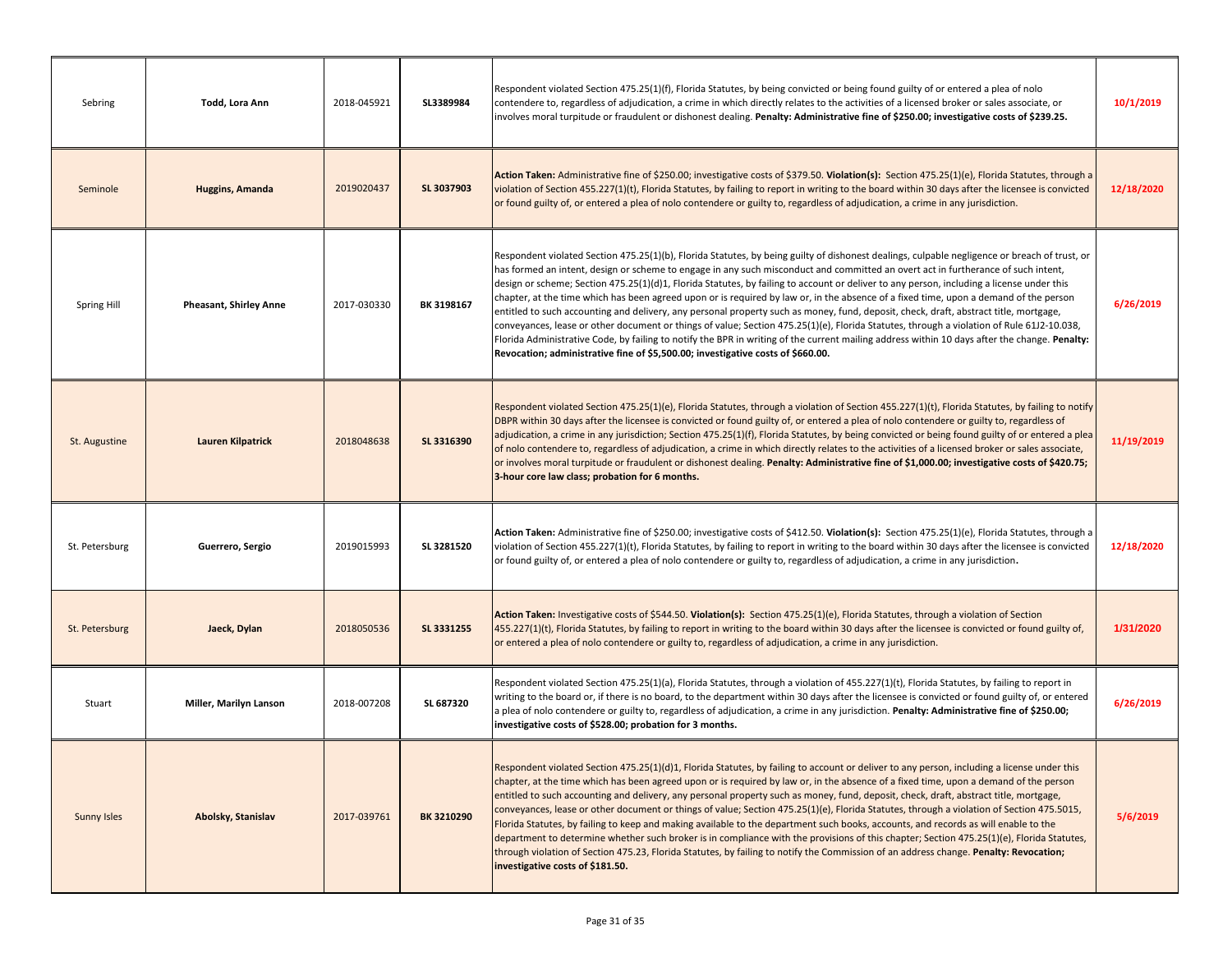| Sunny Isles        | Bokeria, Roman                   | 2018-051924 | BK 3240092 | Respondent violated Section 475.25(1)(b), Florida Statutes, by being guilty of dishonest dealings, culpable negligence or breach of trust, or<br>has formed an intent, design or scheme to engage in any such misconduct and committed an overt act in furtherance of such intent,<br>design or scheme; Section 475.25(1)(k), Florida Statutes, by failing to immediately place, upon receipt, any money, fund, deposit, check or<br>draft entrusted to her or him by any person dealing with her or him as a broker in escrow with a title company banking institution credit<br>union or savings and loans association located or doing business in this state, or to deposit such funds in a trust or escrow account<br>maintained by her or him with some bank, credit union, or savings and loans association located and doing business In this state, wherein<br>that funds shall be kept until disbursement thereof properly authorized; or has failed, if sales associate to immediately place with her or<br>his registered employer any money, fund deposit, check or draft entrusted to her or him by any person dealing with her or him as agent of<br>the registered employer; Section 475.25(1)(e), Florida Statutes, through a violation of Rule 61J2-14.012, Florida Administrative Code, by<br>failing to maintain monthly reconciliation statements. Penalty: Revocation; investigative costs of \$222.75.                 | 7/16/2019 |
|--------------------|----------------------------------|-------------|------------|-----------------------------------------------------------------------------------------------------------------------------------------------------------------------------------------------------------------------------------------------------------------------------------------------------------------------------------------------------------------------------------------------------------------------------------------------------------------------------------------------------------------------------------------------------------------------------------------------------------------------------------------------------------------------------------------------------------------------------------------------------------------------------------------------------------------------------------------------------------------------------------------------------------------------------------------------------------------------------------------------------------------------------------------------------------------------------------------------------------------------------------------------------------------------------------------------------------------------------------------------------------------------------------------------------------------------------------------------------------------------------------------------------------------------------------------------|-----------|
| <b>Sunny Isles</b> | <b>Miami Red Box Realty, LLC</b> | 2018-058569 | CQ 1046090 | Respondent violated Section 475.25(1)(k), Florida Statutes, by failing to immediately place, upon receipt, any money, fund, deposit, check<br>or draft entrusted to her or him by any person dealing with her or him as a broker in escrow with a title company banking institution credit<br>union or savings and loans association located or doing business in this state, or to deposit such funds in a trust or escrow account<br>maintained by her or him with some bank, credit union, or savings and loans association located and doing business In this state, wherein<br>that funds shall be kept until disbursement thereof properly authorized; or has failed, if sales associate to immediately place with her or<br>his registered employer any money, fund deposit, check or draft entrusted to her or him by any person dealing with her or him as agent of<br>the registered employer; Section 475.25(1)(e), Florida Statutes, through a violation of Rule 61J2-14.012, Florida Administrative Code, by<br>failing to maintain monthly reconciliation statements. Penalty: Revocation; investigative costs of \$808.50.                                                                                                                                                                                                                                                                                                     | 7/16/2019 |
| Tallahassee        | Ashkar, George F.                | 2017-008967 | SL 3133106 | Respondent violated Section 475.25 (1)(k) Florida Statutes; by having failed, if a broker, to immediately place, upon receipt, any money,<br>fund, deposit, check, or draft entrusted to her or him by any person dealing with her or him as a broker in escrow with a title company,<br>banking institution, credit union, or savings and loan association located and doing business in this state, or to deposit such funds in a trust<br>or escrow account maintained by her or him with some bank, credit union, or savings and loan association located and doing business in<br>this state, wherein the funds shall be kept until disbursement thereof is properly authorized; Section 475.25(1)(d)2., Florida Statutes<br>(2016), by having failed to deposit money in an escrow account when the licensee is the purchaser of real estate under a contract where<br>the contract requires the purchaser to place deposit money in an escrow account to be applied to the purchase price if the sale is<br>consummated; Section 475.25(1)(b), Florida Statutes (2016), by committing fraud, misrepresentation, concealment, false promises, false<br>pretenses, dishonest dealings by trick, scheme or devise culpable negligence, or breach of trust in any business transaction. Penalty:<br>Suspension for 12 months; administrative fine of \$1,250.00; investigative costs of \$750.00; attend 2 complete FREC general meetings. | 3/7/2019  |
| Tallahassee        | <b>Fortress Realty LLC</b>       | 2017-014478 | CQ 1046672 | Respondent violated Section 475.25 (1)(k) Florida Statutes; by having failed, if a broker, to immediately place, upon receipt, any money,<br>fund, deposit, check, or draft entrusted to her or him by any person dealing with her or him as a broker in escrow with a title company,<br>banking institution, credit union, or savings and loan association located and doing business in this state, or to deposit such funds in a trust<br>or escrow account maintained by her or him with some bank, credit union, or savings and loan association located and doing business in<br>this state, wherein the funds shall be kept until disbursement thereof is properly authorized. Penalty: Suspension for 12 months;<br>administrative fine of \$1,250.00; investigative costs of \$750.00; attend 2 complete FREC general meetings.                                                                                                                                                                                                                                                                                                                                                                                                                                                                                                                                                                                                      | 3/7/2019  |
| Tampa              | Waysman, Jonathan                | 2017-046162 | SL 3336485 | Respondent violated Section 475.25(1)(e), Florida Statutes, through a violation of Section 455.227(1)(t), by failing to report in writing to<br>the Commission nor the Department within 30 days after his adjudication of guilt. By stipulation, the respondent agreed to the following<br>penalty: Administrative fine of \$1,000.00; investigative costs of \$140.25.                                                                                                                                                                                                                                                                                                                                                                                                                                                                                                                                                                                                                                                                                                                                                                                                                                                                                                                                                                                                                                                                      | 3/7/2019  |
| Tampa              | <b>Williams, Mario Rashad</b>    | 2017-058597 | SL 3303155 | Respondent violated Section 475.25(1)(e), Florida Statutes, through a violation of Section 455.227(1)(t), Florida Statutes, by failing to<br>report in writing to the Commission within 30 days after the licensee is convicted or found guilty of, or entered a plea of nolo contendere<br>or guilty to, regardless of adjudication, a crime in any jurisdiction. Penalty: Suspension for 6 months; administrative fines of \$1,000.00;<br>investigative costs \$379.50.                                                                                                                                                                                                                                                                                                                                                                                                                                                                                                                                                                                                                                                                                                                                                                                                                                                                                                                                                                     | 5/3/2019  |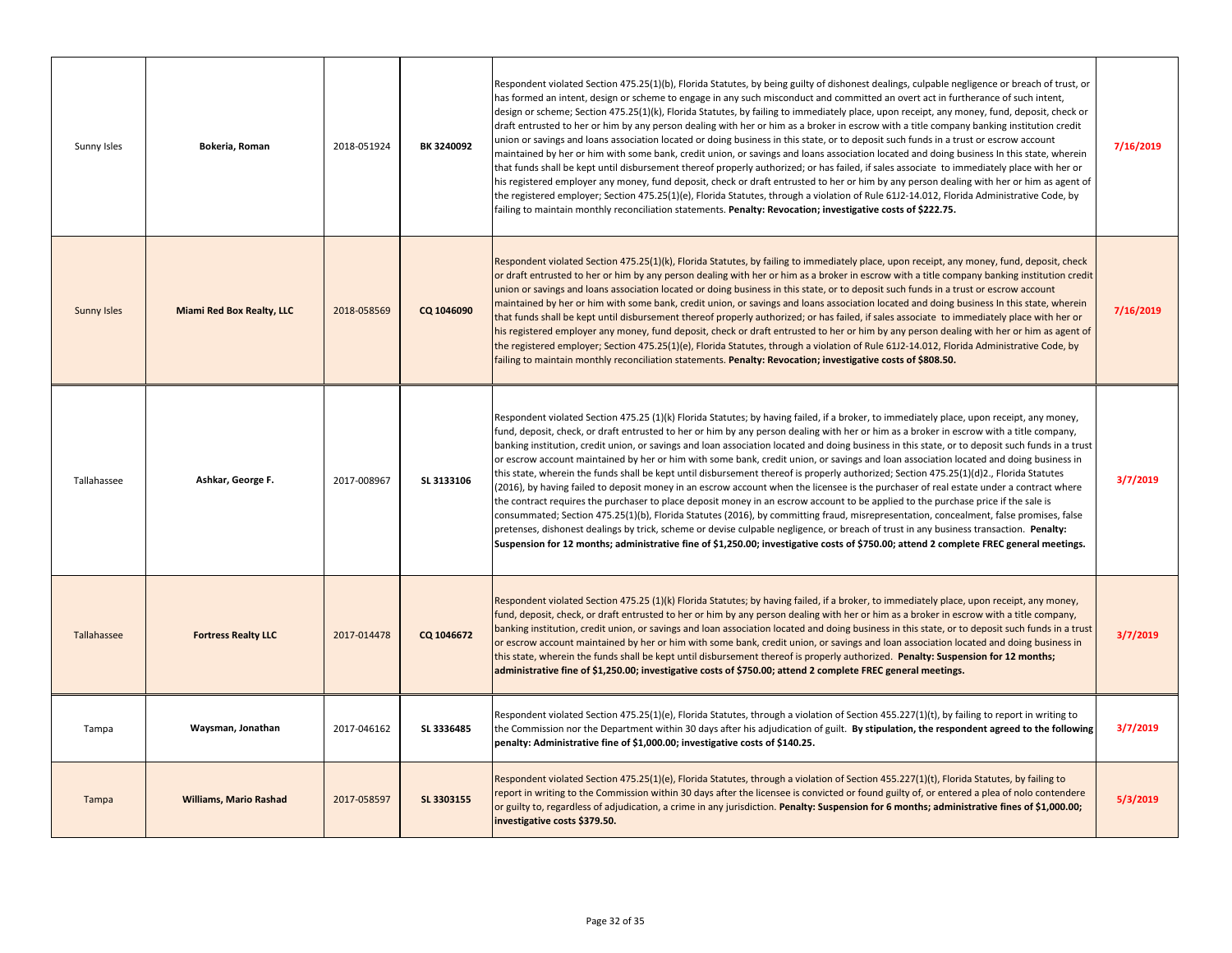| Tampa   | <b>Birr, David</b>         | 2018-059688,<br>2018-049345,<br>2018-057950,<br>2018-051149,<br>2018-036061,<br>2018-007919,<br>2018-043218,<br>2017-028505,<br>2018-020376,<br>2019-010775 | BK 639490  | Respondent violated Case Nos. 2018020376, 2017028505, 2018007919, 2018036061, 2018043218, 2018049345, 2018051149,<br>2018057950 and 2019010775 - Section 475.25(1)(b), Florida Statutes, by being guilty of dishonest dealings, culpable negligence or breach<br>of trust, or has formed an intent, design or scheme to engage in any such misconduct and committed an overt act in furtherance of such<br>intent, design or scheme; Case Nos. 2018020376, 2018059688, 2017028505, 2018007919, 2018036061, 2018043218, 2018049345,<br>2018051149, 2018057950 and 2019010775 - Section 475.25(1)(d)1, Florida Statutes, by failing to account or deliver to any person,<br>including a license under this chapter, at the time which has been agreed upon or is required by law or, in the absence of a fixed time,<br>upon a demand of the person entitled to such accounting and delivery, any personal property such as money, fund, deposit, check, draft,<br>abstract title, mortgage, conveyances, lease or other document or things of value; Case Nos. 2018020376, 2017028505, 2018007919,<br>2018036061, 2018043218 and 2018049345 - Section 475.25(1)(v), Florida Statutes, by failing as a broker, to review the brokerage's trust<br>accounting procedures; Case Nos. 2018020376, 2017028505, 2018007919, 2018036061, 2018043218 and 2018049345 - Section<br>475.25(1)(e), Florida Statutes, through a violation of Rule 61J2-14.012(2), Florida Administrative Code, by failing to make a written<br>statement comparing the broker's total liability with the reconciled back balance(s) of all trust accounts. Penalty: Administrative fine of<br>$\frac{1}{2}$ ,000.00; investigative costs of \$3854.40; complete a 4-hour Escrow Management course; probation for 1 year. | 6/28/2019  |
|---------|----------------------------|-------------------------------------------------------------------------------------------------------------------------------------------------------------|------------|--------------------------------------------------------------------------------------------------------------------------------------------------------------------------------------------------------------------------------------------------------------------------------------------------------------------------------------------------------------------------------------------------------------------------------------------------------------------------------------------------------------------------------------------------------------------------------------------------------------------------------------------------------------------------------------------------------------------------------------------------------------------------------------------------------------------------------------------------------------------------------------------------------------------------------------------------------------------------------------------------------------------------------------------------------------------------------------------------------------------------------------------------------------------------------------------------------------------------------------------------------------------------------------------------------------------------------------------------------------------------------------------------------------------------------------------------------------------------------------------------------------------------------------------------------------------------------------------------------------------------------------------------------------------------------------------------------------------------------------------------------------------------------------------|------------|
| Tampa   | First In Real Estate, LLC  | 2017-028511,<br>2018-017675,<br>2018-024714,<br>2018-036065,<br>2018-043219,<br>2018-043272,<br>2018-058264,<br>2018-059210,<br>2018-059687,<br>2019-012464 | CQ 1040913 | Respondent violated Case Nos. 2017028511, 2018017675, 2018024714, 2018036065, 2018043219, 2018043272, 2018058264,<br>2018059210, 2018059687 and 2019012464 - Section 475.25(1)(d)1, Florida Statutes, by failing to account or deliver to any person,<br>including a license under this chapter, at the time which has been agreed upon or is required by law or, in the absence of a fixed time,<br>upon a demand of the person entitled to such accounting and delivery, any personal property such as money, fund, deposit, check, draft,<br>abstract title, mortgage, conveyances, lease or other document or things of value; Case Nos. 2017028511, 2018017675, 2018024714,<br>2018036065, 2018043219, 2018043272 - Section 475.25(1)(b), Florida Statutes, by being guilty of dishonest dealings, culpable negligence<br>or breach of trust, or has formed an intent, design or scheme to engage in any such misconduct and committed an overt act in furtherance<br>of such intent, design or scheme; Case Nos. 2017028511, 2018017675, 2018024714, 2018036065, 2018043219, 2018043272 - Section<br>475.25(1)(e), Florida Statutes, through a violation of Rule 61J2-14.012(2), Florida Administrative Code, by failing to make a written<br>statement comparing the broker's total liability with the reconciled back balance(s) of all trust accounts; Case Nos. 2017028511,<br>2018017675, 2018024714, 2018036065, 2018043219, 2018043272 - Section 475.25(1)(v), Florida Statutes, by failing as a broker, to review<br>the brokerage's trust accounting procedures. Penalty: Investigative costs of \$1,790.25.                                                                                                                                                                | 6/28/2019  |
| Tampa   | Davis, Mark S.             | 2018-021778                                                                                                                                                 | BK 3209459 | Respondent violated Section 475.25(1)(e), Florida Statutes, through a violation of Section 455.227(1)(t), Florida Statutes, by failing to<br>report in writing to the board or, if there is no board, to the department within 30 days after the licensee is convicted or found guilty of, or<br>entered a plea of nolo contendere or guilty to, regardless of adjudication, a crime in any jurisdiction. Penalty: Administrative fine of<br>\$250.00; investigative costs of \$214.50.                                                                                                                                                                                                                                                                                                                                                                                                                                                                                                                                                                                                                                                                                                                                                                                                                                                                                                                                                                                                                                                                                                                                                                                                                                                                                                    | 6/26/2019  |
| Tampa   | Peugh, Bill Wayde          | 2018-023470                                                                                                                                                 | SL 655390  | Respondent violated Section 475.25(1)(e), Florida Statutes, through a violation of Section 455.227(1)(t), Florida Statutes, by failing to<br>report in writing to the board or, if there is no board, to the department within 30 days after the licensee is convicted or found guilty of, or<br>entered a plea of nolo contendere or guilty to, regardless of adjudication, a crime in any jurisdiction. Penalty: Administrative fine of<br>\$500.00; investigative costs of \$580.80; probation for 6 months; one complete FREC meeting.                                                                                                                                                                                                                                                                                                                                                                                                                                                                                                                                                                                                                                                                                                                                                                                                                                                                                                                                                                                                                                                                                                                                                                                                                                                 | 6/26/2019  |
| Tampa   | Carryer, Lisa              | 2018-042330                                                                                                                                                 | SL 3158431 | Respondent violated Section 475.25(1)(f), Florida Statutes, by being convicted or being found guilty of or entered a plea of nolo<br>contendere to, regardless of adjudication, a crime in which directly relates to the activities of a licensed broker or sales associate, or<br>involves moral turpitude or fraudulent or dishonest dealing. Penalty: Administrative fines of \$250.00; investigative costs of \$156.75.                                                                                                                                                                                                                                                                                                                                                                                                                                                                                                                                                                                                                                                                                                                                                                                                                                                                                                                                                                                                                                                                                                                                                                                                                                                                                                                                                                | 10/24/2019 |
| Tampa   | Moran, Amy                 | 2019021454                                                                                                                                                  | SL 329441  | Settlement agreement to voluntarily relinquish license for permanent revocation.                                                                                                                                                                                                                                                                                                                                                                                                                                                                                                                                                                                                                                                                                                                                                                                                                                                                                                                                                                                                                                                                                                                                                                                                                                                                                                                                                                                                                                                                                                                                                                                                                                                                                                           | 2/11/2020  |
| Trinity | Coleman III, John Franklin | 2017-047066                                                                                                                                                 | SL 3311180 | Respondent violated Section 475.25(1)(e), Florida Statutes, through a violation of Section 455.227(1)(t), Florida Statutes, by failing to<br>report in writing to the Commission within 30 days after adjudication of guilt. Penalty: Suspension for 60 days; administrative fine of<br>\$2,000.00; investigative costs of \$181.50; probation for 6 months.                                                                                                                                                                                                                                                                                                                                                                                                                                                                                                                                                                                                                                                                                                                                                                                                                                                                                                                                                                                                                                                                                                                                                                                                                                                                                                                                                                                                                               | 3/29/2019  |
| Valrico | Friesen, Jim M.            | 2018-023341                                                                                                                                                 | SL 695082  | Voluntary surrender for permanent revocation.                                                                                                                                                                                                                                                                                                                                                                                                                                                                                                                                                                                                                                                                                                                                                                                                                                                                                                                                                                                                                                                                                                                                                                                                                                                                                                                                                                                                                                                                                                                                                                                                                                                                                                                                              | 3/13/2019  |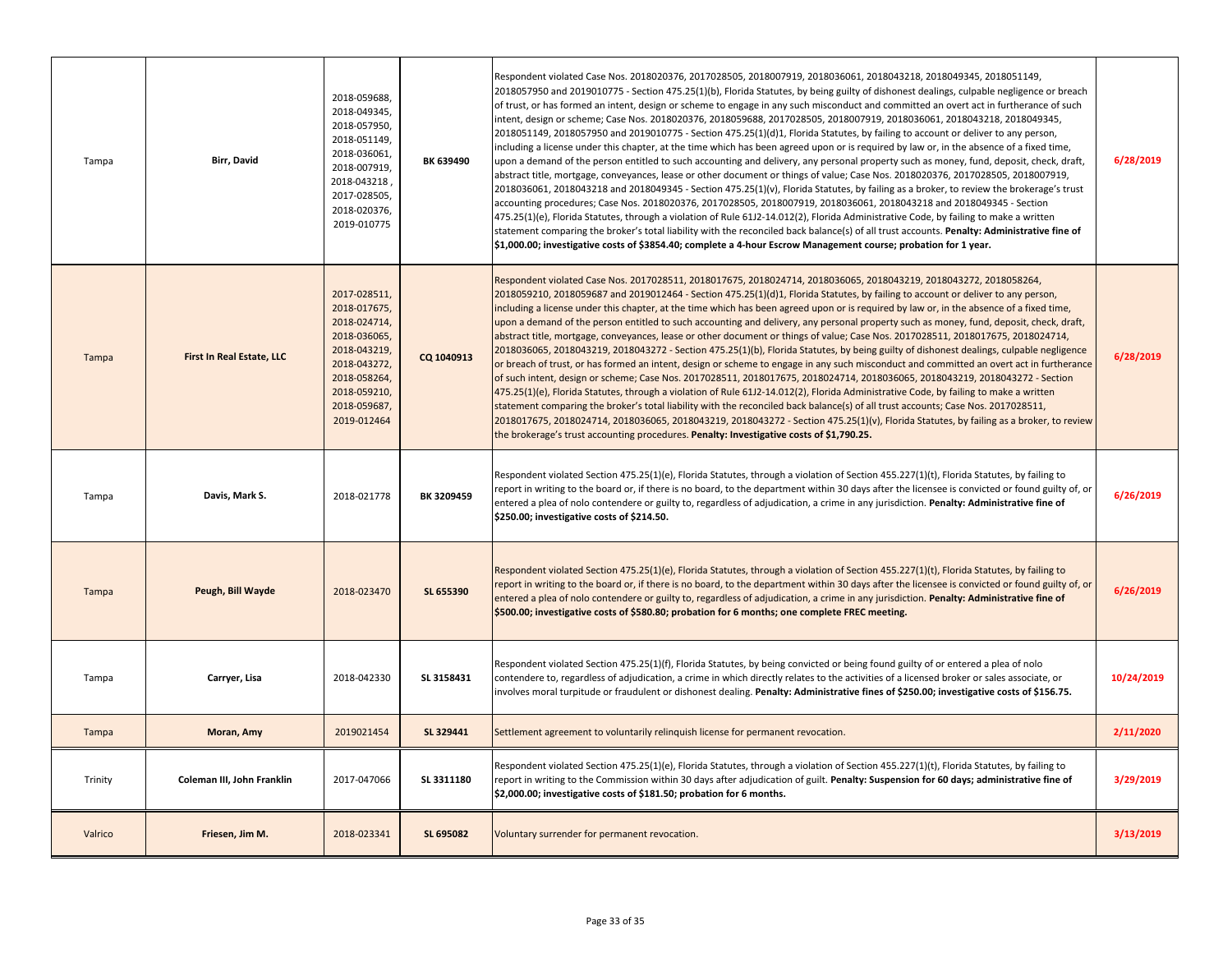| Vero Beach      | <b>Marguerite Ogilvie</b>       | 2019017358                 | SL 3315591 | Respondent violated Section 475.25(1)(f), Florida Statutes, by being convicted or being found guilty of or entered a plea of nolo<br>contendere to, regardless of adjudication, a crime in which directly relates to the activities of a licensed broker or sales associate, or<br>involves moral turpitude or fraudulent or dishonest dealing. Penalty: Investigative costs of \$222.75.                                                                                                                                                                                                                                                                                                                                                                                                                                                                                                                                                                                                                                                                                                                                                                                                                                                                                                                                                                                                                                                                              | 11/19/2019 |
|-----------------|---------------------------------|----------------------------|------------|------------------------------------------------------------------------------------------------------------------------------------------------------------------------------------------------------------------------------------------------------------------------------------------------------------------------------------------------------------------------------------------------------------------------------------------------------------------------------------------------------------------------------------------------------------------------------------------------------------------------------------------------------------------------------------------------------------------------------------------------------------------------------------------------------------------------------------------------------------------------------------------------------------------------------------------------------------------------------------------------------------------------------------------------------------------------------------------------------------------------------------------------------------------------------------------------------------------------------------------------------------------------------------------------------------------------------------------------------------------------------------------------------------------------------------------------------------------------|------------|
| Wellington      | <b>McManus, Terrence Mancel</b> | 2018-009172                | BK 3250628 | Respondent violated Section 475.25 (1)(e), Florida Statutes, when Respondent failed to timely complete lawful orders 2014-007774 and<br>2016-01142 imposed by FREC. Penalty: Investigative cost of \$247.50.                                                                                                                                                                                                                                                                                                                                                                                                                                                                                                                                                                                                                                                                                                                                                                                                                                                                                                                                                                                                                                                                                                                                                                                                                                                           | 5/3/2019   |
| Wellington      | <b>Bradbery, Owayne Anthony</b> | 2017-047238                | SL 3246812 | Respondent violated Section 475.25(1)(e), Florida Statutes, through a violation of Section 455.227(1)(t), Florida Statutes, by failing to<br>report in writing to the board or, if there is no board, to the department within 30 days after the licensee is convicted or found guilty of, or<br>entered a plea of nolo contendere or guilty to, regardless of adjudication, a crime in any jurisdiction; Section 475.25(1)(b), Florida Statutes,<br>by being guilty of dishonest dealings, culpable negligence or breach of trust, or has formed an intent, design or scheme to engage in any<br>such misconduct and committed an overt act in furtherance of such intent, design or scheme; Section 475.42(1)(d), Florida Statutes, a<br>person licensed as a sales associate may not act as a broker or a sales associate for any person not registered as his employer. Penalty:<br>Revocation; investigative costs of \$676.50.                                                                                                                                                                                                                                                                                                                                                                                                                                                                                                                                   | 5/6/2019   |
| Wellington      | Paterno, Vincent                | 2018064611                 | SL 537485  | Action Taken: Revocation; administrative fine of \$1,000.00; investigative costs of \$660.00. Violation(s): Section 475.25(1)(b), Florida<br>Statutes, by being guilty of fraud, misrepresentation, dishonest dealings, concealment, culpable negligence or breach of trust, or has<br>formed an intent, design or scheme to engage in any such misconduct and committed an overt act in furtherance of such intent, design or<br>scheme.                                                                                                                                                                                                                                                                                                                                                                                                                                                                                                                                                                                                                                                                                                                                                                                                                                                                                                                                                                                                                              | 2/3/2020   |
| West Palm Beach | Owens, Robbin Eugene            | 2018-063228<br>2018-058310 | BK 3022831 | Settlement agreement to voluntarily relinguish license for permanent revocation.                                                                                                                                                                                                                                                                                                                                                                                                                                                                                                                                                                                                                                                                                                                                                                                                                                                                                                                                                                                                                                                                                                                                                                                                                                                                                                                                                                                       | 5/21/2019  |
| West Palm Beach | Milosavljevic, Olivera          | 2018-043654                | BK 3151681 | Respondent violated Section 475.25(1)(e), Florida Statutes, by failing to timely complete a lawful order imposed by FREC (2016-01142.)<br>Penalty: Suspension for 6 months; investigative costs of \$288.75; probation for 6 months; one complete FREC meeting.                                                                                                                                                                                                                                                                                                                                                                                                                                                                                                                                                                                                                                                                                                                                                                                                                                                                                                                                                                                                                                                                                                                                                                                                        | 6/8/2019   |
| West Park       | <b>HODGES, ANNE M</b>           | 2018-019113                | SL 3327161 | Respondent violated Sections 475.25(1)(b), 475.42(1)(b) and (d), Florida Statutes, when Respondent failed to forward receipts for repairs<br>included in invoices as requested by the Owner and failed to realize all of the repairs included in the invoices. Penalty: Investigative costs<br>of \$330.00; probation for 6 months; 1 complete FREC meeting.                                                                                                                                                                                                                                                                                                                                                                                                                                                                                                                                                                                                                                                                                                                                                                                                                                                                                                                                                                                                                                                                                                           | 8/21/2019  |
| Weston          | Fenton, Anna Cindia             | 2016-002907                | SL 3088630 | Respondent violated Section 475.25(1)(e), Florida Statutes, through a violation of Section 455.227(1)(j), Florida Statutes, by aiding,<br>assisting, procuring, employing, or advising any unlicensed person or entity to practice a profession contrary to this chapter, the chapter<br>regulating the profession, or the rules of the department or the board; Section 475.42(1)(d), Florida Statutes, by failing to collect any<br>money in connection with any real estate brokerage transaction, whether as a commission, deposit, payment, rental, or otherwise, in the<br>name of the employer and with the express consent of the employer; Section 475.25(1)(d)1, Florida Statutes, by failing to account or<br>deliver to any person, including a license under this chapter, at the time which has been agreed upon or is required by law or, in the<br>absence of a fixed time, upon a demand of the person entitled to such accounting and delivery, any personal property such as money,<br>fund, deposit, check, draft, abstract title, mortgage, conveyances, lease or other document or things of value; Section 475.25(1)(b), Florida<br>Statutes, by being guilty of dishonest dealings, culpable negligence or breach of trust, or has formed an intent, design or scheme to engage<br>in any such misconduct and committed an overt act in furtherance of such intent, design or scheme. Penalty: Revocation; investigative<br>costs of \$684.75. | 5/22/2019  |
| Winter Garden   | Moyer, Kevin L.                 | 2017-054809                | BK 3087192 | Respondent violated Section 475.25(1)(b), Florida Statutes, by being guilty of dishonest dealings, culpable negligence or breach of trust, or<br>has formed an intent, design or scheme to engage in any such misconduct and committed an overt act in furtherance of such intent,<br>design or scheme; Section 475.25(1)(s), Florida Statutes, by having had a registration suspended, revoked, or otherwise acted against in<br>any jurisdiction. Penalty: Investigative costs of \$569.25.                                                                                                                                                                                                                                                                                                                                                                                                                                                                                                                                                                                                                                                                                                                                                                                                                                                                                                                                                                          | 7/16/2019  |